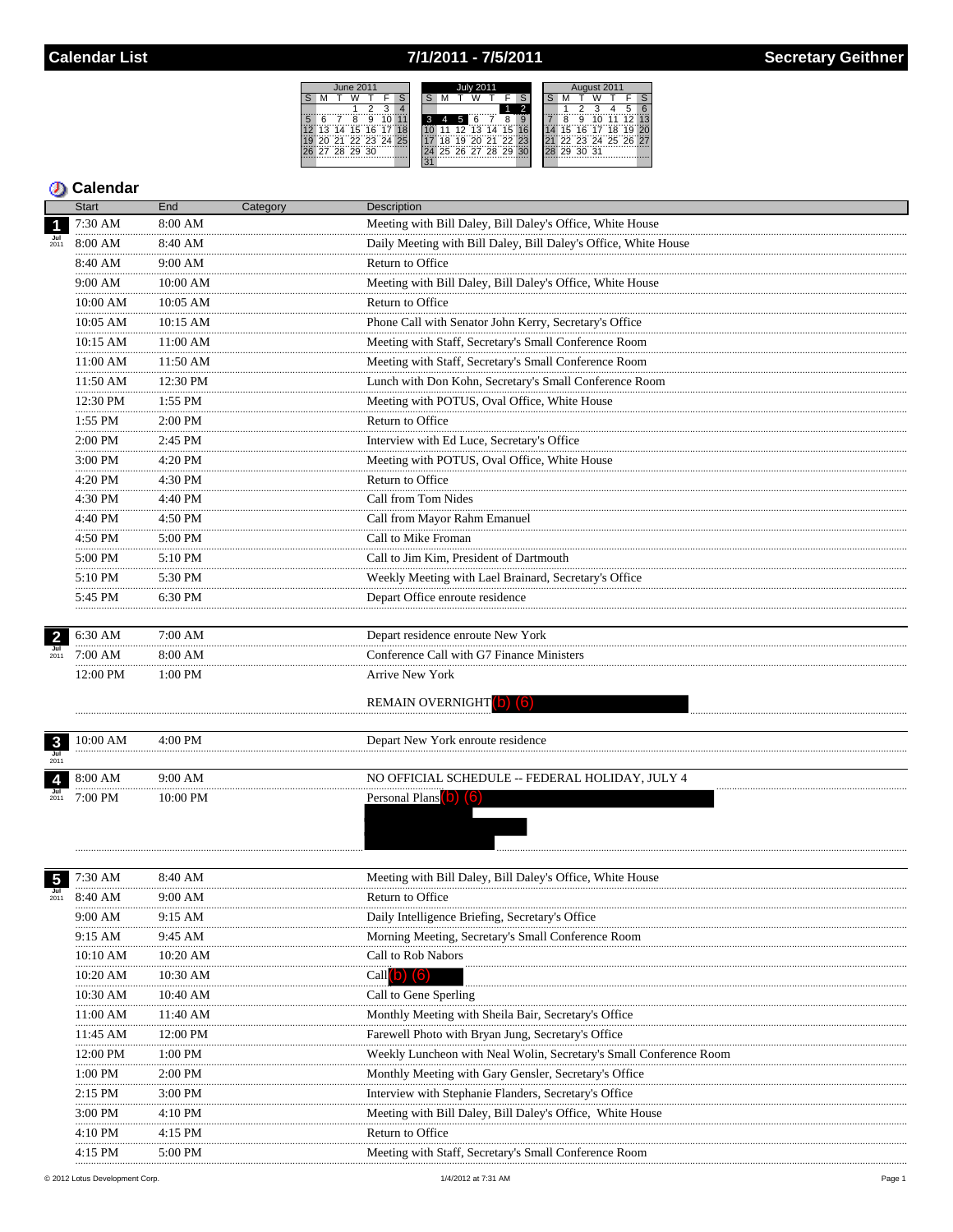# 7/5/2011 - 7/7/2011

June 2011<br>
T W T

 $\begin{array}{r|rrrr} & & \mathsf{W} \, \overline{ \, \mathsf{T} \, \, F \, \, S} \\ \hline & 1 & 2 & 3 & 4 \\ \hline 5 & 6 & 7 & 8 & 9 & 10 & 11 \\ 12 & 13 & 14 & 15 & 16 & 17 & 18 \\ 19 & 20 & 21 & 22 & 23 & 24 & 25 \\ 26 & 27 & 28 & 29 & 30 & 22 \\ \end{array}$ 

| <b>July 2011</b><br>August 2011                    |  |
|----------------------------------------------------|--|
|                                                    |  |
|                                                    |  |
|                                                    |  |
| $12 -$<br>ä                                        |  |
| 15<br>14<br>16 17 18<br>19<br>12<br>16<br>15<br>13 |  |
| 20 21 22 23<br>22 23 24 25 26 27<br>19             |  |
| 25 26 27 28 29<br>30 31<br>29<br>30                |  |
|                                                    |  |

|                             | <b>Start</b>  | End             | Category | Description                                                                           |
|-----------------------------|---------------|-----------------|----------|---------------------------------------------------------------------------------------|
|                             | 5:00 PM       | 5:45 PM         |          | Meeting with Staff, Secretary's Small Conference Room                                 |
|                             | 5:45 PM       | 6:10 PM         |          | Meeting with Staff, Secretary's Office                                                |
|                             | 6:10 PM       | 6:25 PM         |          | Call to Elizabeth Drew, Secretary's Office                                            |
|                             | 6:25 PM       | 7:10 PM         |          | Depart Office enroute to residence                                                    |
|                             |               |                 |          |                                                                                       |
|                             | $67:30$ AM    | 8:40 AM         |          | Meeting with Bill Daley, Bill Daley's Office, White House                             |
| $\frac{\mathsf{Jul}}{2011}$ | 8:40 AM       | 9:00 AM         |          | Return to Office                                                                      |
|                             | 9:00 AM<br>.  | 9:10 AM<br>.    |          | Call to Michelle Smith                                                                |
|                             | 9:10 AM<br>.  | 9:15 AM         |          | Daily Intelligence Briefing, Secretary's Office                                       |
|                             | 9:15 AM       | 9:30 AM         |          | Morning Meeting, Secretary's Small Conference Room                                    |
|                             | 9:30 AM<br>.  | $10:15$ AM<br>. |          | Meeting with Bill Daley, Bill Daley's Office, White House                             |
|                             | 10:15 AM      | 10:20 AM        |          | Return to Office<br>.                                                                 |
|                             | 10:20 AM      | 10:45 AM        |          | Courtesy Visit (b) (6)<br>Secretary's Office                                          |
|                             | 11:15 AM      | 11:45 AM        |          | Weekly One-on-One with POTUS, Oval Office, White House                                |
|                             | 12:40 PM      | 1:45 PM         |          | Lunch with FED Chairman Bernanke, Federal Reserve Board                               |
|                             | 1:45 PM<br>.  | 1:55 PM         |          | Return to Office                                                                      |
|                             | 1:55 PM<br>.  | 2:05 PM         |          | Call from Larry Fink                                                                  |
|                             | 2:15 PM<br>   | 2:25 PM         |          | Call from IMF Managing Director Christine Lagarde                                     |
|                             | 2:25 PM<br>.  | 2:30 PM<br>.    |          | Call to FED Chairman Bernanke                                                         |
|                             | 2:30 PM<br>.  | 2:40 PM         |          | Call from IRS Commissioner Doug Shulman                                               |
|                             | 2:45 PM<br>.  | 3:00 PM         |          | Drop by with Senator George McGovern, Secretary's Office                              |
|                             | 3:00 PM<br>.  | 3:15 PM         |          | Weekly Call with Senator Max Baucus, Secretary's Office                               |
|                             | 3:50 PM<br>.  | 4:00 PM         |          | Call from Congressman Barney Frank                                                    |
|                             | 4:00 PM<br>.  | 5:00 PM         |          | Meeting with Staff, Secretary's Small Conference Room                                 |
|                             | 5:00 PM<br>   | 5:10 PM         |          | Prep for Ways and Means Meeting, Secretary's Small Conference Room                    |
|                             | 5:10 PM<br>.  | 5:15 PM         |          | Call from Gene Sperling                                                               |
|                             | 5:15 PM<br>   | $5:30$ PM<br>.  |          | Depart Office enroute Capitol Hill                                                    |
|                             | 5:30 PM<br>.  | 6:50 PM         |          | Meeting with Ways and Means Democrats, H-137, Capitol                                 |
|                             | 6:50 PM<br>.  | 7:30 PM         |          | Return to Office                                                                      |
|                             | 7:30 PM<br>.  | 8:30 PM<br>.    |          | Meeting with POTUS, Oval Office, White House                                          |
|                             |               |                 |          |                                                                                       |
|                             | 7:30 AM       | 8:45 AM         |          | Meeting with Bill Daley, Bill Daley's Office, White House                             |
| $\frac{\mathsf{Jul}}{2011}$ | 8:45 AM       | 9:00 AM         |          | Return to Office                                                                      |
|                             | 9:00 AM       | 9:10 AM         |          | Daily Intelligence Briefing, Secretary's Office                                       |
|                             | 9:10 AM       | 9:15 AM         |          | Call from Gene Sperling                                                               |
|                             | 9:15 AM       | 9:50 AM         |          | Morning Meeting/Prep for POTUS Meeting, Secretary's Small Conference Room             |
|                             | 9:50 AM       | 10:00 AM        |          | Call from Bill Daley                                                                  |
|                             | 10:30 AM      | 11:00 AM        |          | Prep with POTUS for Meeting with Members of Congress, Oval Office, White House        |
|                             | 11:00 AM<br>. | 1:50 PM         |          | POTUS Meeting with Members of Congress, Cabinet Room, White House                     |
|                             | 1:50 PM       | $2:10$ PM       |          | Return to Office                                                                      |
|                             | 2:10 PM       | 2:20 PM         |          | Depart for FDIC                                                                       |
|                             | 2:20 PM<br>.  | 2:30 PM         |          | Call to Gene Sperling                                                                 |
|                             | 2:30 PM       | 3:40 PM         |          | Farewell Ceremony for Sheila Bair, FDIC Auditorium, 3501 Fairfax Drive, Arlington, VA |
|                             | 3:40 PM       | 3:45 PM         |          | Return to Office                                                                      |
|                             | 3:45 PM       | 4:20 PM         |          | Courtesy Visit with Hank Paulson, Secretary's Office                                  |
|                             | 4:30 PM       | 4:40 PM         |          | Call to Tom Curry                                                                     |
|                             | 4:40 PM       | 4:55 PM         |          | Weekly Meeting with Lael Brainard                                                     |
|                             | 6:15 PM       | 6:50 PM         |          | Depart Office enroute White House                                                     |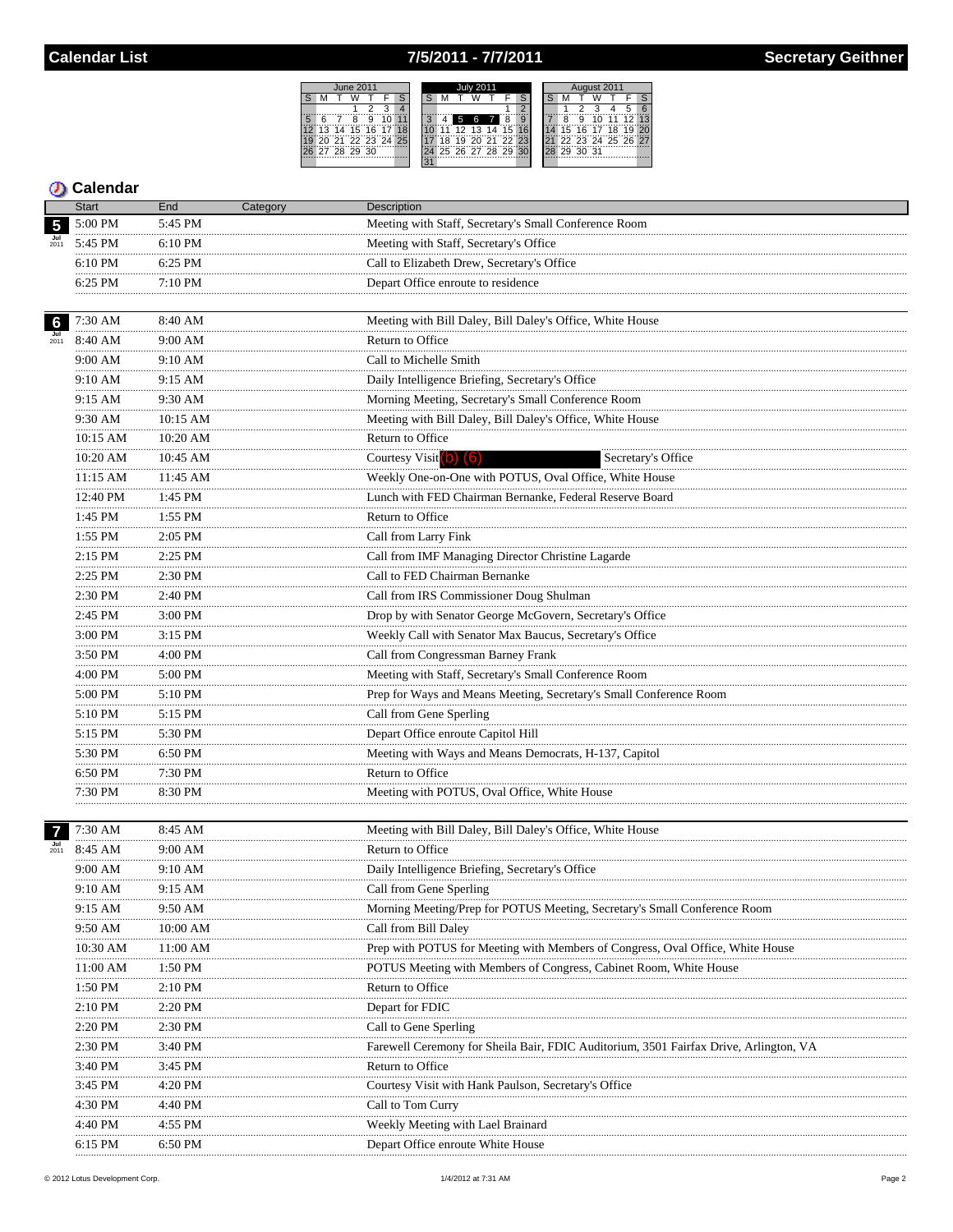## 7/7/2011 - 7/11/2011

<u>June 2011</u><br>
T W T

S M T W T F S<br>
1 2 3 4<br>
5 6 7 8 9 10 11<br>
12 13 14 15 16 17 18<br>
19 20 21 22 23 24 25<br>
26 27 28 29 30



|                    | <b>Start</b>                              | End            | Category | Description                                                                           |        |
|--------------------|-------------------------------------------|----------------|----------|---------------------------------------------------------------------------------------|--------|
| 7                  | 6:50 PM                                   | $7:15$ PM      |          | Depart White House enroute residence                                                  |        |
|                    |                                           |                |          |                                                                                       |        |
| 8                  | 8:00 AM                                   | $9:00$ AM      |          | Daily Meeting with Bill Daley, Bill Daley's Office, White House                       |        |
| 2011               | 9:00 AM                                   | 9:10 AM        |          | Daily Intelligence Briefing, Secretary's Office                                       |        |
|                    | 9:10 AM                                   | 9:15 AM        |          | Weekly Meeting with David Cohen, Secretary's Office                                   |        |
|                    | 9:15 AM                                   | 10:00 AM       |          | Morning Meeting, Secretary's Small Conference Room                                    |        |
|                    | 10:00 AM                                  | 10:50 AM       |          | Meeting with Marty Gruenberg, Vice Chairman, FDIC, Secretary's Office                 |        |
|                    | 10:50 AM                                  | 11:00 AM       |          | Call to Gene Sperling                                                                 |        |
|                    | 11:50 AM                                  | 12:00 PM       |          | Call to Meg Lundsager                                                                 |        |
|                    | .<br>12:00 PM                             | .<br>1:00 PM   |          | Lunch with IMF Managing Director Christine Lagarde, Secretary's Small Conference Room |        |
|                    | .<br>$1:00$ PM                            | $1:15$ PM      |          | Call to David Lipton                                                                  |        |
|                    | <br>$1:15$ PM                             | .<br>$1:25$ PM |          | Phone Call with Senator Barbara Boxer                                                 |        |
|                    | <br>1:40 PM                               | 2:25 PM        |          | Meeting with POTUS, Large Conference Room, Situation Room, White House                |        |
|                    | 2:25 PM                                   | 4:50 PM        |          | Meeting with POTUS, Large Conference Room, Situation Room, White House                |        |
|                    | .<br>4:50 PM                              | 4:55 PM        |          | Return to Office                                                                      |        |
|                    | 4:55 PM                                   | 6:00 PM        |          | Prep for Sunday Shows, Secretary's Small Conference Room                              |        |
|                    | 6:00 PM                                   | 6:10 PM        |          | Call from FED Governor Dan Tarullo                                                    |        |
|                    | .<br>6:10 PM                              | 6:15 PM        |          | Call to Gene Sperling                                                                 |        |
|                    |                                           |                |          |                                                                                       |        |
|                    | 11:00 AM                                  | 1:00 PM        |          | Prep for Sunday Shows, Roosevelt Room, White House                                    |        |
|                    | 1:45 PM                                   | $2:00$ PM      |          | Call from Senator Pete Domenici                                                       |        |
|                    |                                           |                |          |                                                                                       |        |
| 10                 | 8:30 AM                                   | 8:45 AM        |          | Depart residence enroute NBC Studio, 4001 Nebraska Avenue, N.W.                       |        |
| $\frac{Jul}{2011}$ | 8:45 AM                                   | 9:00 AM        |          | Arrive NBC Studio                                                                     |        |
|                    | 9:00 AM                                   | 9:15 AM        |          | LIVE Interview with Meet the Press with David Gregory, 4001 Nebraska Avenue, N.W.     |        |
|                    | 9:15 AM                                   | 9:35 AM        |          | Depart NBC Studio enroute CBS Studio                                                  |        |
|                    | .<br>9:35 AM                              | 9:40 AM        |          | Arrive CBS Studio, 2020 M Street, N.W.                                                |        |
|                    | 9:40 AM                                   | 9:55 AM        |          | LIVE Interview with CBS Face the Nation with Bob Schieffer, 2020 M Street, N.W.       |        |
|                    | 4:30 PM                                   | 5:15 PM        |          | Meeting with Bill Daley, Bill Daley's Office, White House                             |        |
|                    | 5:15 PM                                   | 6:00 PM        |          | Prep with POTUS for Meeting with Congressional Leadership, Oval Office, White House   |        |
|                    | 6:00 PM                                   | 7:30 PM        |          | POTUS Meeting with Members of Congress, Cabinet Room, White House                     |        |
|                    |                                           |                |          |                                                                                       |        |
|                    | 7:30 AM                                   | 8:45 AM        |          | Daily Meeting with Bill Daley, Bill Daley's Office, White House                       |        |
|                    | 8:45 AM                                   | 8:55 AM        |          | Return to Office                                                                      |        |
|                    | 8:55 AM                                   | 9:00 AM        |          | Call to FED Chairman Bernanke                                                         |        |
|                    | 9:00 AM                                   | 9:15 AM        |          | Daily Intelligence Briefing, Secretary's Office                                       |        |
|                    | 9:15 AM                                   | 9:30 AM        |          | Call to Jason Furman                                                                  |        |
|                    | 9:30 AM                                   | 9:45 AM        |          | Phone Call with Canadian Finance Minister Jim Flaherty, Secretary's Office            |        |
|                    | 10:00 AM                                  | 10:15 AM       |          | Phone Call with Philipp Hildebrand, Chairman, Swiss National Bank                     |        |
|                    | 10:15 AM                                  | 10:20 AM       |          | Call from Bill Daley                                                                  |        |
|                    | 10:20 AM                                  | 11:10 AM       |          | Meeting with Staff, Secretary's Small Conference Room                                 |        |
|                    | 11:10 AM                                  | 11:20 AM       |          | Call from Stanley Fischer                                                             |        |
|                    |                                           |                |          |                                                                                       |        |
|                    | 12:00 PM                                  | 12:10 PM       |          | Call $(b)$ $(6)$                                                                      |        |
|                    | 12:50 PM                                  | 12:55 PM       |          | Call to Arminio Fraga                                                                 |        |
|                    | 12:55 PM                                  | 1:00 PM        |          | Call to Mario Draghi                                                                  |        |
|                    | 1:00 PM                                   | 2:00 PM        |          | Prep for POTUS Congressional Leadership Meeting, Oval Office, White House             |        |
|                    | $2:00$ PM                                 | 4:15 PM        |          | POTUS Congressional Leadership Meeting, Cabinet Room, White House                     |        |
|                    | 4:15 PM                                   | 4:20 PM        |          | Return to Office                                                                      |        |
|                    | 4:20 PM<br>C 2012 Lotus Development Corp. | 4:25 PM        |          | Call from Senator Harry Reid<br>1/4/2012 at 7:31 AM                                   |        |
|                    |                                           |                |          |                                                                                       | Page 3 |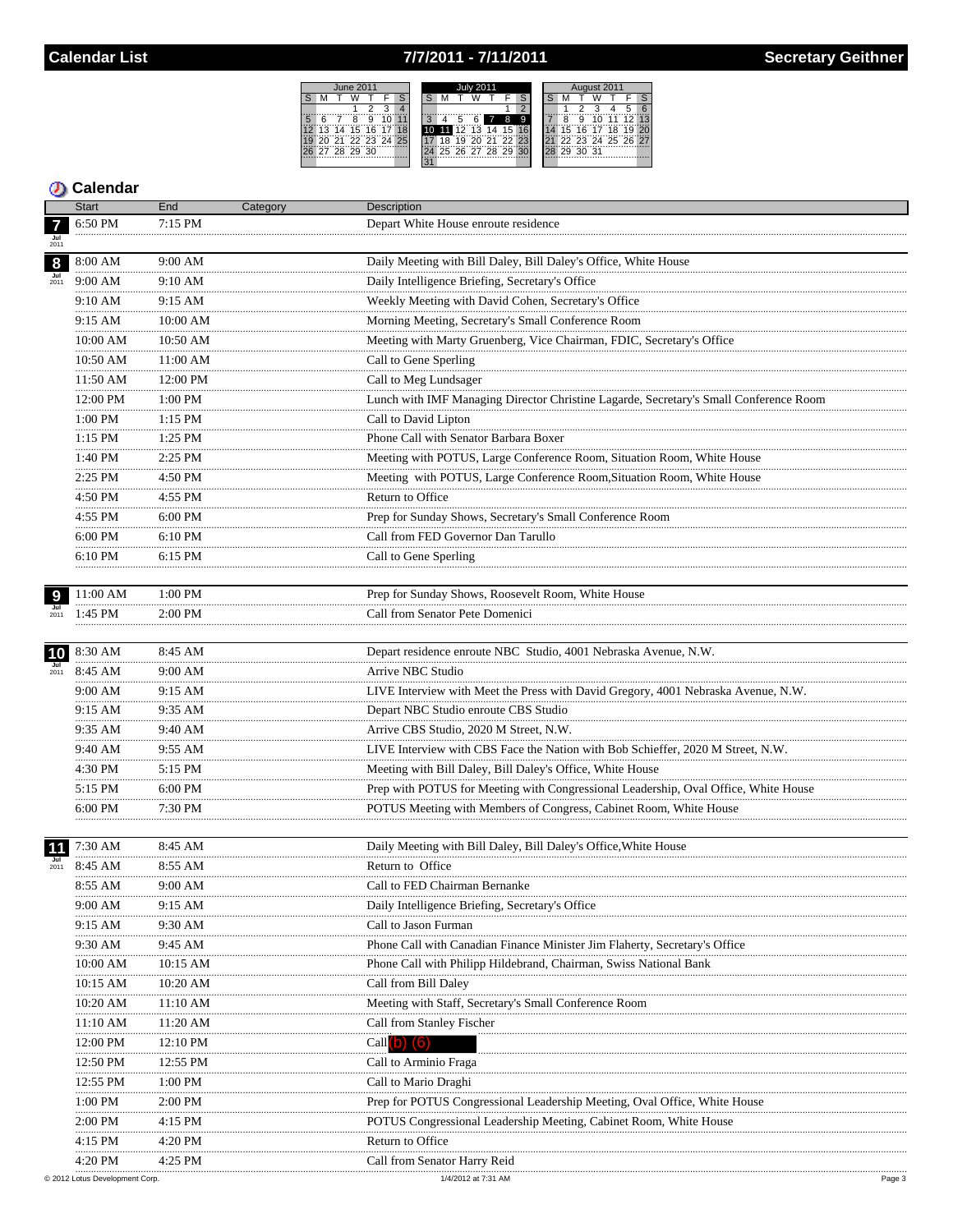## 7/11/2011 - 7/13/2011

June 2011<br>
T W T



|                             | <b>Start</b>      | End          | Category | Description                                                                                                                             |
|-----------------------------|-------------------|--------------|----------|-----------------------------------------------------------------------------------------------------------------------------------------|
| 11                          | 4:25 PM           | 4:55 PM      |          | Drop by Debt Limit Roundtable with Trades, Secretary's Large Conference Room                                                            |
| $\frac{Jul}{2011}$          | 4:55 PM           | 5:05 PM      |          | Call to Rob Nabors                                                                                                                      |
|                             | 6:00 PM           | 6:55 PM      |          | Meeting with Bill Daley, Bill Daley's Office, White House                                                                               |
|                             | <br>6:55 PM       | 7:30 PM      |          | Return to Office                                                                                                                        |
|                             | 7:30 PM           | 7:45 PM      |          | Depart Office enroute residence                                                                                                         |
|                             | 7:45 PM           | 7:55 PM      |          | Call from Mayor Rahm Emanuel                                                                                                            |
|                             | 9:15 PM           | 9:25 PM      |          | Call from Senator Charles Schumer                                                                                                       |
|                             |                   |              |          |                                                                                                                                         |
| 12                          | 7:35 AM           | 7:45 AM      |          | Arrive at Office                                                                                                                        |
| $\frac{\mathsf{Jul}}{2011}$ | 7:45 AM           | 8:40 AM      |          | Breakfast with Women in Finance Panelists, Secretary's Large Conference Room                                                            |
|                             | 8:40 AM           | 9:05 AM      |          | Opening Remarks at Women in Finance Panelists, Secretary's Large Conference Room                                                        |
|                             | .<br>9:05 AM      | .<br>9:15 AM |          | Daily Intelligence Briefing, Secretary's Office                                                                                         |
|                             | 9:15 AM           | 10:00 AM     |          | Morning Meeting, Secretary's Small Conference Room                                                                                      |
|                             | 10:00 AM          | 10:45 AM     |          | Meeting with Staff, Secretary's Small Conference Room                                                                                   |
|                             | 10:45 AM          | 11:00 AM     |          | Call to Bill Daley                                                                                                                      |
|                             | 11:00 AM          | $11:15$ AM   |          | Phone Call with David Leonhardt, New York Times                                                                                         |
|                             | .<br>12:20 PM     | 12:30 PM     |          | Call to Gene Sperling                                                                                                                   |
|                             | .<br>2:45 PM      | 3:00 PM      |          | Call from IMFManaging Director Lagarde                                                                                                  |
|                             | <br>3:00 PM       | .<br>3:10 PM |          | Prep with Vice President Biden, Vice President Biden's West Wing Office, White House                                                    |
|                             | .<br>3:10 PM      | 3:30 PM      |          | Prep with Bill Daley, Bill Daley's Office, White House                                                                                  |
|                             | <br>3:30 PM       | $3:45$ PM    |          | Prep with POTUS, Oval Office, White House                                                                                               |
|                             | .<br>3:45 PM      | 6:00 PM      |          | POTUS Congressional Leadership Meeting, Cabinet Room, White House                                                                       |
|                             | 6:00 PM           | 8:00 PM      |          | Return to Office                                                                                                                        |
|                             | 8:00 PM           | 8:15 PM      |          | Call to New York Mayor Michael Bloomberg                                                                                                |
|                             |                   |              |          |                                                                                                                                         |
| $13$                        | 7:30 AM           | 8:00 AM      |          | Daily Meeting with Bill Daley, Bill Daley's Office, White House                                                                         |
| $\frac{\mathsf{Jul}}{2011}$ | 8:00 AM           | 9:05 AM      |          | Breakfast with Congressman Randy Neugebauer, Clifford Roberti, Kim Wallace, Secretary's Small<br>Conference Room                        |
|                             | $9:05 \text{ AM}$ | 9:10 AM      |          | Call to Bill Daley                                                                                                                      |
|                             | 9:10 AM           | 9:15 AM      |          | Daily Intelligence Briefing, Secretary's Office                                                                                         |
|                             | 9:15 AM           | 10:00 AM     |          | Morning Meeting, Secretary's Small Conference Room                                                                                      |
|                             | 10:00 AM          | 10:15 AM     |          | Meeting with Staff, Secretary's Small Conference Room                                                                                   |
|                             | 10:15 AM          | $10:35$ AM   |          | Meeting with Staff, Secretary's Small Conference Room                                                                                   |
|                             | 10:35 AM          | 10:45 AM     |          | Call to Bruce Reed                                                                                                                      |
|                             | 11:00 AM          | 11:40 AM     |          | Meeting with Latvia Prime Minister Valdis Dombrovskis, Secretary's Small Conference Room                                                |
|                             | 11:40 AM          | 11:50 AM     |          | Call to Gene Sperling                                                                                                                   |
|                             | 12:05 PM          | 12:15 PM     |          | Call $(b)$ $(6)$                                                                                                                        |
|                             | 12:15 PM          | 12:25 PM     |          | Call $(b)$ $(6)$                                                                                                                        |
|                             | 12:40 PM          | 1:00 PM      |          | Call to Paul Gigot, Wall Street Journal                                                                                                 |
|                             | 1:00 PM           | 1:05 PM      |          | Call from Senator Jon Kyl                                                                                                               |
|                             | $1:05$ PM         | 1:10 PM      |          | Call to Rob Nabors                                                                                                                      |
|                             | 1:10 PM           | 2:05 PM      |          | Macroeconomic Briefing, Secretary's Large Conference Room                                                                               |
|                             | 2:05 PM           | 2:15 PM      |          | Weekly Call to Senator Max Baucus, Secretary's Office                                                                                   |
|                             | 2:15 PM           | 2:20 PM      |          | Call to Michelle Smith                                                                                                                  |
|                             | 2:20 PM           | 3:00 PM      |          | Meeting with Bill Daley, Bill Daley's Office, White House                                                                               |
|                             | 3:00 PM           | 3:45 PM      |          | Prep with Vice President Biden for POTUS Meeting with Congressional Leadership, Vice President Biden's<br>West Wing Office, White House |
|                             | 3:45 PM           | 4:00 PM      |          | Prep for POTUS Meeting with Congressional Leadership, Oval Office, White House                                                          |
|                             | 4:00 PM           | 6:35 PM      |          | POTUS Meeting with Congressional Leadership, Cabinet Room, White House                                                                  |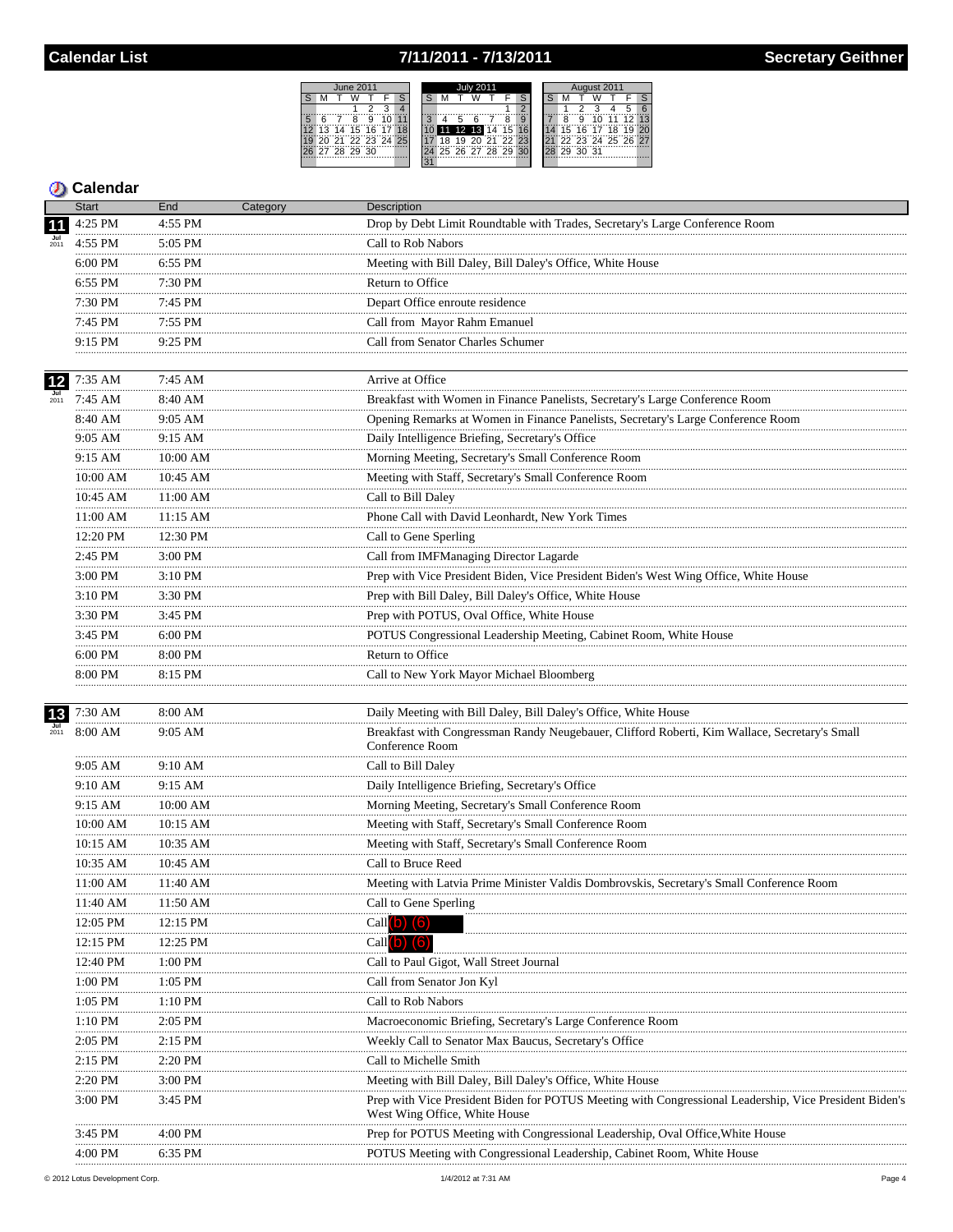### 7/13/2011 - 7/17/2011



|                    | <b>Start</b>   | End          | Category | Description                                                                           |
|--------------------|----------------|--------------|----------|---------------------------------------------------------------------------------------|
| <b>13</b>          | 6:35 PM        | 6:55 PM      |          | Return to Office                                                                      |
|                    | 6:55 PM        | 7:00 PM      |          | Call to Michelle Smith                                                                |
|                    |                |              |          |                                                                                       |
| 14                 | 7:30 AM        | 8:50 AM      |          | Daily Meeting with Bill Daley, Bill Daley's Office, White House                       |
| $\frac{Jul}{2011}$ | 8:50 AM        | 9:00 AM<br>  |          | Return to Office                                                                      |
|                    | 9:00 AM        | 9:15 AM      |          | Daily Intelligence Briefing, Secretary's Office                                       |
|                    | 9:15 AM        | 9:50 AM      |          | Morning Meeting, Secretary's Small Conference Room                                    |
|                    | 9:50 AM        | 10:00 AM     |          | Call from Senator Charles Schumer                                                     |
|                    | 10:00 AM       | 10:30 AM     |          | Meeting with Rob Nabors, Rob Nabors' Office, White House                              |
|                    | <br>10:30 AM   | 10:50 AM     |          | Meeting with Staff, Secretary's Small Conference Room                                 |
|                    | <br>10:50 AM   | 11:00 AM     |          | Call to Jack Lew                                                                      |
|                    | <br>11:20 AM   | 11:25 AM     |          | Call from Vernon Jordon                                                               |
|                    | <br>11:25 AM   | 11:30 AM     |          | Call $(b)$ $(6)$<br>ner                                                               |
|                    | 11:30 AM       | 12:30 PM     |          | Meeting with Staff, Secretary's Small Conference Room                                 |
|                    | <br>12:45 PM   | 1:00 PM      |          | Call from Senator Charles Schumer                                                     |
|                    | 1:00 PM        | 2:30 PM      |          | Democratic Policy Committee Luncheon,                                                 |
|                    |                |              |          | S-207, Capitol                                                                        |
|                    | 2:30 PM<br>    | 3:05 PM      |          | Prep with Vice President Biden, Vice President Biden's Office, White House            |
|                    | $3:05$ PM<br>  | 3:30 PM<br>. |          | Weekly One-on-One with POTUS, Oval Office, White House                                |
|                    | 6:20 PM<br>    | 7:25 PM<br>. |          | Return to Office                                                                      |
|                    | 7:25 PM        | 7:30 PM      |          | Depart Office enroute residence                                                       |
|                    | 7:30 PM        | 7:35 PM      |          | Call from FED Governor Dan Tarullo<br>                                                |
|                    | $7:35$ PM      | 7:40 PM      |          | Call to Dan Doctoroff                                                                 |
|                    |                |              |          |                                                                                       |
| <b>15</b>          | 8:00 AM        | 8:30 AM      |          | Daily Meeting with Bill Daley, Bill Daley's Office, White House                       |
| $\frac{Jul}{2011}$ | 8:30 AM        | 9:00 AM      |          | Return to Office                                                                      |
|                    | 9:00 AM<br>    | 9:40 AM      |          | Meeting with Bill Daley, Bill Daley's Office, White House                             |
|                    | 9:40 AM<br>    | 9:45 AM      |          | Return to Office                                                                      |
|                    | 9:45 AM<br>    | 10:45 AM     |          | Meeting with Jes Staley and Matt Jozoff, JP Morgan, Secretary's Small Conference Room |
|                    | 10:45 AM       | 10:55 AM     |          | Call from Bill Dudley                                                                 |
|                    | 10:55 AM       | 11:10 AM     |          | Call to Bob Rubin                                                                     |
|                    | $11:25$ AM<br> | 11:45 AM     |          | Call to Rob Nabors                                                                    |
|                    | 1:45 PM        | 1:55 PM      |          | Call from Roger Ferguson                                                              |
|                    | 1:55 PM        | 2:00 PM      |          | Call to Gene Sperling                                                                 |
|                    | 2:00 PM        | 2:40 PM      |          | Meeting with David Wessel and Damien Paletta, Wall Street Journal                     |
|                    | 2:40 PM        | 2:45 PM      |          | Call from Senator Harry Reid                                                          |
|                    | $2:55$ PM      | 3:00 PM      |          | Call to FED Chairman Bernanke                                                         |
|                    | $3:00$ PM      | 3:10 PM      |          | Call to Bill Daley                                                                    |
|                    | 4:10 PM        | 4:45 PM      |          | Meeting with Staff, Secretary's Office                                                |
|                    | 5:00 PM        | 6:45 PM      |          | Meeting with Bill Daley, Bill Daley's Office, White House                             |
|                    | 7:00 PM        | 8:00 PM      |          | Personal Dinner                                                                       |
|                    |                |              |          |                                                                                       |
| 16                 | 11:00 AM       | 12:30 PM     |          | Prep with Bill Daley, Bill Daley's Office, White House                                |
| 2011               | 12:30 PM       | 1:30 PM      |          | Meeting with POTUS, Oval Office, White House                                          |
|                    | 7:00 PM        | 8:00 PM      |          | (b) (6)                                                                               |
|                    |                |              |          |                                                                                       |
| 17                 | 7:00 PM        | 8:00 PM      |          | $\lceil 6 \rceil$<br>(D)                                                              |
| $\frac{Jul}{2011}$ |                |              |          |                                                                                       |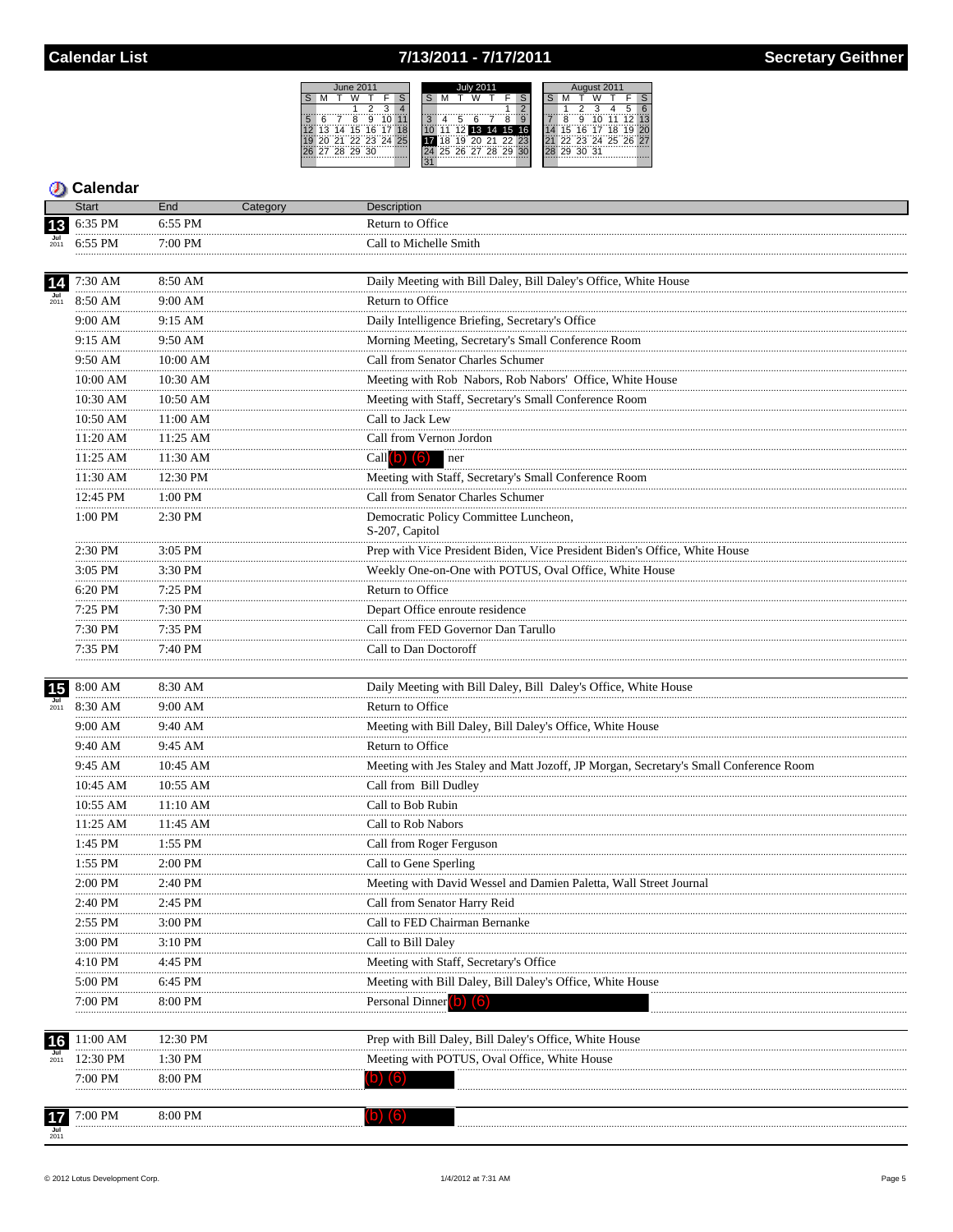## 7/18/2011 - 7/19/2011

<u>June 2011</u><br>
T W T



|                    | <b>Start</b>   | End            | Category | Description                                                                             |
|--------------------|----------------|----------------|----------|-----------------------------------------------------------------------------------------|
| 18                 | 7:15 AM        | 7:20 AM        |          | Arrive at Treasury                                                                      |
|                    | 7:20 AM        | $7:25$ AM<br>. |          | Call to Gene Sperling                                                                   |
|                    | 7:25 AM        | 7:30 AM        |          | Call to David Plouffe                                                                   |
|                    | 7:30 AM<br>.   | 8:00 AM        |          | Prep for CNBC Interview, Secretary's Small Conference Room                              |
|                    | 8:00 AM        | 8:30 AM        |          | LIVE CNBC Interview with Steve Liesman, Diplomatic Reception Room                       |
|                    | 8:30 AM        | 9:35 AM        |          | Meeting with Bill Daley, Bill Daley's Office, White House                               |
|                    | $9:35$ AM<br>. | 9:40 AM<br>.   |          | Return to Office                                                                        |
|                    | 9:40 AM<br>.   | 9:55 AM        |          | Meeting with Staff, Secretary's Small Conference Room                                   |
|                    | 9:55 AM<br>.   | 10:00 AM       |          | Call from Jason Furman                                                                  |
|                    | 10:00 AM       | 11:10 AM       |          | FSOC Meeting, Secretary's Large Conference Room                                         |
|                    | 11:10 AM<br>.  | 12:10 PM<br>.  |          | FSOC Meeting, Cash Room                                                                 |
|                    | 12:10 PM       | 12:50 PM       |          | Meeting with Bill Daley, Bill Daley's Office, White House                               |
|                    | 12:50 PM       | 12:55 PM       |          | Call to IMF Managing Director Christine Lagarde                                         |
|                    | 12:55 PM       | 1:05 PM        |          | Pre-Event Meet/Greet with POTUS Announcement, Oval Office, White House                  |
|                    | 1:05 PM<br>.   | 1:30 PM        |          | POTUS Announcement, Rose Garden, White House                                            |
|                    | 1:30 PM<br>.   | 1:50 PM<br>.   |          | Return to Office                                                                        |
|                    | 1:50 PM        | 2:15 PM        |          | POTUS Prep for Regulator Meeting, Oval Office, White House                              |
|                    | 2:15 PM<br>.   | 5:45 PM        |          | POTUS Meeting with Regulators, Roosevelt Room, White House                              |
|                    | 5:45 PM        | 5:50 PM        |          | Return to Office                                                                        |
|                    | 5:50 PM        | 6:15 PM        |          | Meeting with French Finance Minister Francois Baroin, Secretary's Small Conference Room |
|                    | 6:20 PM        | 6:40 PM        |          | Call from Vice President Biden                                                          |
|                    | 6:40 PM        | 7:30 PM        |          | Meeting with Bill Daley, Bill Daley's Office, White House                               |
|                    | 7:30 PM        | 8:15 PM        |          | Return to Office                                                                        |
|                    | 8:15 PM        | 8:45 PM        |          | Depart Treasury enroute personal dinner (b) (6)                                         |
| 19                 | 7:30 AM        | 8:00 AM        |          | Daily Meeting with Bill Daley, Bill Daley's Office, White House                         |
| $\frac{Jul}{2011}$ | 8:00 AM        | 9:05 AM        |          | Breakfast <sup>(b)</sup> (6)<br>Secretary's Small Conference Room                       |
|                    | 9:05 AM        | .<br>9:15 AM   |          | Call to Jean Claude Trichet                                                             |
|                    | 9:15 AM        | 9:45 AM        |          | Morning Meeting, Secretary's Small Conference Room                                      |
|                    | 10:00 AM       | 10:10 AM       |          | Call to Pete Rouse                                                                      |
|                    | 10:10 AM       | .<br>10:20 AM  |          | Call to Bob Rubin                                                                       |
|                    | 10:30 AM       | 10:40 AM       |          | Call to Bill Daley                                                                      |
|                    | 10:40 AM       | 10:55 AM       |          | Meeting with POTUS, Oval Office, White House                                            |
|                    | 10:55 AM       | 11:05 AM       |          | Call to German Finance Minister Schauble                                                |
|                    | 11:45 AM       | 1:00 PM        |          | Meeting with Bill Daley, Bill Daley's Office, White House                               |
|                    | <br>$1:00$ PM  | <br>$1:45$ PM  |          | Return to Office                                                                        |
|                    | 1:45 PM        | $2:15$ PM      |          | Personal Appointment (0) (6)                                                            |
|                    | $2:15$ PM      | 2:40 PM        |          | Phone Call with Ron Suskind, Secretary's Office                                         |
|                    | 2:40 PM        | 2:45 PM        |          | Call from Vice President Biden                                                          |
|                    | $2:45$ PM      | 3:30 PM        |          | Meeting with Staff, Secretary's Small Conference Room                                   |
|                    | <br>3:55 PM    | 4:00 PM        |          | Call from Senator Jon Kyl                                                               |
|                    | $4:00$ PM      | 5:00 PM        |          | Cabinet Meeting hosted by Bill Daley, Roosevelt Room, White House                       |
|                    | <br>5:00 PM    | 6:45 PM        |          | Meeting with Bill Daley, Bill Daley's Office, White House                               |
|                    | 6:45 PM        | 7:05 PM        |          | Return to Office                                                                        |
|                    | 7:05 PM        | 7:15 PM        |          | Call to IMF Managing Director Christine Lagarde                                         |
|                    | $7:15$ PM      | 8:30 PM        |          | <b>Personal Plans</b>                                                                   |
|                    |                |                |          |                                                                                         |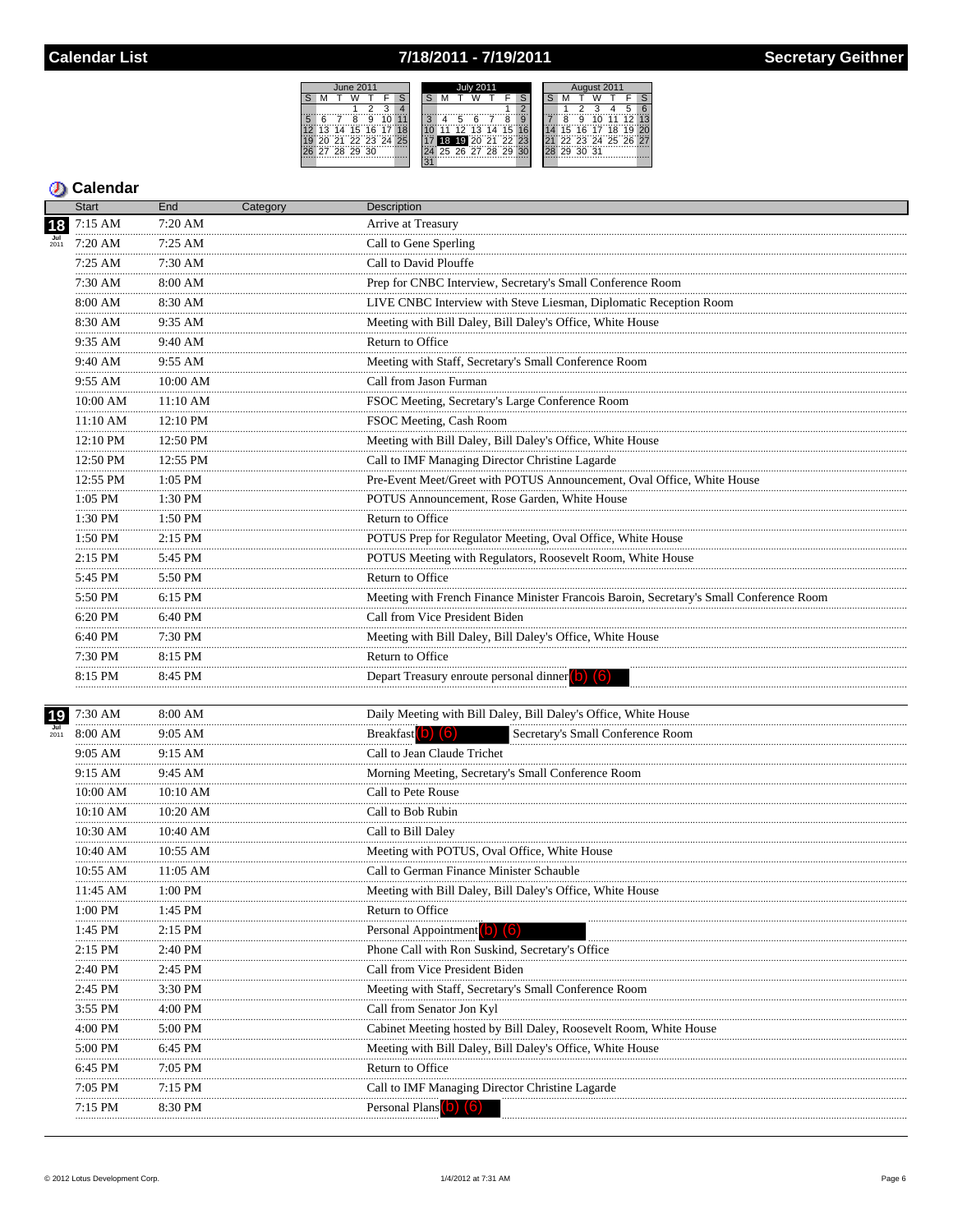### 7/20/2011 - 7/22/2011



## **5** Calendar

|                             | <b>Start</b>  | End            | Category | Description                                                                                                                                                                                                        |
|-----------------------------|---------------|----------------|----------|--------------------------------------------------------------------------------------------------------------------------------------------------------------------------------------------------------------------|
| 20                          | 8:45 AM       | 9:10 AM        |          | Call $(b)$ $(6)$                                                                                                                                                                                                   |
|                             | 9:10 AM<br>.  | 9:25 AM<br>    |          | Arrive at Office                                                                                                                                                                                                   |
|                             | 9:25 AM       | 9:30 AM        |          | Call to Jack Lew                                                                                                                                                                                                   |
|                             | 9:30 AM<br>.  | 9:35 AM        |          | Call to Bill Daley                                                                                                                                                                                                 |
|                             | 9:35 AM       | 9:45 AM        |          | Call to Jack Lew                                                                                                                                                                                                   |
|                             | 9:45 AM       | 10:00 AM       |          | Weekly Call with Senator Max Baucus, Secretary's Office                                                                                                                                                            |
|                             | 10:00 AM      | 10:30 AM       |          | Meeting with Staff, Secretary's Office                                                                                                                                                                             |
|                             | 10:30 AM<br>. | 11:30 AM       |          | Meeting with Gene Sperling, Gene Sperling's Office, White House                                                                                                                                                    |
|                             | 11:30 AM      | 12:30 PM       |          | Meeting with Bill Daley, Bill Daley's Office, White House                                                                                                                                                          |
|                             | 12:30 PM<br>. | .<br>1:25 PM   |          | Lunch with FED Chairman Bernanke, Federal Reserve Board                                                                                                                                                            |
|                             | 1:25 PM<br>.  | 2:00 PM        |          | Return to Office                                                                                                                                                                                                   |
|                             | 2:00 PM<br>.  | $2:15$ PM<br>. |          | Weekly Meeting with Jeffrey Goldstein, Secretary's Office                                                                                                                                                          |
|                             | 2:15 PM       | 3:00 PM        |          | Prep for POTUS Senate/House Democratic Leadership Meeting, Oval Office, White House                                                                                                                                |
|                             | 4:00 PM       | 7:40 PM<br>.   |          | Prep for POTUS House Republican Leader Meeting, Oval Office, White House                                                                                                                                           |
|                             | .<br>7:40 PM  | 8:05 PM        |          | Return to the Office                                                                                                                                                                                               |
|                             | 8:05 PM       | 8:20 PM        |          | Call to Bill Daley                                                                                                                                                                                                 |
| 21                          | 7:30 AM       | 8:10 AM        |          | Meeting with Bill Daley, Bill Daley's Office, White House                                                                                                                                                          |
| $\frac{\mathsf{Jul}}{2011}$ | 9:10 AM       | 9:15 AM        |          | Return to Office                                                                                                                                                                                                   |
|                             | 9:15 AM       | 9:20 AM        |          | Call from Congressman Barney Frank                                                                                                                                                                                 |
|                             | <br>9:20 AM   | .<br>9:50 AM   |          | Meeting with New Zealand Prime Minister John Key, Blair House                                                                                                                                                      |
|                             | 10:00 AM      | 10:45 AM       |          | Meeting with POTUS, Oval Office, White House                                                                                                                                                                       |
|                             | .<br>10:50 AM | 10:55 AM       |          | Call $(b)$ $(6)$                                                                                                                                                                                                   |
|                             | .<br>10:55 AM | .<br>11:00 AM  |          | Call from Larry Fink                                                                                                                                                                                               |
|                             | 11:00 AM      | 11:10 AM       |          | Meeting with Staff, Secretary's Small Conference Room                                                                                                                                                              |
|                             | 11:10 AM      | <br>11:15 AM   |          | Call to Jason Furman                                                                                                                                                                                               |
|                             | 12:00 PM      | 12:05 PM       |          | Call to FED Governor Dan Tarullo                                                                                                                                                                                   |
|                             | 12:05 PM      | 12:30 PM       |          | Meeting with Staff, Secretary's Small Conference Room                                                                                                                                                              |
|                             | .<br>12:30 PM | 12:40 PM       |          | Call to Jack Lew                                                                                                                                                                                                   |
|                             | .<br>12:50 PM | 1:00 PM        |          | Call to Bob Rubin                                                                                                                                                                                                  |
|                             | .<br>1:40 PM  | 1:50 PM        |          | Call to Congressman Barney Frank                                                                                                                                                                                   |
|                             | 2:00 PM       | 2:20 PM        |          | Weekly Meeting with Lael Brainard, Secretary's Office                                                                                                                                                              |
|                             | .<br>2:30 PM  | 3:30 PM        |          | Weekly One-on-One with POTUS, Oval Office, White House                                                                                                                                                             |
|                             | .<br>4:45 PM  | 4:50 PM        |          | Return to Office                                                                                                                                                                                                   |
|                             | 4:50 PM       | 5:15 PM        |          | Drop by Neal's Meeting with Jim Rogers, CEO Duke Energy Corporation, William Tyndall, SVP<br>Government Relations, Duke Energy Corporation, Israel Klein, SVP, Podesta Group, Secretary's Large<br>Conference Room |
|                             | 5:15 PM       | 5:30 PM        |          | Brief Courtesy Visit with Former Secretary John Snow and Chris Smith, Secretary's Office                                                                                                                           |
|                             | 5:30 PM       | 7:40 PM        |          | POTUS Meeting with Senate/House Democratic Leadership, Oval Office, White House                                                                                                                                    |
|                             | 7:40 PM       | 7:45 PM        |          | Return to Office                                                                                                                                                                                                   |
|                             | 7:45 PM       | 8:45 PM        |          | Depart Office enroute Cabinet Poolside Barbeque hosted by Vice President<br>Vice<br>President's Residence, One Observatory Circle, N.W.                                                                            |
|                             | 7:20 AM       | 7:25 AM        |          | Arrive at Treasury                                                                                                                                                                                                 |
| 2011                        | $7:25$ AM     | 8:00 AM        |          | Breakfast with Hank Paulson, Secretary's Small Conference Room                                                                                                                                                     |
|                             | 8:00 AM       | 8:55 AM        |          | Meeting with Bill Daley, Bill Daley's Office, White House                                                                                                                                                          |
|                             | 8:55 AM       | 9:00 AM        |          | Daily Intelligence Briefing, Secretary's Office                                                                                                                                                                    |
|                             | 9:00 AM       | 9:10 AM        |          | Call to Jean Claude Trichet                                                                                                                                                                                        |
|                             | 9:10 AM       | 10:00 AM       |          | Meeting with Bill Daley, Bill Daley's Office, White House                                                                                                                                                          |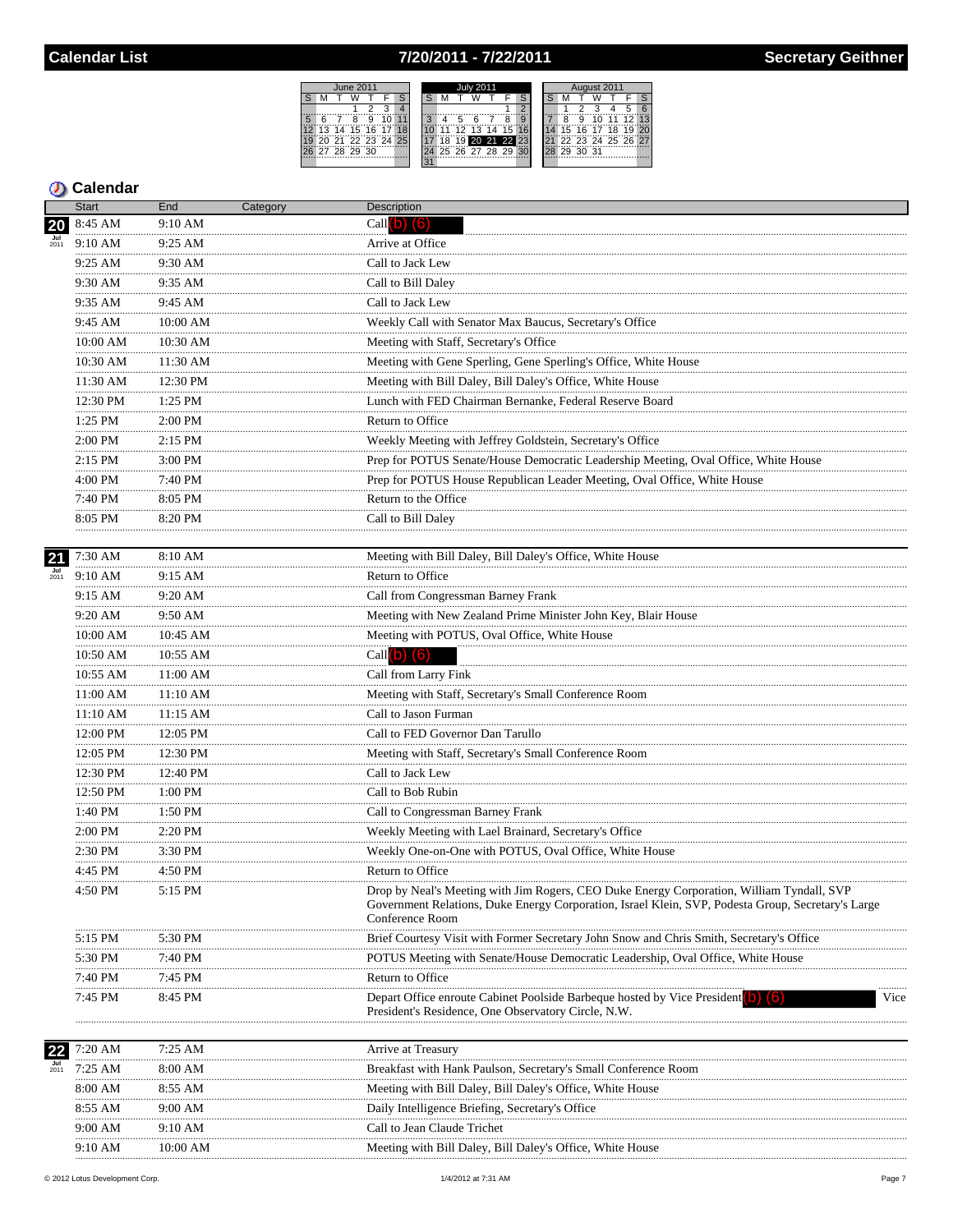### 7/22/2011 - 7/25/2011



## **5** Calendar

|    | <b>Start</b>   | End          | Category | <b>Description</b>                                                                                    |
|----|----------------|--------------|----------|-------------------------------------------------------------------------------------------------------|
| 22 | 10:00 AM       | 10:25 AM     |          | Meeting with FED Chairman Bernanke and NYFED President Dudley, Secretary's Small Conference Room      |
|    | 10:25 AM       | 11:15 AM     |          | Call from Bill Daley                                                                                  |
|    | 11:15 AM       | 11:25 AM     |          | Return to Office                                                                                      |
|    | 11:25 AM       | 11:40 AM     |          | Call to Jack Lew                                                                                      |
|    | 12:15 PM       | 1:15 PM      |          | Meeting with OMB Director Jack Lew and others, Secretary's Large Conference Room                      |
|    | 1:30 PM        | 3:00 PM      |          | Meeting with Staff, Secretary's Small Conference Room                                                 |
|    | .<br>$3:00$ PM | $3:10$ PM    |          | Return to Office                                                                                      |
|    | <br>3:10 PM    | .<br>3:20 PM |          | Call to Rob Nabors                                                                                    |
|    | .<br>3:30 PM   | 3:50 PM      |          | Depart Office enroute White House                                                                     |
|    | <br>3:50 PM    | .<br>3:55 PM |          | Call to IMF Managing Director Christine Lagarde -- from White House                                   |
|    | 3:55 PM        | 4:00 PM      |          | Call to FED Chairman Bernanke, from White House                                                       |
|    | <br>5:00 PM    | 5:05 PM      |          | Return to Office                                                                                      |
|    | .<br>5:05 PM   | 5:10 PM      |          | Call from Valerie Jarrett                                                                             |
|    | 5:10 PM        | 5:15 PM      |          | Call from Senator Tom Harkin                                                                          |
|    | .<br>5:20 PM   | 5:40 PM      |          | CFPB Transfer Reception, 1700 G Street, N.W.                                                          |
|    | .<br>5:40 PM   | $5:45$ PM    |          | Depart CFPB enroute White House                                                                       |
|    | .<br>5:45 PM   | .<br>7:45 PM |          | Meeting with Bill Daley, Bill Daley's Office, White House                                             |
|    | 7:45 PM        | 8:15 PM      |          | Depart White House enroute residence                                                                  |
|    | .              | .            |          |                                                                                                       |
| 23 | 10:00 AM       | 10:15 AM     |          | Meeting with Bill Daley, Bill Daley's Office, White House                                             |
|    | 10:15 AM       | $10:45$ AM   |          | Prep with POTUS, Oval Office, White House                                                             |
|    | 11:00 AM       | 1:00 PM      |          | Meeting with POTUS and Leaders, Oval Office, White House                                              |
|    | <br>2:00 PM    | 3:00 PM      |          | Prep for Sunday Shows with White House, Bill Daley's Office, White House                              |
|    | 3:15 PM        | 3:25 PM      |          | Call to Dave Cote, Honeywell                                                                          |
|    | .<br>5:05 PM   | 5:10 PM      |          | Call $(b)$ $(6)$                                                                                      |
|    | .<br>5:15 PM   | 5:35 PM      |          | Call to NY FED President Bill Dudley and Brian Sack                                                   |
|    | .<br>5:35 PM   | 5:40 PM      |          | Call to Lee Sachs                                                                                     |
|    | 6:10 PM        | 6:20 PM      |          | Call to FED Chairman Bernanke                                                                         |
|    | 6:45 PM        | 7:45 PM      |          | Conference Call with Staff, Secretary's Office                                                        |
|    | 8:00 PM        | 9:00 PM      |          | Meeting with Bill Daley, Bill Daley's Office, White House                                             |
|    | 9:00 PM        | .<br>9:10 PM |          | Call to Senator Harry Reid                                                                            |
|    |                | .            |          |                                                                                                       |
| 24 | 6:50 AM        | 7:15 AM      |          | Depart residence enroute CNN Studio, 820 I Street, N.E.                                               |
|    | 7:20 AM        | 7:30 AM      |          | Arrival                                                                                               |
|    | 7:30 AM        | 7:45 AM      |          | LIVE to TAPE -- CNN State of the Union with Candy Crowley, 820 I Street, N.E.                         |
|    | 7:45 AM        | 8:00 AM      |          | Depart CNN enroute ABC Studio, The Newseum, 555 Pennsylvania Avenue, N.W.                             |
|    | 8:00 AM        | 8:10 AM      |          | Arrival                                                                                               |
|    | 8:10 AM        | 8:25 AM      |          | LIVE to TAPE -- ABC This Week with Christiane Amanpour, The Newseum, 555 Pennsylvania Avenue,<br>N.W. |
|    | .<br>8:25 AM   | 8:40 AM      |          | Depart ABC enroute Fox Studio, 400 North Capitol Street                                               |
|    | 8:40 AM        | 9:00 AM      |          | Arrival                                                                                               |
|    | 9:00 AM        | 9:15 AM      |          | LIVE -- Fox News Sunday -- Chris Wallace, Anchor, 400 North Capitol Street, 5th Floor                 |
|    | 10:30 AM       | 12:00 PM     |          | Budget Meeting, Bill Daley's Office, White House                                                      |
|    | 4:55 PM        | 5:05 PM      |          | Call from Rahm Emanuel                                                                                |
|    | 10:00 PM       | 10:10 PM     |          | Call from President Obama                                                                             |
|    |                |              |          |                                                                                                       |
| 25 | 7:30 AM        | 8:30 AM      |          | Daily Meeting with Bill Daley, Bill Daley's Office, White House                                       |
|    | 8:30 AM        | 8:35 AM      |          | Arrive at Office                                                                                      |
|    | 8:35 AM        | 8:40 AM      |          | Call to Bill Daley                                                                                    |
|    |                |              |          |                                                                                                       |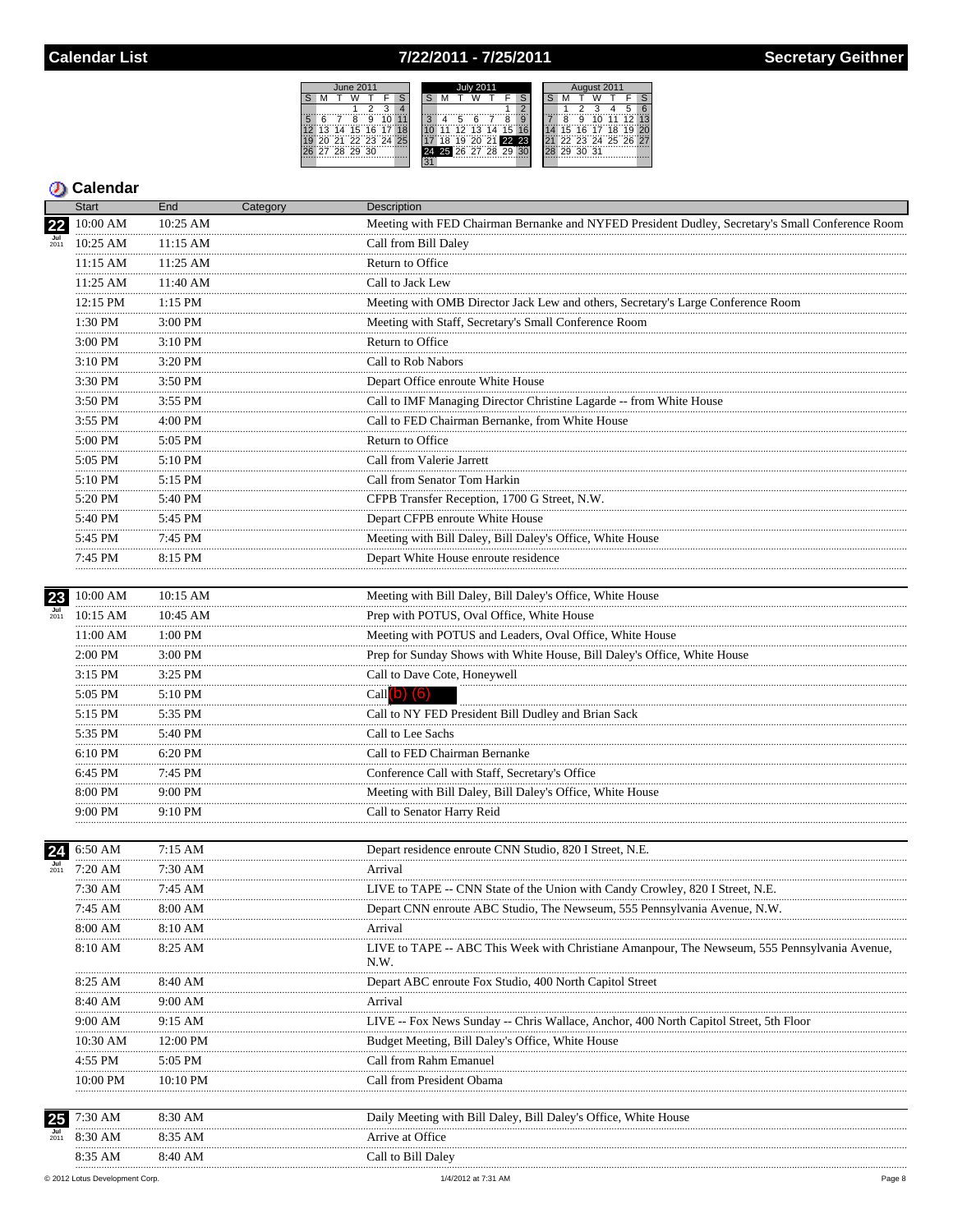## 7/25/2011 - 7/26/2011



|                    | <b>Start</b>   | End          | Category | Description                                                                                |
|--------------------|----------------|--------------|----------|--------------------------------------------------------------------------------------------|
| 25                 | 8:40 AM        | 8:45 AM      |          | Call to FED Chairman Bernanke                                                              |
| $\frac{Jul}{2011}$ | 8:45 AM        | 9:50 AM      |          | Meeting with Bill Daley, Bill Daley's Office, White House                                  |
|                    | 10:00 AM       | 10:35 AM     |          | Meeting with Singapore Finance Minister Tharman, Secretary's Small Conference Room         |
|                    | 10:45 AM       | 11:15 AM     |          | Meeting with Bill Daley, Bill Daley's Office, White House                                  |
|                    | 11:15 AM       | 11:20 AM     |          | Return to Office                                                                           |
|                    | 11:20 AM       | 11:30 AM     |          | Call to Bob Rubin                                                                          |
|                    | 11:45 AM       | <br>12:00 PM |          | Courtesy Visit (b) (6)<br>Secretary's Office                                               |
|                    | .<br>12:00 PM  | 12:50 PM     |          | Meeting with Greek Finance Minister Evangelos Venizelos, Secretary's Small Conference Room |
|                    | .<br>1:30 PM   | 1:40 PM      |          | Call from FED Chairman Bernanke                                                            |
|                    | .<br>1:50 PM   | .<br>1:55 PM |          | Call to FED Chairman Bernanke                                                              |
|                    | 1:55 PM        | 2:00 PM      |          | Call to Bill Daley                                                                         |
|                    | .<br>2:00 PM   | 2:05 PM      |          | Call to David Plouffe                                                                      |
|                    | 2:05 PM        | 2:15 PM      |          | Call to Bruce Reed                                                                         |
|                    | .<br>2:15 PM   | 2:50 PM      |          | Meeting with Vice President Biden, Vice President's Office, White House                    |
|                    | .<br>2:50 PM   | 2:55 PM      |          | Return to Office                                                                           |
|                    | .<br>2:55 PM   | 3:00 PM      |          | Call to David Leonhardt, New York Times                                                    |
|                    | .<br>3:00 PM   | .<br>3:05 PM |          | Call from Larry Fink                                                                       |
|                    | 3:05 PM        | 3:15 PM      |          | Call $(b)$ $(6)$                                                                           |
|                    | .<br>$3:15$ PM | 3:20 PM      |          | Call to Larry Fink                                                                         |
|                    | .<br>3:30 PM   | .<br>4:00 PM |          | Meeting with Staff, Secretary's Small Conference Room                                      |
|                    | 4:00 PM        | 4:25 PM      |          | Meeting with Bill Daley, Bill Daley's Office, White House                                  |
|                    | .<br>4:25 PM   | .<br>4:30 PM |          | Return to Office                                                                           |
|                    | .<br>4:30 PM   | 4:35 PM      |          | Call to Bruce Reed                                                                         |
|                    | .<br>4:40 PM   | 4:45 PM      |          | Call to Jason Furman                                                                       |
|                    | 5:25 PM        | 5:35 PM      |          | Call to FED Chairman Bernanke                                                              |
|                    | 6:00 PM        | 6:50 PM      |          | Meeting with Bill Daley, Bill Daley's Office, White House                                  |
|                    | 6:50 PM        | 6:55 PM      |          | Depart White House enroute residence                                                       |
|                    | 6:55 PM<br>.   | 7:05 PM<br>. |          | Call to Lee Sachs                                                                          |
|                    |                |              |          |                                                                                            |
| 26                 | 7:30 AM        | 8:30 AM      |          | Daily Meeting with Bill Daley, Bill Daley's Office, White House                            |
| 2011               | 8:30 AM        | 8:35 AM      |          | Return to Office                                                                           |
|                    | 8:35 AM        | 9:00 AM      |          | Call to Gene Sperling                                                                      |
|                    | 9:00 AM        | 9:15 AM      |          | Daily Intelligence Briefing, Secretary's Office                                            |
|                    | 9:15 AM        | 10:10 AM     |          | Morning Meeting, Secretary's Small Conference Room                                         |
|                    | 10:10 AM       | 10:20 AM     |          | Call to Gene Sperling                                                                      |
|                    | 10:20 AM       | 10:30 AM     |          | Call to Bill Daley                                                                         |
|                    | $1:10$ PM      | 1:20 PM      |          | Call from Bill Daley<br>                                                                   |
|                    | $2:00$ PM      | 2:40 PM      |          | Meeting with Elizabeth Warren, Raj Date, Secretary's Office                                |
|                    | 2:40 PM<br>.   | 2:45 PM      |          | Call to Rob Nabors<br>                                                                     |
|                    | 2:45 PM<br>    | 2:50 PM      |          | Call to Bruce Reed                                                                         |
|                    | 3:05 PM        | 3:10 PM      |          | Call to FED Chairman Bernanke                                                              |
|                    | 3:40 PM<br>.   | $3:45$ PM    |          | Call to Michelle Smith                                                                     |
|                    | 3:45 PM        | 3:50 PM      |          | Call from Lee Sachs                                                                        |
|                    | 4:00 PM<br>.   | 4:50 PM      |          | Farewell/Award Ceremony for Jeff Goldstein, Cash Room                                      |
|                    | 4:50 PM<br>    | 5:00 PM      |          | Return to Office<br>                                                                       |
|                    | 5:00 PM        | 5:10 PM      |          | Call to Congresswoman Kay Granger                                                          |
|                    | 5:15 PM        | 6:30 PM      |          | Meeting with Bill Daley, Bill Daley's Office, White House                                  |
|                    | 6:30 PM        | 7:00 PM      |          | Depart White House enroute residence                                                       |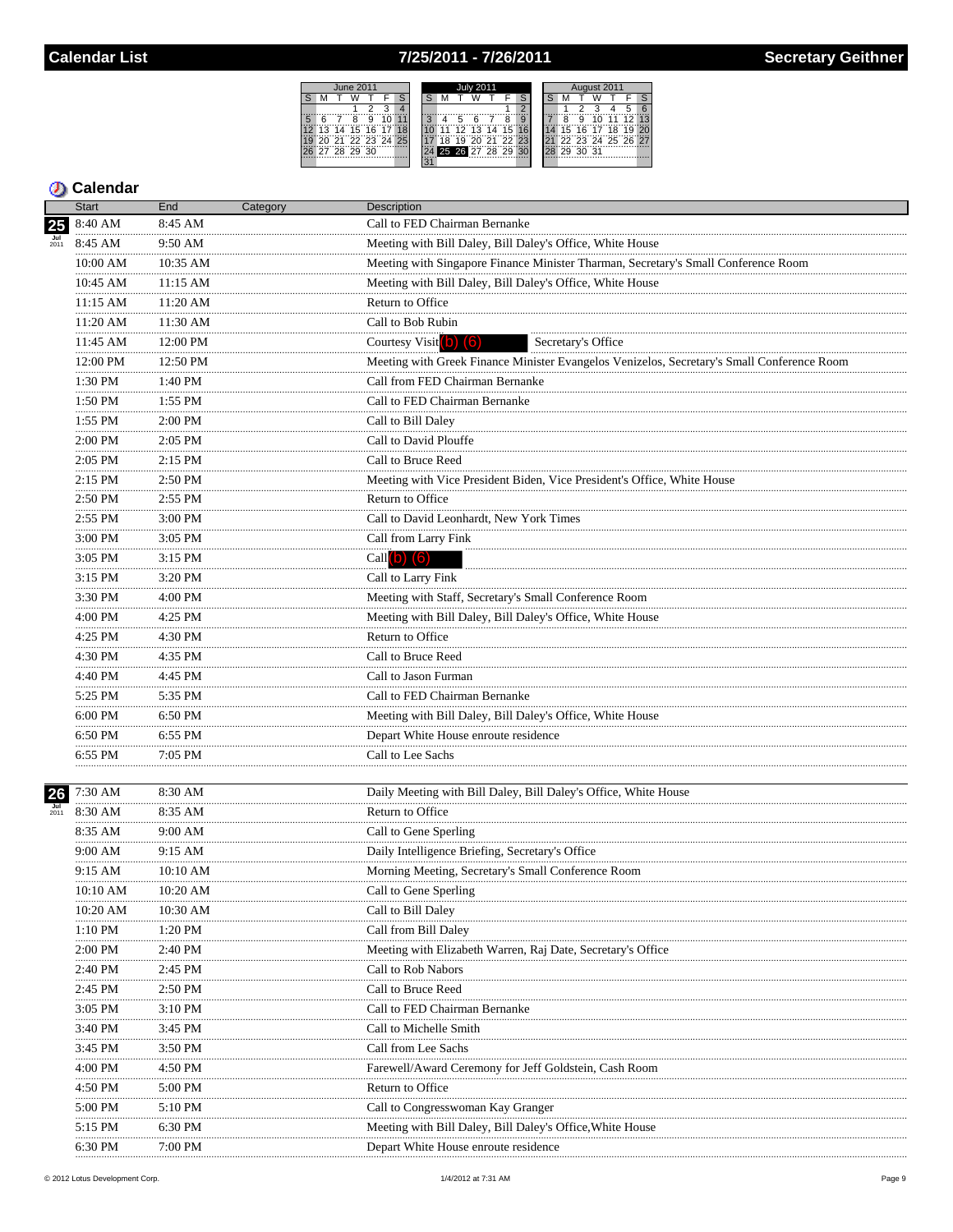# 7/27/2011 - 7/28/2011

| June 2011            | <b>July 2011</b>        | August 2011                                         |
|----------------------|-------------------------|-----------------------------------------------------|
|                      |                         |                                                     |
|                      |                         |                                                     |
| 5<br>9               | .بْ<br>8<br>ี<br>5<br>9 | ï٦<br>45.                                           |
| 13 14 15 16 17<br>18 | 12 13 14 15<br>11       | $\overline{20}$<br>$15$ 16 17 18<br>19 <sup>1</sup> |
| 20 21 22 23 24 25    | 20 21 22 23<br>19       | 21 22 23 24 25 26 27                                |
| 27 28 29 30          | 24 25 26 27 28 29 30    | 29 30 31                                            |
|                      |                         |                                                     |

### **Calendar**

|                    | <b>Start</b>        | End          | Category | <b>Description</b>                                                                                               |
|--------------------|---------------------|--------------|----------|------------------------------------------------------------------------------------------------------------------|
| 27                 | 7:30 AM             | 8:45 AM      |          | Daily Meeting with Bill Daley, Bill Daley's Office White House                                                   |
| $\frac{Jul}{2011}$ | 8:45 AM             | 9:15 AM      |          | Return to Office                                                                                                 |
|                    | 9:15 AM<br>.        | 9:40 AM      |          | Morning Meeting, Secretary's Small Conference Room                                                               |
|                    | 9:40 AM             | 9:55 AM      |          | Call from Vice President Biden                                                                                   |
|                    | 9:55 AM             | 10:00 AM     |          | Call to Vice President Biden                                                                                     |
|                    | $10:00~\mathrm{AM}$ | 10:05 AM     |          | Call to Vice President Biden                                                                                     |
|                    | 10:05 AM            | 10:10 AM     |          | Call to Scott Alvarez                                                                                            |
|                    | 10:35 AM<br>.       | 10:40 AM     |          | Call to FED Chairman Bernanke                                                                                    |
|                    | 10:50 AM<br>.       | 11:00 AM     |          | Call to Bruce Reed<br>                                                                                           |
|                    | 11:00 AM            | 11:15 AM     |          | Call to Jason Furman                                                                                             |
|                    | 11:15 AM<br>.       | 11:25 AM     |          | Call to Bill Daley                                                                                               |
|                    | 11:35 AM            | 11:50 AM     |          | Call to Bill Daley                                                                                               |
|                    | 12:25 PM            | 12:45 PM     |          | Call from Bill Daley                                                                                             |
|                    | 12:45 PM<br>.       | 12:55 PM     |          | Call $(b)$ $(6)$                                                                                                 |
|                    | 3:10 PM<br>.        | 3:20 PM      |          | Call to Bruce Reed                                                                                               |
|                    | 3:30 PM<br>         | 4:30 PM<br>. |          | Meeting with Vice President Biden, Vice President Biden's Office, White House                                    |
|                    | 4:30 PM<br>.        | 5:30 PM      |          | Return to Office                                                                                                 |
|                    | 5:30 PM<br>.        | 5:35 PM<br>. |          | Call from Bruce Reed                                                                                             |
|                    | 5:35 PM             | 5:40 PM      |          | Call from Gene Sperling                                                                                          |
|                    | 5:40 PM             | 5:45 PM      |          | Call to Olivier Blanchard                                                                                        |
|                    | 5:45 PM<br>         | 5:55 PM<br>. |          | Call from Larry Fink                                                                                             |
|                    | 5:55 PM<br>.        | 6:35 PM      |          | Meeting with Gene Sperling, Gene Sperling's Office, White House                                                  |
|                    | 6:35 PM<br>         | 7:15 PM      |          | Meeting with POTUS, Oval Office, White House                                                                     |
|                    | 7:15 PM             | 7:30 PM      |          | Return to Office                                                                                                 |
|                    | 7:30 PM<br>.        | 7:55 PM      |          | Depart Office enroute residence                                                                                  |
|                    |                     |              |          |                                                                                                                  |
| 28                 | 7:30 AM             | 8:45 AM      |          | Daily Meeting with Bill Daley, Bill Daley's Office, White House                                                  |
| $\frac{Jul}{2011}$ | 8:45 AM             | 9:05 AM      |          | Return to Office                                                                                                 |
|                    | 9:05 AM<br>         | 9:15 AM      |          | Call from Gene Sperling                                                                                          |
|                    | 9:15 AM             | 10:00 AM     |          | Morning Meeting, Secretary's Small Conference Room                                                               |
|                    | 10:00 AM            | 10:30 AM     |          | Bilateral Meeting with Alassane Dramane Ouattara, President, Cote d'Ivoire, Secretary's Small Conference<br>Room |
|                    | 10:30 AM            | 11:20 AM     |          | Meeting with Bill Daley, Bill Daley's Office, White House                                                        |
|                    | 11:20 AM            | 12:30 PM     |          | Return to Office                                                                                                 |
|                    | 12:30 PM            | 1:10 PM      |          | Lunch with FED Chairman Bernanke, Secretary's Small Conference Room                                              |
|                    | 1:10 PM             | 2:05 PM      |          | Return to Office                                                                                                 |
|                    | 2:05 PM             | 2:20 PM      |          | Call to Gene Sperling                                                                                            |
|                    | 2:20 PM             | 2:30 PM      |          | Call to Nathan Sheets                                                                                            |
|                    | 2:30 PM             | 3:00 PM      |          | Meeting with Bill Daley, Bill Daley's Office, White House                                                        |
|                    | 3:00 PM             | 4:20 PM      |          | Weekly One-on-One Meeting with POTUS, Oval Office, White House                                                   |
|                    | 4:20 PM             | 4:40 PM      |          | Return to Office<br>.                                                                                            |
|                    | 4:40 PM             | 4:50 PM      |          | Call to Bob Rubin                                                                                                |
|                    | 5:20 PM             | $6:00$ PM    |          | Meeting with POTUS, Oval Office, White House                                                                     |
|                    | 6:30 PM<br>.        | 6:40 PM      |          | Call to FED Chairman Bernanke                                                                                    |
|                    | 6:40 PM             | 7:15 PM      |          | Meeting with Staff, Secretary's Office                                                                           |
|                    | 7:30 PM<br>.        | 8:00 PM      |          | Depart Office enroute White House                                                                                |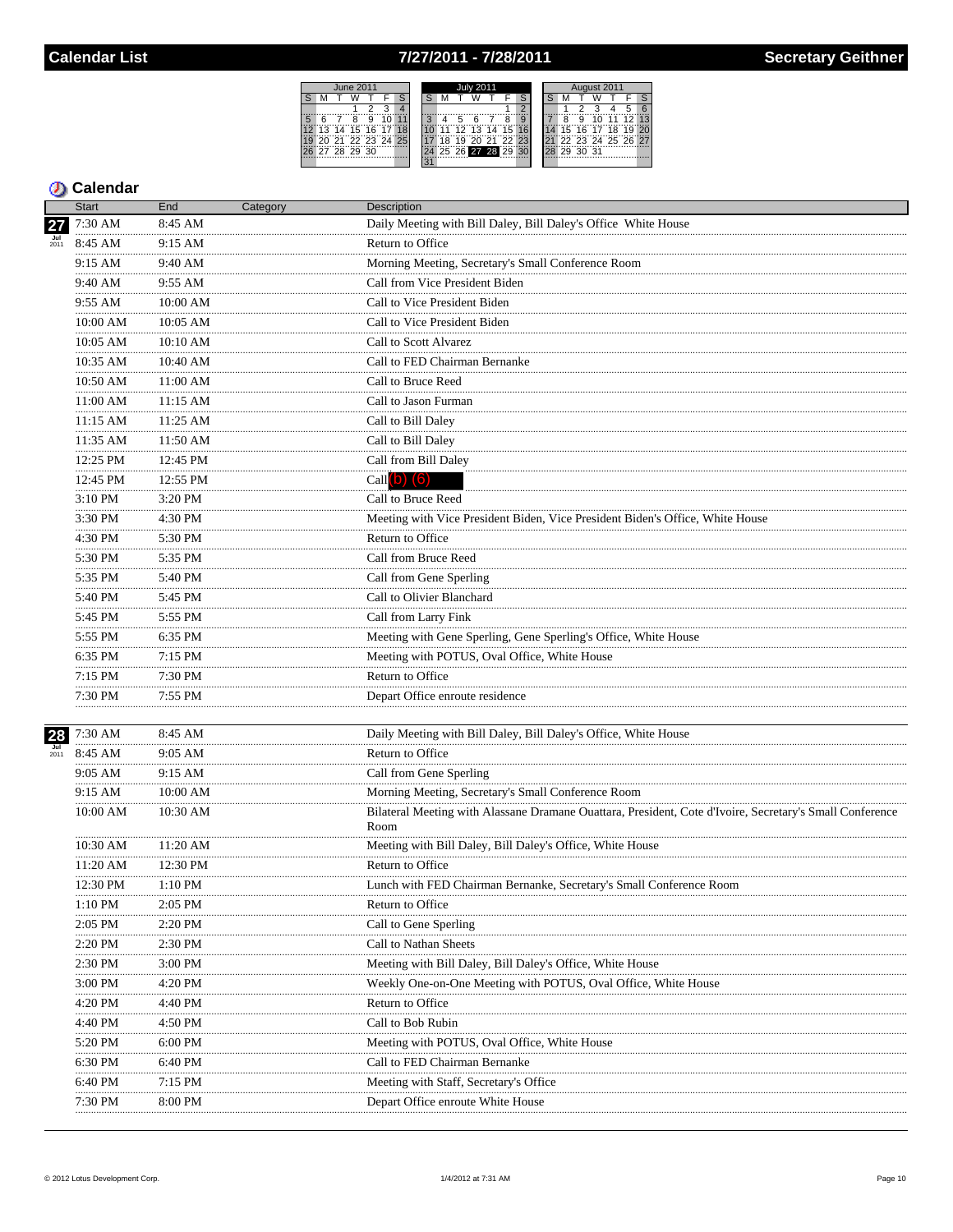## 7/29/2011 - 7/31/2011



## **5** Calendar

|      | <b>Start</b>  | End          | Category | Description                                                                                                          |
|------|---------------|--------------|----------|----------------------------------------------------------------------------------------------------------------------|
| 29   | 8:00 AM       | 8:40 AM      |          | Daily Meeting with Bill Daley, Bill Daley's Office, White House                                                      |
|      | 8:40 AM       | 8:45 AM<br>. |          | Call from Jamie Dimon                                                                                                |
|      | .<br>8:45 AM  | 9:00 AM      |          | Call from FED Chairman Bernanke                                                                                      |
|      | 9:00 AM       | 9:05 AM      |          | Call to Senator Harry Reid                                                                                           |
|      | .<br>9:05 AM  | .<br>9:15 AM |          | Call to Cong. Nancy Pelosi                                                                                           |
|      | 9:25 AM       | 9:35 AM      |          | Call to Congressman Eric Cantor                                                                                      |
|      | .<br>9:45 AM  | 10:00 AM     |          | Return to Office                                                                                                     |
|      | 10:00 AM      | 11:30 AM     |          | Meeting with POTUS, Oval Office, White House                                                                         |
|      | .<br>12:05 PM | $12:15$ PM   |          | Call from Gene Sperling                                                                                              |
|      | 12:15 PM      | 12:25 PM     |          | Call to Senator Mitch McConnell                                                                                      |
|      | .<br>1:00 PM  | 1:10 PM      |          | Photo with Interns, Bell Entrance                                                                                    |
|      | <br>1:30 PM   | .<br>1:45 PM |          | Meeting with Staff, Secretary's Office                                                                               |
|      | .<br>1:45 PM  | .<br>1:55 PM |          | Call to Phil Schiliro                                                                                                |
|      | .<br>4:05 PM  | 4:15 PM      |          | Call to Bruce Reed                                                                                                   |
|      | .<br>4:15 PM  | .<br>4:25 PM |          | Call to FED Chairman Bernanke                                                                                        |
|      | 4:35 PM       | 4:40 PM      |          | Call to IMF Managing Director Christine Lagarde                                                                      |
|      | .<br>5:05 PM  | 5:15 PM      |          | Call to Fred Hochberg                                                                                                |
|      | .<br>5:15 PM  | 6:45 PM      |          | Meeting with POTUS, Oval Office, White House                                                                         |
|      | .<br>6:45 PM  | 6:50 PM      |          | Return to Office                                                                                                     |
|      | 6:50 PM       | 7:25 PM      |          | Meeting with Staff, Secretary's Office                                                                               |
|      |               |              |          |                                                                                                                      |
| 30   | 9:30 AM       | 9:45 AM      |          | Depart residence enroute White House                                                                                 |
| 2011 | 9:45 AM       | 10:00 AM     |          | Call from Senator Charles Schumer                                                                                    |
|      | 10:00 AM      | 11:00 AM     |          | Meeting with Bill Daley, Bill Daley's Office, White House                                                            |
|      | 11:00 AM      | 11:40 AM     |          | Return to Office                                                                                                     |
|      | 11:40 AM      | 11:45 AM     |          | Call from Gene Sperling                                                                                              |
|      | 12:00 PM      | 12:30 PM     |          | Depart Office enroute White House                                                                                    |
|      | 12:30 PM      | $1:00$ PM    |          | Return to Office                                                                                                     |
|      | 1:00 PM       | 1:50 PM      |          | Conference Call with FED Chairman Bernanke, Bill Dudley and Brian Sack, Secretary's Small Conference<br>Room         |
|      | 1:50 PM       | 6:00 PM      |          | Depart Office enroute White House                                                                                    |
|      | .<br>6:00 PM  | 7:00 PM      |          | Return to Office                                                                                                     |
|      | .<br>7:00 PM  | 7:45 PM      |          |                                                                                                                      |
|      | .<br>7:45 PM  | 8:05 PM      |          | Depart Office enroute White House<br>Return to Office                                                                |
|      | 8:05 PM       | 8:15 PM      |          | Call to FED Chairman Bernanke                                                                                        |
|      | 8:15 PM       | 9:15 PM      |          | Depart Office enroute White House                                                                                    |
|      | .<br>9:15 PM  | 9:40 PM      |          | Depart White House enroute residence                                                                                 |
|      |               |              |          |                                                                                                                      |
| 31   | 9:00 AM       | 9:20 AM      |          | Meeting with Bill Daley, Bill Daley's Office, White House                                                            |
| 2011 | 9:20 AM       | 9:55 AM      |          | Call to FED Chairman Bernanke                                                                                        |
|      | 9:55 AM       | 10:00 AM     |          | Return to Office                                                                                                     |
|      | 10:00 AM      | 10:10 AM     |          | Call to Senator Charles Schumer                                                                                      |
|      | 10:30 AM      | 11:00 AM     |          | Conference Call with FED Chairman Bernanke, NYFED President Dudley, Brian Sack, Secretary's Small<br>Conference Room |
|      | 11:00 AM      | 11:45 AM     |          | Depart Office enroute White House                                                                                    |
|      | 11:45 AM      | 12:00 PM     |          | Return to Office                                                                                                     |
|      | 12:00 PM      | 12:05 PM     |          | Call to Brian Deese                                                                                                  |
|      | 12:05 PM      | 12:15 PM     |          | Call to Jack Lew                                                                                                     |
|      | 12:15 PM      | $1:20$ PM    |          | Depart Office enroute White House                                                                                    |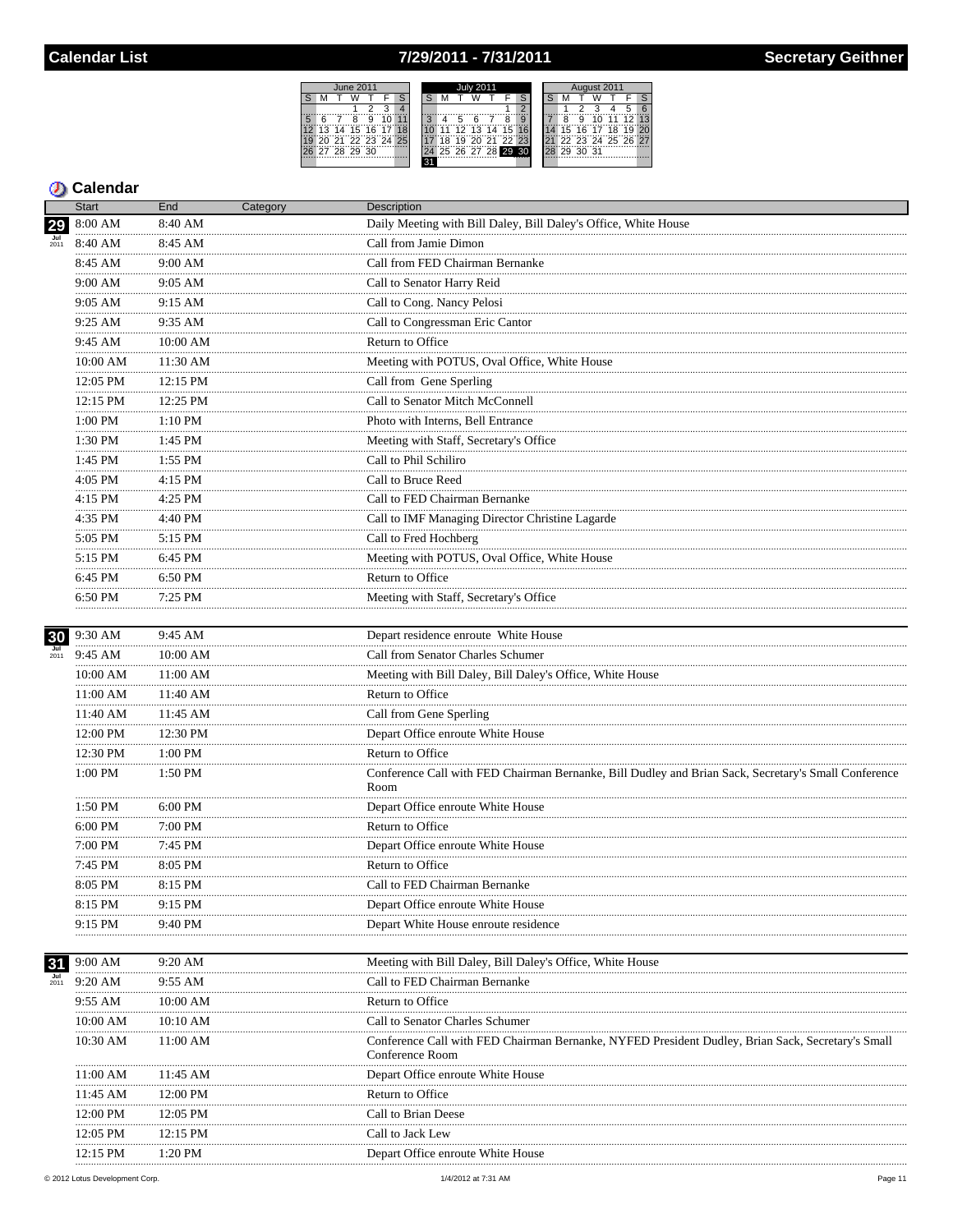# 7/31/2011

| June 2011                  | <b>July 2011</b>                      | August 2011          |
|----------------------------|---------------------------------------|----------------------|
| S                          |                                       |                      |
|                            |                                       |                      |
| 9<br>5                     | 8<br>9<br>6<br>5                      | 45<br>13<br>9        |
| 14 15 16<br>17<br>18<br>13 | $12^{13}$<br>16<br>- 15 ™<br>14<br>11 | 15 16 17 18 19<br>20 |
| 20 21 22 23 24 25          | 20 21 22 23<br>19                     | 122 23 24 25 26 27   |
| 27 28 29 30                | 25 26 27 28 29<br>30 <sub>1</sub>     | 29 30 31             |
|                            |                                       |                      |

|                    | <b>Start</b>  | End          | Category | Description                                                                                                                                                                   |
|--------------------|---------------|--------------|----------|-------------------------------------------------------------------------------------------------------------------------------------------------------------------------------|
| 31                 | 1:20 PM       | 1:45 PM      |          | Return to Office                                                                                                                                                              |
| $\frac{Jul}{2011}$ | 1:45 PM       | 2:00 PM      |          | Prep for Conference Call                                                                                                                                                      |
|                    | 2:00 PM       | .<br>2:05 PM |          | Conference Call with FED Chairman Bernanke, NYFED President Dudley, Brian Sack, Secretary's Small<br>Conference Room                                                          |
|                    | 2:05 PM       | 2:20 PM      |          | Call to Bill Daley                                                                                                                                                            |
|                    | <br>2:35 PM   | .<br>3:25 PM |          | Call to Bill Daley<br>Depart Office enroute White House<br>Meeting with Staff, Secretary's Small Conference Room<br>Meeting with Bill Daley, Bill Daley's Office, White House |
|                    | <br>3:30 PM   | .<br>3:50 PM |          |                                                                                                                                                                               |
|                    | .             |              |          |                                                                                                                                                                               |
|                    | 3:50 PM<br>   | 4:10 PM<br>. |          |                                                                                                                                                                               |
|                    | 4:10 PM<br>   | 4:20 PM      |          | Call to FED Chairman Bernanke                                                                                                                                                 |
|                    | $7:45$ PM<br> | 7:50 PM<br>. |          | Return to Office                                                                                                                                                              |
|                    | 7:50 PM<br>   | 8:00 PM      |          | Call to FED Chairman Bernanke                                                                                                                                                 |
|                    | 8:45 PM<br>   | 9:20 PM      |          | Depart Office enroute White House<br>Depart White House enroute residence                                                                                                     |
|                    | 9:20 PM       | 9:45 PM      |          |                                                                                                                                                                               |
|                    |               |              |          |                                                                                                                                                                               |
|                    |               |              |          |                                                                                                                                                                               |
|                    |               |              |          |                                                                                                                                                                               |
|                    |               |              |          |                                                                                                                                                                               |
|                    |               |              |          |                                                                                                                                                                               |
|                    |               |              |          |                                                                                                                                                                               |
|                    |               |              |          |                                                                                                                                                                               |
|                    |               |              |          |                                                                                                                                                                               |
|                    |               |              |          |                                                                                                                                                                               |
|                    |               |              |          |                                                                                                                                                                               |
|                    |               |              |          |                                                                                                                                                                               |
|                    |               |              |          |                                                                                                                                                                               |
|                    |               |              |          |                                                                                                                                                                               |
|                    |               |              |          |                                                                                                                                                                               |
|                    |               |              |          |                                                                                                                                                                               |
|                    |               |              |          |                                                                                                                                                                               |
|                    |               |              |          |                                                                                                                                                                               |
|                    |               |              |          |                                                                                                                                                                               |
|                    |               |              |          |                                                                                                                                                                               |
|                    |               |              |          |                                                                                                                                                                               |
|                    |               |              |          |                                                                                                                                                                               |
|                    |               |              |          |                                                                                                                                                                               |
|                    |               |              |          |                                                                                                                                                                               |
|                    |               |              |          |                                                                                                                                                                               |
|                    |               |              |          |                                                                                                                                                                               |
|                    |               |              |          |                                                                                                                                                                               |
|                    |               |              |          |                                                                                                                                                                               |
|                    |               |              |          |                                                                                                                                                                               |
|                    |               |              |          |                                                                                                                                                                               |
|                    |               |              |          |                                                                                                                                                                               |
|                    |               |              |          |                                                                                                                                                                               |
|                    |               |              |          |                                                                                                                                                                               |
|                    |               |              |          |                                                                                                                                                                               |
|                    |               |              |          |                                                                                                                                                                               |
|                    |               |              |          |                                                                                                                                                                               |
|                    |               |              |          |                                                                                                                                                                               |
|                    |               |              |          |                                                                                                                                                                               |
|                    |               |              |          |                                                                                                                                                                               |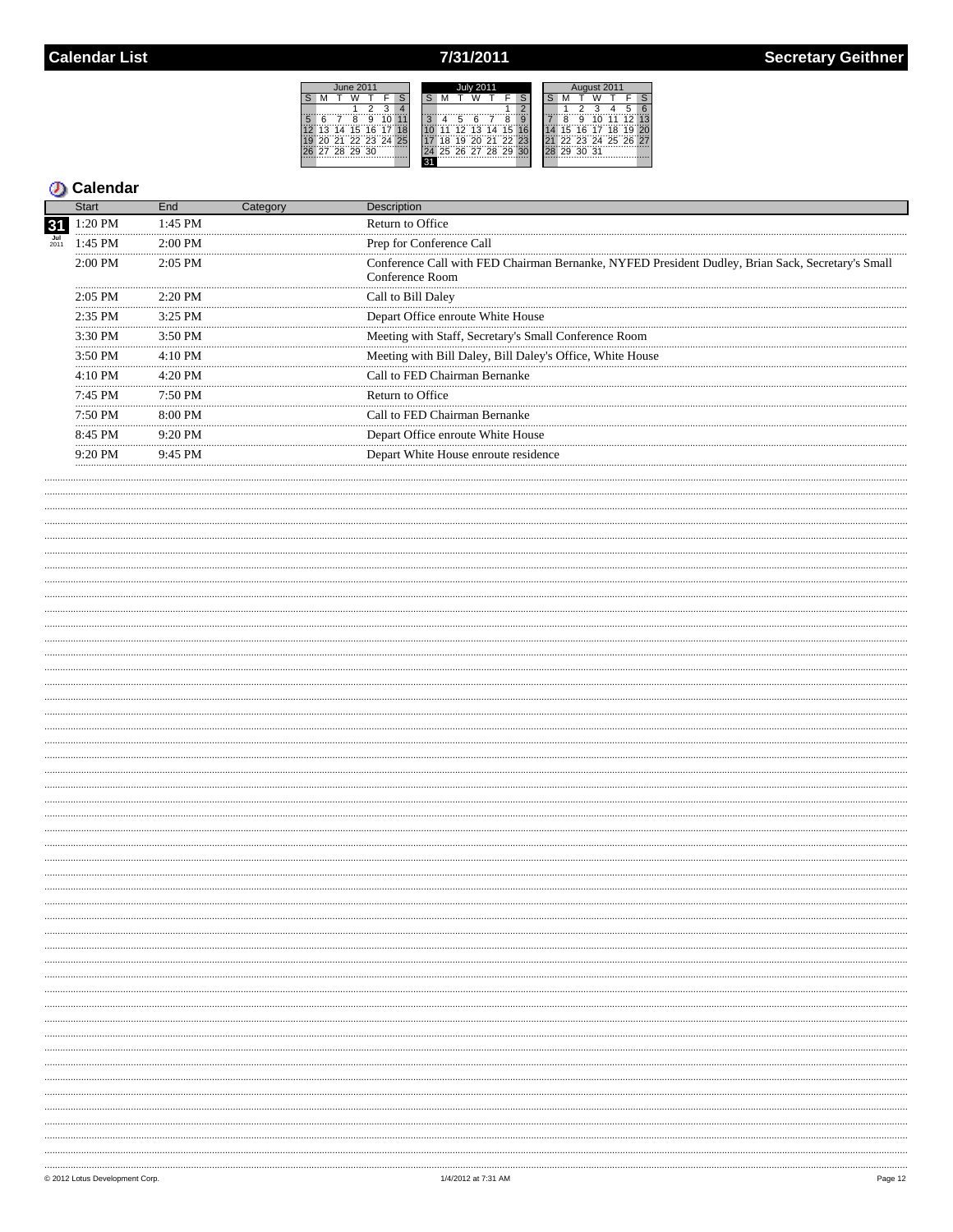# 8/1/2011 - 8/2/2011

|                          | August 2011                      | September 2011                       |  |  |  |  |  |  |  |  |  |
|--------------------------|----------------------------------|--------------------------------------|--|--|--|--|--|--|--|--|--|
|                          | ີ                                |                                      |  |  |  |  |  |  |  |  |  |
|                          | 6                                |                                      |  |  |  |  |  |  |  |  |  |
| 9                        | 9<br>я                           | g                                    |  |  |  |  |  |  |  |  |  |
| 12, 13<br>14<br>15<br>16 | 16 17<br>18<br>19<br>$20 -$<br>5 | 13<br>14<br>15<br>$16 =$<br>17<br>12 |  |  |  |  |  |  |  |  |  |
| 72.123<br>"21"<br>ה ה'   | 22 23 24 25 26 27                | 20 21 22 23<br>öΪ                    |  |  |  |  |  |  |  |  |  |
| 25 26 27<br>78.29<br>30  | 30 31<br>29                      | 26 27 28 29<br>-30                   |  |  |  |  |  |  |  |  |  |
|                          |                                  |                                      |  |  |  |  |  |  |  |  |  |
|                          |                                  |                                      |  |  |  |  |  |  |  |  |  |

|   | <b>Start</b>        | End           | Category | Description                                                                                |
|---|---------------------|---------------|----------|--------------------------------------------------------------------------------------------|
| 1 | 8:00 AM             | 8:45 AM       |          | Daily Meeting with Bill Daley, Bill Daley's Office, White House                            |
|   | 8:45 AM             | 8:50 AM       |          | Return to Office                                                                           |
|   | 8:50 AM<br>.        | 9:00 AM       |          | Call from Mayor Rahm Emanuel                                                               |
|   | 9:00 AM             | 9:10 AM       |          | Call to FED Chairman Bernanke                                                              |
|   | .<br>9:10 AM        | 9:15 AM       |          | Call to Larry Fink                                                                         |
|   | 9:15 AM             | 9:20 AM       |          | Call to Lloyd Blankfein                                                                    |
|   | 9:20 AM             | 9:55 AM       |          | Meeting with Staff, Secretary's Small Conference Room                                      |
|   | .<br>9:55 AM        | 10:00 AM      |          | Call from Bruce Reed                                                                       |
|   | .<br>10:00 AM       | 10:05 AM      |          | Call to FED Chairman Bernanke                                                              |
|   | .<br>10:25 AM       | 10:30 AM      |          | Call to Jason Furman                                                                       |
|   | 10:30 AM            | 10:35 AM      |          | Call to FED Chairman Bernanke                                                              |
|   | 10:35 AM            | 10:40 AM      |          | Call to Jamie Dimon                                                                        |
|   | 10:40 AM            | 10:50 AM      |          | Call to Bob Rubin                                                                          |
|   | 10:50 AM            | 11:00 AM      |          | Call to David Wessel                                                                       |
|   | $11:00~\mathrm{AM}$ | 11:45 AM      |          | Bureau Heads/Senior Staff Meeting, Secretary's Large Conference Room                       |
|   | 11:45 AM            | 12:05 PM      |          | Call to Zanny Minton Beddoes                                                               |
|   | .<br>12:05 PM       | <br>12:15 PM  |          | Call to Steve Leisman                                                                      |
|   | 12:15 PM            | 12:25 PM      |          | Call from President Obama                                                                  |
|   | .<br>12:25 PM       | .<br>12:35 PM |          | Call to Al Hunt                                                                            |
|   | 12:45 PM            | 1:00 PM       |          | Call from Bill Daley                                                                       |
|   | 1:00 PM             | $1:05$ PM     |          | Call to Jason Furman                                                                       |
|   | .<br>1:05 PM        | 1:20 PM       |          | Call to FED Chairman Bernanke                                                              |
|   | .<br>1:45 PM        | 1:50 PM       |          | Call to Hank Paulson                                                                       |
|   | <br>1:50 PM         | 2:00 PM       |          | Call to Phil Schiliro                                                                      |
|   | 2:00 PM             | 2:05 PM       |          | Call from Phil Schiliro                                                                    |
|   | .<br>$2:05$ PM      | 2:30 PM       |          | Meeting with Trade Groups, Secretary's Large Conference Room                               |
|   | 2:30 PM             | 2:35 PM       |          | Meeting with Staff, Secretary's Small Conference Room                                      |
|   | .<br>2:35 PM        | .<br>2:45 PM  |          | Call to Bill Daley                                                                         |
|   | .<br>3:00 PM        | 3:10 PM       |          | Call to Jack Lew                                                                           |
|   | .<br>3:25 PM        | 3:30 PM       |          | Call to New York Mayor Bloomberg                                                           |
|   | .<br>3:30 PM        | 3:40 PM       |          | Call to Jeff Immelt, GE                                                                    |
|   | 3:40 PM             | 3:50 PM       |          | Call to Tom Nides                                                                          |
|   | 4:00 PM             | 4:25 PM       |          | Prep for Interview with George Stephanopoulos, ABC News, Secretary's Small Conference Room |
|   | 4:25 PM             | 4:30 PM       |          | Call to Warren Buffett                                                                     |
|   | 4:30 PM             | 5:05 PM       |          | TAPED Interview with George Stephanopoulos, ABC News, Diplomatic Reception Room            |
|   | <br>5:05 PM         | <br>5:15 PM   |          | Call to Dave Cote, Honeywell                                                               |
|   | 5:15 PM             | 5:30 PM       |          | Prep for Columnists Interview, Bill Daley's Office, White House                            |
|   | 5:30 PM             | 6:15 PM       |          | Background Briefing with Columnists (with Bill Daley), Roosevelt Room, White House         |
|   | 6:15 PM             | 6:40 PM       |          | Met with David Plouffe, Brian Deese, Dan Pfeiffer                                          |
|   | 6:40 PM             | 6:45 PM       |          | Call to Gene Sperling                                                                      |
|   |                     |               |          |                                                                                            |
|   | 8:00 AM             | 8:40 AM       |          | Daily Meeting with Bill Daley, Bill Daley's Office, White House                            |
|   | 8:40 AM             | 9:15 AM       |          | Return to Office                                                                           |
|   | 9:15 AM             | 9:45 AM       |          | Morning Meeting, Secretary's Small Conference Room                                         |
|   | 10:45 AM            | 11:10 AM      |          | Call to Jason Furman                                                                       |
|   | 11:10 AM            | 11:30 AM      |          | Call to Bruce Reed                                                                         |
|   | 11:30 AM            | 12:15 PM      |          | Meeting with Staff, Secretary's Small Conference Room                                      |
|   | 12:15 PM            | 12:50 PM      |          | Drop by Senate Vote, Secretary's Large Conference Room                                     |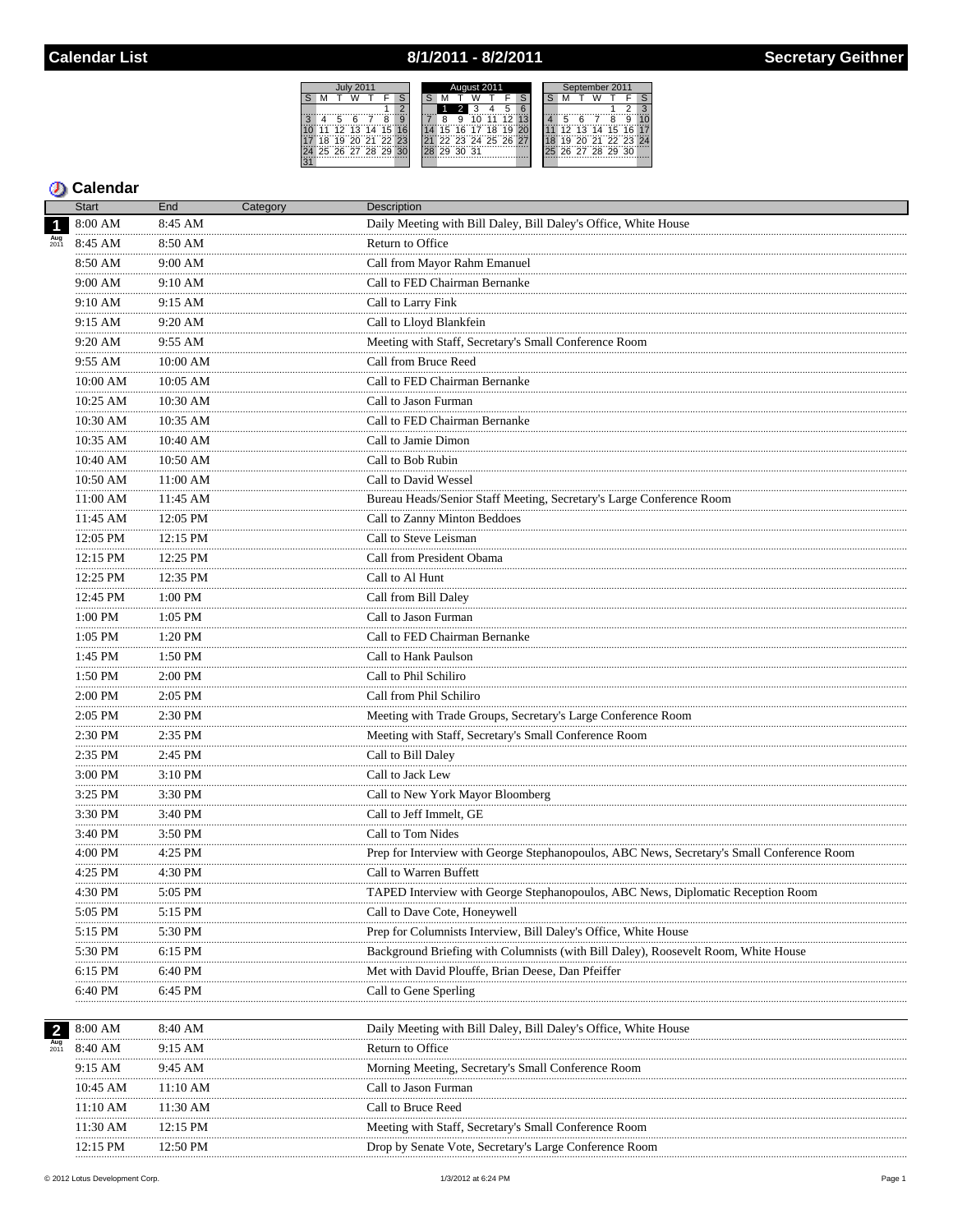# 8/2/2011 - 8/4/2011

|    |                |  |                |  |    | August 2011 |     |    |                   |  |    | September 2011 |                |  |
|----|----------------|--|----------------|--|----|-------------|-----|----|-------------------|--|----|----------------|----------------|--|
|    |                |  |                |  |    |             |     |    |                   |  |    |                |                |  |
|    |                |  |                |  |    |             |     |    |                   |  |    |                |                |  |
|    |                |  | $\mathbf{Q}$   |  |    | 9           |     |    | <b>45°</b>        |  |    |                |                |  |
| 11 | $12$ 13 14 15  |  |                |  | 15 | 16          | -17 | 18 | 19                |  | 12 |                | 13 14 15 16    |  |
| ΊŘ |                |  | 19 20 21 22 23 |  |    |             |     |    | 22 23 24 25 26 27 |  | 19 |                | 70 21 22 23 24 |  |
|    | 25 26 27 28 29 |  | 3 <sub>0</sub> |  |    | 29 30 31    |     |    |                   |  |    |                | 26 27 28 29 30 |  |
|    |                |  |                |  |    |             |     |    |                   |  |    |                |                |  |

|                         | <b>Start</b> | End                         | Category | Description                                                                                                                        |
|-------------------------|--------------|-----------------------------|----------|------------------------------------------------------------------------------------------------------------------------------------|
| $\overline{2}$          | 12:50 PM     | 1:00 PM                     |          | Call to Vice President Biden                                                                                                       |
|                         | 1:00 PM      | 2:15 PM                     |          | Meeting with Bill Daley, Bill Daley's Office, White House                                                                          |
|                         | 2:15 PM      | 3:30 PM                     |          | Meeting with POTUS, Oval Office, White House                                                                                       |
|                         | 3:30 PM      | 3:45 PM                     |          | Return to Office                                                                                                                   |
|                         | 3:45 PM      | 3:50 PM                     |          | Call from Mayor Rahm Emanuel                                                                                                       |
|                         | 3:50 PM      | 4:10 PM                     |          | Meeting with Staff, Secretary's Small Conference Room                                                                              |
|                         | 4:10 PM      | $4:20$ PM                   |          | Call to Senator Harry Reid                                                                                                         |
|                         | 4:20 PM      | 4:30 PM                     |          | Call to Leader Nancy Pelosi                                                                                                        |
|                         | .<br>4:30 PM | 4:45 PM                     |          | Call to Congressman Steny Hoyer                                                                                                    |
|                         | .<br>4:45 PM | 5:50 PM                     |          | Prep for Housing Meeting with Gene Sperling and Secretary Donovan, Gene Sperling's Office, White House                             |
|                         | 5:50 PM      | 6:00 PM                     |          | TBAC -- Report to the Secretary, Secretary's Large Conference Room                                                                 |
|                         | .<br>6:00 PM | 6:35 PM                     |          | Phone Call with Japanese Finance Minister Noda, Secretary's Office                                                                 |
|                         | 6:35 PM      | 6:40 PM                     |          | Depart Office enroute residence                                                                                                    |
|                         | 6:40 PM      | 6:45 PM                     |          | Call from David Lane                                                                                                               |
|                         |              |                             |          |                                                                                                                                    |
| $\overline{\mathbf{3}}$ | 8:00 AM      | 8:40 AM                     |          | Daily Meeting with Bill Daley, Bill Daley's Office, White House                                                                    |
| <b>Aug</b><br>2011      | 8:40 AM      | 9:00 AM                     |          | Return to Office                                                                                                                   |
|                         | 9:00 AM      | 9:15 AM                     |          | Daily Intelligence Briefing, Secretary's Office                                                                                    |
|                         | .<br>9:15 AM | 9:40 AM                     |          | Morning Meeting, Secretary's Small Conference Room                                                                                 |
|                         | .<br>9:40 AM | 9:45 AM                     |          | Meeting with Staff, Secretary's Small Conference Room                                                                              |
|                         | .<br>9:45 AM | 10:00 AM                    |          | Call to Senator Max Baucus, Secretary's Office                                                                                     |
|                         | 10:40 AM     | 10:45 AM                    |          | Call to Gene Sperling                                                                                                              |
|                         | 10:45 AM     | 11:00 AM                    |          | Call to Steve Weisman                                                                                                              |
|                         | 11:00 AM     | 12:30 PM                    |          | Meeting with POTUS, Roosevelt Room, White House                                                                                    |
|                         | 12:30 PM     | 12:35 PM                    |          | Return to Office                                                                                                                   |
|                         | 12:35 PM     | 12:45 PM                    |          | Call $(b)$ $(6)$                                                                                                                   |
|                         | 12:45 PM     | 1:45 PM                     |          | Meeting with Staff, Secretary's Small Conference Room                                                                              |
|                         | <br>2:00 PM  | $\frac{1}{3:25 \text{ PM}}$ |          | Cabinet Meeting with POTUS and VPOTUS, Cabinet Room, White House                                                                   |
|                         | 3:25 PM      | 3:45 PM                     |          | Return to Office                                                                                                                   |
|                         | 3:45 PM      | 4:30 PM                     |          | Meeting with Staff, Secretary's Small Conference Room                                                                              |
|                         | .<br>4:30 PM | 4:40 PM                     |          | Call to Bill Daley                                                                                                                 |
|                         | 4:40 PM      | 4:55 PM                     |          | Meeting with Staff, Secretary's Small Conference Room                                                                              |
|                         | .<br>4:55 PM | 5:00 PM                     |          | Call to Jack Lew                                                                                                                   |
|                         | 5:20 PM      | 5:30 PM                     |          | Depart Office enroute Commerce Department                                                                                          |
|                         | 5:30 PM      | 6:15 PM                     |          | Farewell Reception for Commerce Secretary Gary Locke, 14th Street Lobby, Department of Commerce,<br>1401 Constitution Avenue, N.W. |
|                         | 6:15 PM      | 6:50 PM                     |          | Return to Office                                                                                                                   |
|                         | 6:50 PM      | 7:00 PM                     |          | Call to Larry Summers                                                                                                              |
|                         | 7:30 PM      | 8:30 PM                     |          | Personal Evening <sup>1</sup>                                                                                                      |
| 4                       | 8:00 AM      | 8:55 AM                     |          | Daily Meeting with Bill Daley, Bill Daley's Office, White House                                                                    |
| Aug<br>2011             | 8:55 AM      | 9:15 AM                     |          | Return to Office                                                                                                                   |
|                         | 9:15 AM      | 9:20 AM                     |          | Morning Meeting, Secretary's Small Conference Room                                                                                 |
|                         | 9:20 AM      | 9:25 AM                     |          | Call from Senator Harry Reid                                                                                                       |
|                         | 9:45 AM      | 10:45 AM                    |          | Meeting with Bill Daley, Bill Daley's Office, White House                                                                          |
|                         | 10:45 AM     | 10:50 AM                    |          | Return to Office                                                                                                                   |
|                         | 10:50 AM     | 10:55 AM                    |          | Call from Deputy Secretary Tom Nides                                                                                               |
|                         | 10:55 AM     | 11:00 AM                    |          | Call from Tom Donohue                                                                                                              |
|                         | 11:00 AM     | 11:50 AM                    |          | Meeting with POTUS, Roosevelt Room, White House                                                                                    |
|                         |              |                             |          |                                                                                                                                    |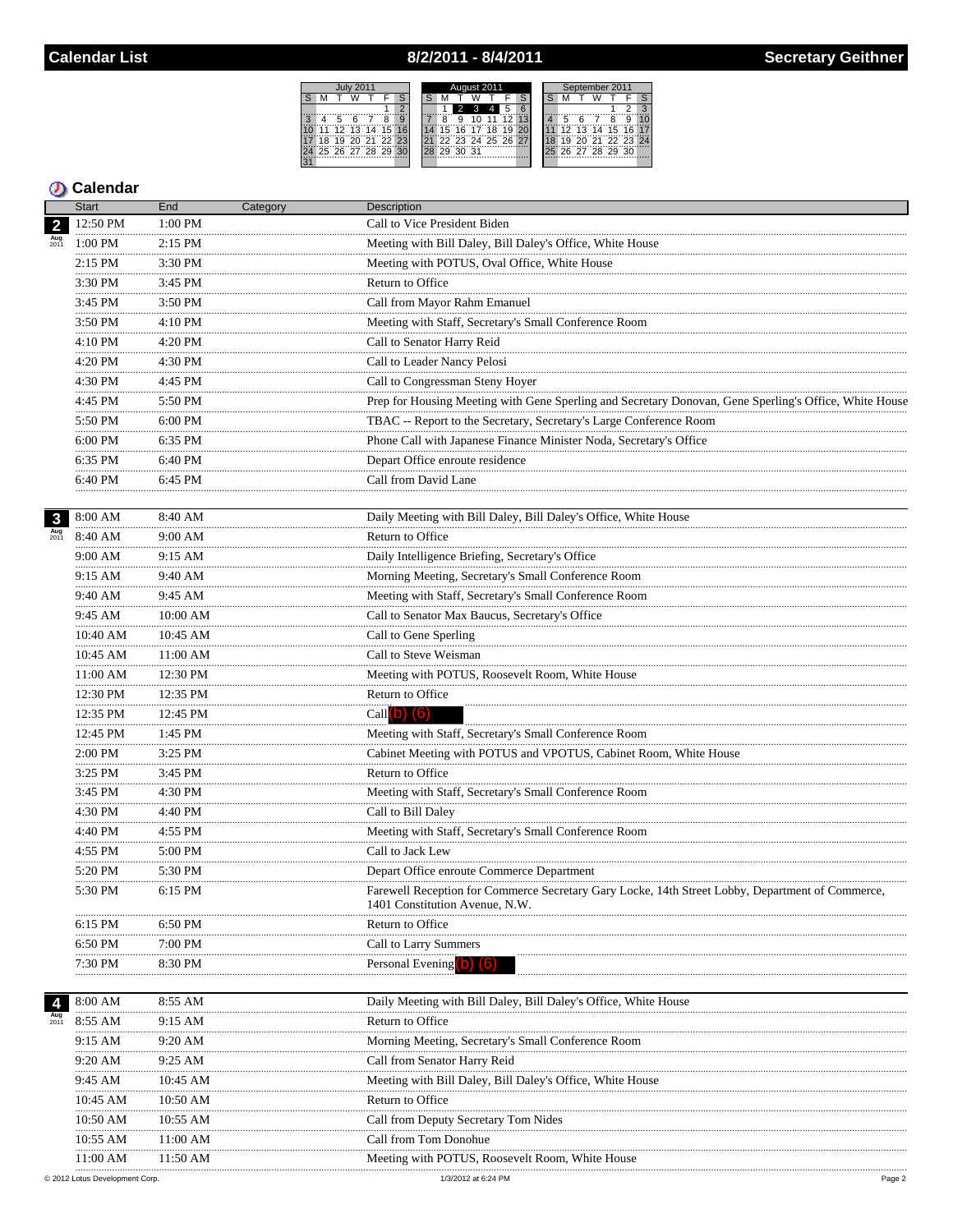# 8/4/2011 - 8/5/2011

|   |                |        |     |    |       | August 2011 |    |          |  |                   |    |    |  |  | September 2011 |  |                |   |    |   |  |  |
|---|----------------|--------|-----|----|-------|-------------|----|----------|--|-------------------|----|----|--|--|----------------|--|----------------|---|----|---|--|--|
|   |                |        |     |    |       |             |    |          |  |                   |    |    |  |  |                |  |                |   |    | S |  |  |
|   |                |        |     |    |       |             |    |          |  | 4                 |    |    |  |  |                |  |                |   |    |   |  |  |
| ä | 5              | ี      |     | Ä  | 9     |             |    | ∵ä.      |  |                   | っ  |    |  |  |                |  |                | 8 | a  |   |  |  |
|   | 12             | 13     | 14  | 15 |       |             | 15 | <b>R</b> |  | 18                | 19 | 20 |  |  | 12             |  | 13 14 15       |   | 16 |   |  |  |
|   | 19             | $20 -$ | '91 |    | 72.73 |             |    |          |  | 22 23 24 25 26 27 |    |    |  |  | ä              |  | 30 31 33 33 34 |   |    |   |  |  |
|   | 25 26 27 28 29 |        |     |    | 30    |             | 29 | 30.31    |  |                   |    |    |  |  |                |  | 26 27 28 29 30 |   |    |   |  |  |
|   |                |        |     |    |       |             |    |          |  |                   |    |    |  |  |                |  |                |   |    |   |  |  |

|                         | <b>Start</b>       | End               | Category | Description                                                     |
|-------------------------|--------------------|-------------------|----------|-----------------------------------------------------------------|
| $\overline{4}$          | 11:50 AM           | 11:55 AM          |          | Return to Office                                                |
| Aug<br>2011             | 11:55 AM           | 12:10 PM          |          | Call to FED Chairman Bernanke                                   |
|                         | 12:10 PM           | 1:00 PM           |          | Meeting with Staff, Secretary's Small Conference Room           |
|                         | 1:00 PM            | 2:00 PM           |          | Meeting with Staff, Secretary's Large Conference Room           |
|                         | <br>2:00 PM        | .<br>3:00 PM      |          | White House Senior Staff Briefing, Roosevelt Room, White House  |
|                         | 3:00 PM            | 3:50 PM           |          | Ceremonial Swearing-in for Danny Glaser, Cash Room              |
|                         | .<br>3:50 PM<br>   | .<br>4:15 PM<br>. |          | Call from Bill Daley                                            |
|                         | 4:15 PM            | 4:55 PM           |          | Weekly Meeting with Lael Brainard, Secretary's Office           |
|                         | 4:55 PM<br>        | 5:00 PM<br>.      |          | Call from Gene Sperling                                         |
|                         | 5:00 PM            | 5:20 PM           |          | Call to Gene Sperling                                           |
|                         | 5:20 PM            | 5:25 PM           |          | Call to SEC Chair Mary Schapiro                                 |
|                         | 5:25 PM<br>.       | 5:30 PM<br>.      |          | Call to NY FED President Bill Dudley                            |
|                         | 5:30 PM            | 5:40 PM           |          | Call to FED Chairman Bernanke                                   |
|                         | 6:00 PM<br>        | 6:20 PM<br>.      |          | POTUS Event, Rose Garden, White House                           |
|                         | 6:20 PM<br>.       | 6:30 PM<br>.      |          | Call to Gary Gensler                                            |
|                         | 8:00 PM<br>.       | 8:15 PM<br>.      |          | Return to Office                                                |
|                         | 8:15 PM            | 8:45 PM           |          | Depart Office enroute residence                                 |
|                         |                    |                   |          |                                                                 |
| $\overline{\mathbf{5}}$ | 7:20 AM            | 7:25AM            |          | Depart residence enroute White House                            |
| Aug<br>2011             | 7:25 AM            | 7:40 AM           |          | Call from Finance Minister Elena Salgado of Spain               |
|                         | 7:40 AM            | 7:45 AM           |          | Arrive White House                                              |
|                         | 7:45 AM            | 7:50 AM           |          | Meeting with Bill Daley, Bill Daley's Office, White House       |
|                         | 7:50 AM<br>.       | 8:00 AM<br>.      |          | Call to Jean Claude Trichet, from White House                   |
|                         | $8:00~\mathrm{AM}$ | 8:40 AM           |          | Daily Meeting with Bill Daley, Bill Daley's Office, White House |
|                         | 8:40 AM<br>        | 8:50 AM<br>.      |          | Return to Office<br>                                            |
|                         | 8:50 AM<br>.       | 9:00 AM<br>.      |          | Call from Governor Mervyn King                                  |
|                         | 9:00 AM<br>        | 9:15 AM           |          | Daily Intelligence Briefing, Secretary's Office                 |
|                         | 9:15 AM            | 9:45 AM           |          | Morning Meeting, Secretary's Small Conference Room              |
|                         | 10:30 AM           | 10:50 AM          |          | Call from Italian Finance Minister Guido Tremonti               |
|                         | 10:50 AM           | 11:00 AM          |          | Call from President Obama                                       |
|                         | 11:25 AM           | 11:30 AM          |          | Call $(b)$ $(6)$                                                |
|                         | 11:30 AM           | 12:30 PM          |          | Meeting with Staff, Secretary's Office                          |
|                         | 12:30 PM           | 1:20 PM           |          | Lunch with FED Chairman Bernanke, Federal Reserve Board         |
|                         | 1:20 PM            | 1:30 PM           |          | Return to Office                                                |
|                         | 1:30 PM            | 1:35 PM           |          | Call to Bill Daley                                              |
|                         | $2:30$ PM          | $2:35$ PM         |          | Call from Bill Daley                                            |
|                         | $2:35$ PM<br>      | 2:40 PM           |          | Call from French Finance Minister Francois Baroin               |
|                         | 2:40 PM            | 2:45 PM           |          | Call from Bill Daley                                            |
|                         | $3:15$ PM<br>      | 3:20 PM           |          | Call from Congresswoman Debbie Wasserman Schultz                |
|                         | 3:20 PM            | 3:30 PM           |          | Call to Gene Sperling                                           |
|                         | 3:45 PM            | 4:40 PM           |          | Farewell Reception for Austan Goolsbee, Room 230, EEOB          |
|                         | 4:40 PM<br>        | 4:45 PM           |          | Return to Office                                                |
|                         | 4:45 PM<br>        | 4:50 PM           |          | Meeting with Jason Furman, Secretary's Office                   |
|                         | 4:50 PM            | 5:05 PM           |          | Call from Bill Daley                                            |
|                         | 5:05 PM            | 5:15 PM           |          | Call from Gene Sperling                                         |
|                         | 5:50 PM<br>        | 5:55 PM           |          | Call to Bill Daley                                              |
|                         | 5:55 PM            | 6:00 PM           |          | Call to Jay Carney                                              |
|                         | 6:00 PM            | 6:10 PM           |          | Call to Jeffrey Goldstein                                       |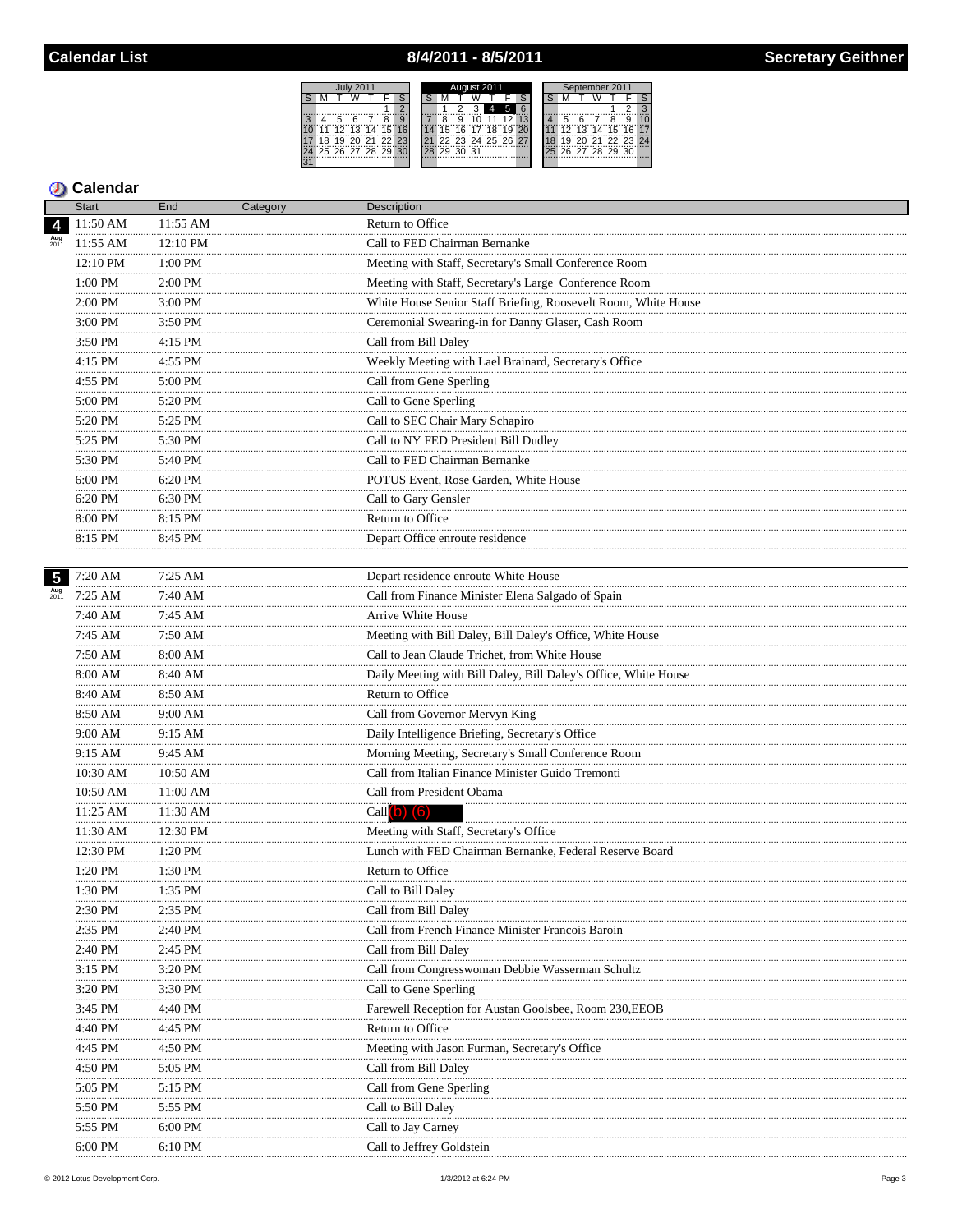# 8/5/2011 - 8/9/2011

|                   |    |    |   |          |             |               | August 2011 |   |          |       |                   |    |  |  | September 2011 |   |  |                   |   |   |  |  |
|-------------------|----|----|---|----------|-------------|---------------|-------------|---|----------|-------|-------------------|----|--|--|----------------|---|--|-------------------|---|---|--|--|
|                   | м  |    |   |          |             | S             |             |   |          |       |                   |    |  |  |                |   |  |                   |   |   |  |  |
|                   |    |    |   |          |             | $\mathcal{P}$ |             |   |          |       |                   |    |  |  |                |   |  |                   |   |   |  |  |
| ್ನ                |    | 5  | 6 |          | Ä           | 9             |             | 8 | 9        |       |                   | 12 |  |  |                | 5 |  |                   | 8 | 9 |  |  |
|                   |    |    |   | 12 13 14 | 15          | 16            |             |   |          | 16 17 | 18                | 19 |  |  |                |   |  | 12 13 14 15 16 17 |   |   |  |  |
|                   | 18 | 79 |   |          | 20 21 22 23 |               | 21          |   |          |       | 22 23 24 25 26 27 |    |  |  |                |   |  | 19 20 21 22 23 24 |   |   |  |  |
| 24 25 26 27 28 29 |    |    |   |          |             | 30            | 28          |   | 29 30 31 |       |                   |    |  |  |                |   |  | 25 26 27 28 29 30 |   |   |  |  |
| 31                |    |    |   |          |             |               |             |   |          |       |                   |    |  |  |                |   |  |                   |   |   |  |  |

|                    | <b>Start</b>  | End            | Category | <b>Description</b>                                                   |
|--------------------|---------------|----------------|----------|----------------------------------------------------------------------|
| 5                  | 6:15 PM       | 6:25 PM        |          | Call to Gene Sperling and Jay Carney                                 |
| Aug<br>2011        | 6:25 PM       | 6:35 PM        |          | Call from Bill Daley                                                 |
|                    | 7:10 PM       | 7:20 PM        |          | Call to Terri Checki                                                 |
|                    | .<br>7:20 PM  | 7:50 PM        |          | Depart Office enroute residence                                      |
|                    |               |                |          |                                                                      |
| $6\phantom{1}6$    | 8:00 AM       | 9:00 AM        |          | NO OFFICIAL SCHEDULE                                                 |
| Aug<br>2011        |               |                |          |                                                                      |
| $\overline{7}$     | 7:30 AM       | 8:00 AM        |          | Phone Call with Australian Finance Minister Wayne Swan               |
| <b>Aug</b><br>2011 | 11:00 AM      | 11:40 AM       |          | Conference Call with Staff, Secretary's Residence                    |
|                    | 2:00 PM       | 2:30 PM        |          | Meeting with Bill Daley, Bill Daley's Office, White House            |
|                    | 2:30 PM       | 3:30 PM        |          | Meeting with POTUS, Oval Office, White House                         |
|                    | 5:00 PM       | 6:00 PM        |          | G7 Conference Call                                                   |
|                    |               | .              |          |                                                                      |
| 8                  | 7:10 AM       | 7:30 AM        |          | Depart residence enroute White House                                 |
|                    | 7:30 AM       | 8:15 AM        |          | Daily Meeting with Bill Daley, Bill Daley's Office, White House      |
|                    | 8:15 AM       | 8:30 AM        |          | Return to Office                                                     |
|                    | 8:30 AM       | 8:40 AM        |          | Call to FED Chairman Bernanke                                        |
|                    | 8:40 AM       | 8:50 AM        |          | Call to Brian Sack                                                   |
|                    | .<br>9:10 AM  | 9:15 AM        |          | Call to Jason Furman                                                 |
|                    | .<br>9:30 AM  | 10:10 AM       |          | Meeting with POTUS, Oval Office, White House                         |
|                    | .<br>10:10 AM | <br>10:15 AM   |          | Return to Office                                                     |
|                    | 10:15 AM      | 10:25 AM       |          | Call to Terry McGraw, McGraw Publishing                              |
|                    | 10:40 AM      | 10:50 AM       |          | Call to French Finance Minister Francois Baroin                      |
|                    | 11:00 AM      | 11:15 AM       |          | Senior Staff Meeting, Secretary's Large Conference Room              |
|                    | 11:15 AM      | $11:25$ AM     |          | Call to Larry Summers                                                |
|                    | 11:30 AM      | 12:15 PM       |          | Meeting with Staff, Secretary's Office                               |
|                    | 12:20 PM      | 12:30 PM       |          | Call to Gene Sperling                                                |
|                    | 12:30 PM      | 12:45 PM       |          | Meeting with Staff, Secretary's Small Conference Room                |
|                    | 12:45 PM      | .<br>$1:00$ PM |          | Call to Jon Favreau                                                  |
|                    | .<br>1:00 PM  | .<br>2:00 PM   |          | Meeting with Noam Scheiber, The New Republic                         |
|                    | .<br>2:50 PM  | 3:00 PM        |          | Call from Gene Sperling                                              |
|                    | .<br>3:30 PM  | .<br>3:40 PM   |          | Call from Bill Daley                                                 |
|                    | 3:50 PM       | 4:00 PM        |          | Conference Call with Jack Lew and Gene Sperling                      |
|                    | 4:00 PM       | 4:15 PM        |          | Meeting with POTUS, Oval Office, White House                         |
|                    | 4:15 PM       | 5:35 PM        |          | Meeting with Bill Daley, Bill Daley's Office, White House            |
|                    | 5:40 PM       | 6:05 PM        |          | FSOC Conference Call, Secretary's Small Conference Room              |
|                    | 6:15 PM       | 7:10 PM        |          | Meeting with Bill Daley, Bill Daley's Office, White House            |
|                    | 7:10 PM       | 7:15 PM        |          | Return to Office                                                     |
|                    | 7:15 PM       | 7:20 PM        |          | Call to Michelle Smith                                               |
|                    | 7:20 PM       |                |          | Call from Larry Summers                                              |
|                    |               | 7:30 PM        |          |                                                                      |
| 9                  | 7:10 AM       | 7:20 AM        |          | Depart residence enroute White House                                 |
|                    | $7:20$ AM     | 7:30 AM        |          | Call to Bill Daley                                                   |
|                    | 7:30 AM       | 8:00 AM        |          | Phone Call with Chinese Vice Premier Wang Oishan, Secretary's Office |
|                    | 8:00 AM       | 8:30 AM        |          | Depart Office enroute White House                                    |
|                    | 8:30 AM       | 8:40 AM        |          | Return to Office                                                     |
|                    | 8:40 AM       | 8:50 AM        |          | Call to Bill Daley                                                   |
|                    | 8:50 AM       | 9:00 AM        |          | Call to Jean Claude Trichet                                          |
|                    | 9:00 AM       | 9:15 AM        |          | Daily Intelligence Briefing, Secretary's Office                      |
|                    |               |                |          |                                                                      |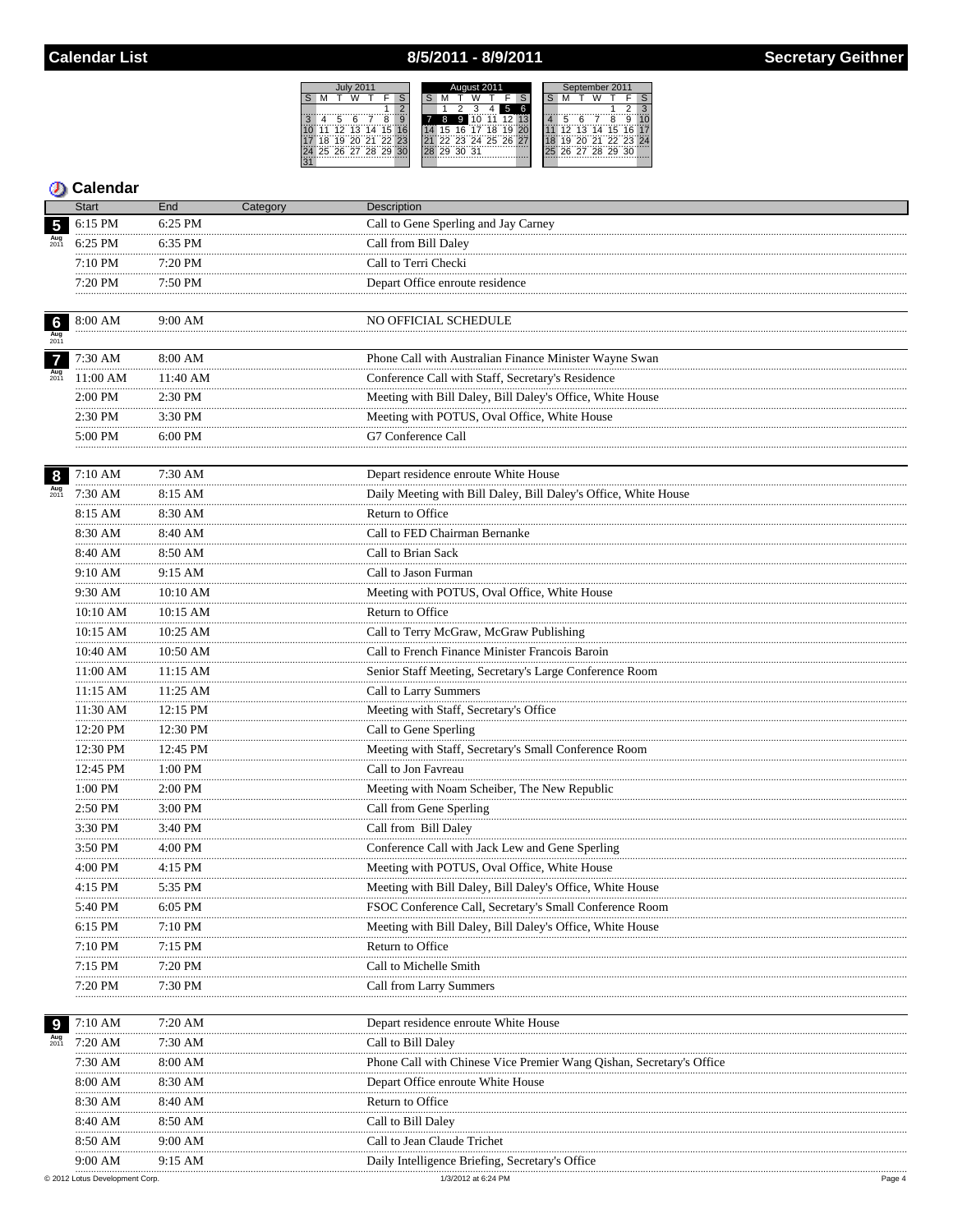# 8/9/2011 - 8/11/2011

|    |                      |     |                |  |  |    |          |     | August 2011       |    |  |    | September 2011   |   |  |
|----|----------------------|-----|----------------|--|--|----|----------|-----|-------------------|----|--|----|------------------|---|--|
|    |                      |     |                |  |  |    |          |     |                   |    |  |    |                  |   |  |
|    |                      |     |                |  |  |    |          |     |                   |    |  |    |                  |   |  |
|    |                      |     |                |  |  |    | 9        | 10' | <b>WHI 12</b>     |    |  |    |                  | 9 |  |
| 10 | 11                   |     | 12 13 14 15 16 |  |  | 15 | 16       |     | 18                | 19 |  | 12 | 13 14 15 16 17   |   |  |
|    | ΪÄ                   | 79. | 70 21 22 23    |  |  |    |          |     | 22 23 24 25 26 27 |    |  | 19 | 1 20 21 22 23 24 |   |  |
|    | 24 25 26 27 28 29 30 |     |                |  |  |    | 29 30 31 |     |                   |    |  |    | 26 27 28 29 30   |   |  |
| 31 |                      |     |                |  |  |    |          |     |                   |    |  |    |                  |   |  |

### **Calendar**

|             | <b>Start</b><br>End<br>Category |                     | <b>Description</b>                                                          |  |  |  |  |  |  |  |  |
|-------------|---------------------------------|---------------------|-----------------------------------------------------------------------------|--|--|--|--|--|--|--|--|
| 9           | 9:15 AM                         | 9:40 AM             | Morning Meeting, Secretary's Small Conference Room                          |  |  |  |  |  |  |  |  |
|             | 10:15 AM                        | 10:30 AM            | Call to FED Chairman Bernanke                                               |  |  |  |  |  |  |  |  |
|             | 10:30 AM                        | 10:35 AM            | Call to Alyssa Mastromonaco                                                 |  |  |  |  |  |  |  |  |
|             | 11:25 AM                        | 11:30 AM            | Call to Stanley Fischer                                                     |  |  |  |  |  |  |  |  |
|             | 11:30 AM                        | 11:50 AM            | Meeting with Ron Bloom, Secretary's Office                                  |  |  |  |  |  |  |  |  |
|             | 12:00 PM                        | 1:00 PM             | Weekly Lunch with Deputy Secretary Wolin, Secretary's Small Conference Room |  |  |  |  |  |  |  |  |
|             | 1:15 PM                         | 2:15 PM             | NEC Meeting, Gene Sperling's Office, White House                            |  |  |  |  |  |  |  |  |
|             | 3:30 PM                         | 4:30 PM             | NEC Principals Meeting, Gene Sperling's Office, White House                 |  |  |  |  |  |  |  |  |
|             | .<br>5:00 PM<br>.               | 6:30 PM             | Meeting with Bill Daley, Roosevelt Room, White House                        |  |  |  |  |  |  |  |  |
|             | 6:30 PM<br>.                    | 7:45 PM             | Meeting with POTUS, Roosevelt Room, White House                             |  |  |  |  |  |  |  |  |
|             | 7:45 PM<br>.                    | 7:50 PM             | Depart White House (b) (6)                                                  |  |  |  |  |  |  |  |  |
|             | 7:50 PM                         | 9:00 PM             | Personal Evening (b) (6)                                                    |  |  |  |  |  |  |  |  |
|             |                                 |                     |                                                                             |  |  |  |  |  |  |  |  |
| 10          | 7:10 AM<br>.                    | 7:30 AM             | Depart residence enroute White House                                        |  |  |  |  |  |  |  |  |
| Aug<br>2011 | 7:30 AM                         | 8:40 AM             | Daily Meeting with Bill Daley, Bill Daley's Office, White House             |  |  |  |  |  |  |  |  |
|             | 8:40 AM                         | 8:55 AM             | Arrive at Office                                                            |  |  |  |  |  |  |  |  |
|             | 8:55 AM                         | 9:00 AM             | Call to Gene Sperling                                                       |  |  |  |  |  |  |  |  |
|             | 9:00 AM                         | 9:10 AM<br>.        | Daily Intelligence Briefing, Secretary's Office                             |  |  |  |  |  |  |  |  |
|             | 9:10 AM<br>.                    | 9:15 AM<br>.        | Call to Bill Daley                                                          |  |  |  |  |  |  |  |  |
|             | 9:15 AM                         | 9:50 AM             | Morning Meeting, Secretary's Small Conference Room                          |  |  |  |  |  |  |  |  |
|             | 10:00 AM                        | 10:25 AM            | Meeting with Jim Millstein, Secretary's Office                              |  |  |  |  |  |  |  |  |
|             | 10:35 AM                        | 10:50 AM            | Call from Senator Al Franken                                                |  |  |  |  |  |  |  |  |
|             | 10:50 AM                        | 11:00 AM            | Call to Jason Furman                                                        |  |  |  |  |  |  |  |  |
|             | 11:00 AM                        | $11:10~\mathrm{AM}$ | Call from Judd Gregg                                                        |  |  |  |  |  |  |  |  |
|             | 11:45 AM                        | 11:55 AM            | Call $(b)$ $(6)$                                                            |  |  |  |  |  |  |  |  |
|             | 12:15 PM                        | 12:25 PM            | Call from Senator Max Baucus                                                |  |  |  |  |  |  |  |  |
|             | 12:45 PM<br>.                   | 12:50 PM            | Call to Jason Furman                                                        |  |  |  |  |  |  |  |  |
|             | 12:50 PM<br>.                   | $1:00$ PM<br>.      | Call to David Lane                                                          |  |  |  |  |  |  |  |  |
|             | 1:00 PM<br>.                    | 1:50 PM             | Monthly Meeting with Gary Gensler, Secretary's Office                       |  |  |  |  |  |  |  |  |
|             | 1:50 PM<br>.                    | 2:00 PM<br>.        | Call to Bill Dudley                                                         |  |  |  |  |  |  |  |  |
|             | 2:05 PM                         | 2:15 PM             | Call to Rich Clarida                                                        |  |  |  |  |  |  |  |  |
|             | 2:15 PM<br>.                    | 2:50 PM<br>.        | Meeting with POTUS, Oval Office, White House                                |  |  |  |  |  |  |  |  |
|             | 2:50 PM                         | 3:00 PM             | Call to Tom Donilon                                                         |  |  |  |  |  |  |  |  |
|             | 3:35 PM                         | 3:50 PM             | Call from Hank Paulson                                                      |  |  |  |  |  |  |  |  |
|             | 4:00 PM                         | 4:55 PM             | Weekly One-on-One Meeting with POTUS, Oval Office, White House              |  |  |  |  |  |  |  |  |
|             | 4:55 PM                         | 5:10 PM             | Call to FED Governor Dan Tarullo                                            |  |  |  |  |  |  |  |  |
|             | 5:30 PM                         | 5:55 PM             | Courtesy Meeting with Brian Moynihan, CEO, Bank of America                  |  |  |  |  |  |  |  |  |
|             | 6:45 PM                         | 7:20 PM             | Depart Office enroute residence                                             |  |  |  |  |  |  |  |  |
|             |                                 |                     |                                                                             |  |  |  |  |  |  |  |  |
| 11          | 9:15 AM                         | 9:20 AM             | Depart residence enroute Office                                             |  |  |  |  |  |  |  |  |
|             | 9:20 AM                         | 9:30 AM             | Call to Jean Claude Trichet                                                 |  |  |  |  |  |  |  |  |
|             | 9:30 AM                         | 9:40 AM             | Call to David Lane                                                          |  |  |  |  |  |  |  |  |
|             | 9:40 AM                         | 9:45 AM             | Personal $(b)$ $(6)$                                                        |  |  |  |  |  |  |  |  |
|             | 9:45 AM                         | 9:55 AM             | Call to FED Chairman Bernanke                                               |  |  |  |  |  |  |  |  |
|             | 9:55 AM                         | 10:00 AM            | Arrive at Office                                                            |  |  |  |  |  |  |  |  |
|             | 10:00 AM                        | 10:10 AM            | Call to Bill Daley                                                          |  |  |  |  |  |  |  |  |
|             | 10:30 AM                        | 11:30 AM            | Meeting with Staff, Secretary's Small Conference Room                       |  |  |  |  |  |  |  |  |
|             | 11:30 AM                        | 11:50 AM            | Phone Call with Philipp Hildebrand, Secretary's Office                      |  |  |  |  |  |  |  |  |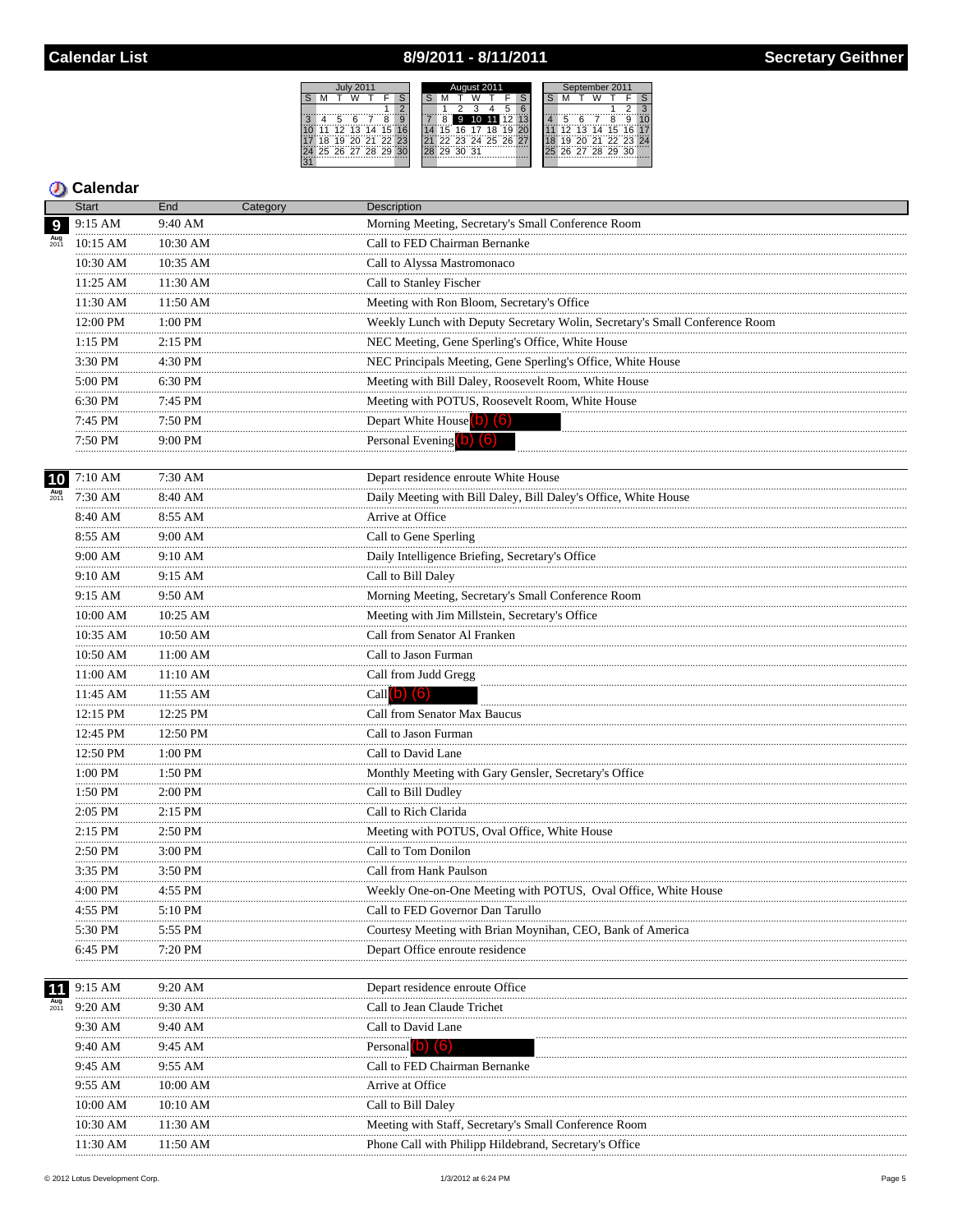## 8/11/2011 - 8/17/2011

July 2011<br>T W T

S M T W T F S<br>
3 4 5 6 7 8 9<br>
10 11 12 13 14 15 16<br>
17 18 19 20 21 22 23<br>
24 25 26 27 28 29 30<br>
31

i 31



|                    | <b>Start</b>     | End            | Category | Description                                                                  |
|--------------------|------------------|----------------|----------|------------------------------------------------------------------------------|
|                    | 12:15 PM         | 12:25 PM       |          | Call to Michelle Smith                                                       |
| <b>Aug</b><br>2011 | 12:25 PM         | 12:30 PM       |          | Call to Gene Sperling                                                        |
|                    | 12:30 PM         | 1:15 PM        |          | Lunch with FED Chairman Bernanke, Secretary's Small Conference Room          |
|                    | <br>1:15 PM      | <br>1:35 PM    |          | Call to Jack Lew                                                             |
|                    | .<br>1:35 PM     | 1:45 PM        |          | Call to Congressman Xavier Becerra                                           |
|                    | .<br>1:45 PM     | 1:50 PM        |          | Call to Senator John Kerry                                                   |
|                    | .<br>1:50 PM     | 2:00 PM        |          | Call to Congressman Jeb Hensarling                                           |
|                    | .<br>2:00 PM     | .<br>$2:15$ PM |          | Meeting with Staff, Secretary's Small Conference Room                        |
|                    | <br>2:15 PM      | .<br>2:25 PM   |          | Call to Senator Patty Murray                                                 |
|                    | .<br>2:40 PM     | 2:50 PM        |          | Call to Mayor Rahm Emanuel                                                   |
|                    | <br>3:10 PM<br>. | 3:30 PM        |          | Weekly Meeting with Lael Brainard, Secretary's Office                        |
|                    | 4:05 PM          | 4:10 PM        |          | Call to Congressman Dave Camp                                                |
|                    | 4:10 PM<br>.     | 4:15 PM        |          | Call to Caroline Atkinson                                                    |
|                    | 4:20 PM          | 4:50 PM        |          | Depart Office enroute residence                                              |
|                    |                  |                |          |                                                                              |
| 12                 | 7:30 AM          | 8:00 AM        |          | Depart residence enroute White House                                         |
|                    | 8:00 AM<br>.     | 8:55 AM        |          | Meeting with Bill Daley, Bill Daley's Office, White House                    |
|                    | 8:55 AM<br>.     | 9:00 AM<br>    |          | Call to Tony Blinken                                                         |
|                    | 9:00 AM<br>.     | 9:15 AM<br>.   |          | Daily Intelligence Briefing, Secretary's Office                              |
|                    | 9:15 AM          | 9:40 AM        |          | Morning Meeting, Secretary's Small Conference Room                           |
|                    | 9:40 AM          | 9:45 AM        |          | Call to Tony Blinken, VP's Office, White House                               |
|                    | 9:45 AM          | 10:00 AM<br>   |          | Call from Gene Sperling                                                      |
|                    | 10:00 AM         | 11:45 AM       |          | POTUS Economic Meeting, Roosevelt Room, White House                          |
|                    | 11:45 AM         | 12:45 PM       |          | Depart White House enroute residence                                         |
|                    | 12:45 PM         | 4:50 PM        |          | Depart residence (b) (6)                                                     |
|                    | 5:55 PM          | 6:30 PM        |          | Arrive $\left( 0 \right)$ $\left( 6 \right)$                                 |
|                    |                  |                |          | REMAIN OVERNIGHT (b) (6)                                                     |
|                    |                  |                |          |                                                                              |
| 13                 | 8:00 AM          | 9:00 AM        |          | <b>REMAIN OVERNIGHT</b>                                                      |
|                    |                  |                |          |                                                                              |
| 14                 | 8:00 AM          | 9:00 AM        |          | <b>REMAIN OVERNIGHT</b>                                                      |
|                    |                  |                |          |                                                                              |
| 15                 | 8:00 AM          | 8:10 AM        |          | <b>REMAIN OVERNIGHT</b> O                                                    |
|                    | 8:10 AM          | 9:00 AM        |          | Phone Calls                                                                  |
|                    |                  |                |          | 4:20 pm- Call from NY FED President Bill Dudley                              |
|                    |                  |                |          | 4:30 pm- Call to Senator Jack Reed                                           |
|                    |                  |                |          | 6:00 pm- Call from Steve Leisman                                             |
| 16                 | 8:00 AM          | 8:10 AM        |          | REMAIN OVERNIGHT                                                             |
|                    | 8:10 AM          | 9:00 AM        |          | Phone Calls:                                                                 |
|                    |                  |                |          |                                                                              |
|                    |                  |                |          | 7:30 am- Call from Congressman Sandy Levin<br>11:00 am- Call from Bill Daley |
|                    |                  |                |          | 12:00 pm - Call                                                              |
|                    |                  |                |          | 2:00 pm- Call from Bob Rubin                                                 |
|                    |                  |                |          |                                                                              |
|                    | 8:00 AM          | 8:10 AM        |          | <b>REMAIN OVERNIGHT</b>                                                      |
|                    | 8:10 AM          | 9:00 AM        |          | Phone Calls:                                                                 |
|                    |                  |                |          | 5:20 pm- Call to Gene Sperling                                               |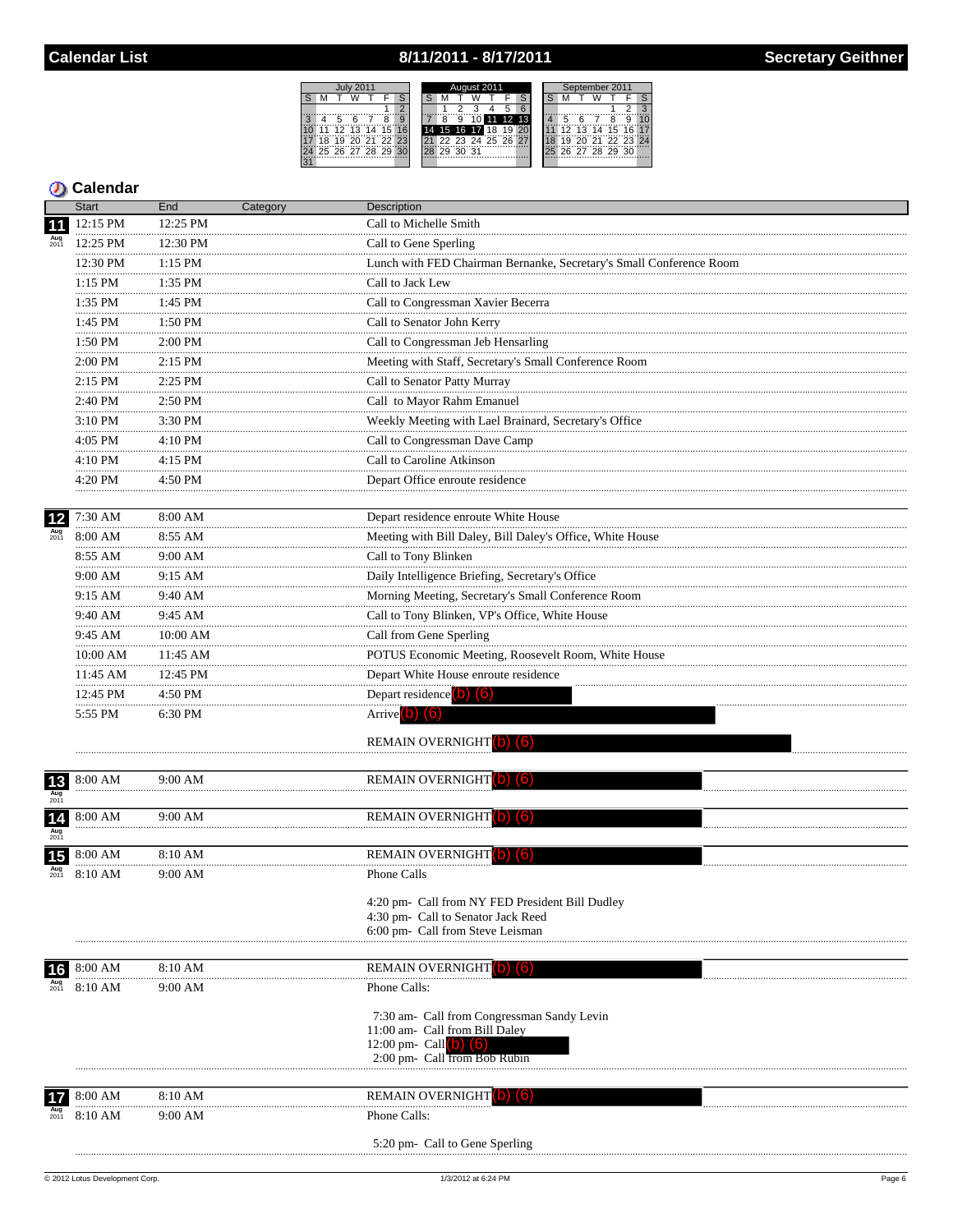# 8/18/2011 - 8/29/2011

|                                     | August 2011           | September 2011       |  |  |  |  |  |  |  |
|-------------------------------------|-----------------------|----------------------|--|--|--|--|--|--|--|
| м                                   |                       |                      |  |  |  |  |  |  |  |
| $\mathcal{P}$                       | $6\overline{6}$<br>5  |                      |  |  |  |  |  |  |  |
| Ä<br>ö<br>ี<br>9<br>5               |                       | Ξ<br>8               |  |  |  |  |  |  |  |
| $12$ 13 14<br>15 <sup>7</sup><br>16 | 15 16 17 18 19 20     | 12 13 14 15 16 17    |  |  |  |  |  |  |  |
| 20 21 22 23<br>19                   | 21 22 23 24 25 26 27  | 20 21 22 23 24<br>19 |  |  |  |  |  |  |  |
| $\overline{30}$<br>25 26 27 28 29   | ------<br>28 29 30 31 | 26 27 28 29 30<br>25 |  |  |  |  |  |  |  |
| 31                                  |                       |                      |  |  |  |  |  |  |  |

|                           | Calendar     |                 |                                                                                    |
|---------------------------|--------------|-----------------|------------------------------------------------------------------------------------|
|                           | <b>Start</b> | End<br>Category | Description                                                                        |
| 18                        | 8:00 AM      | 8:10 AM         | <b>REMAIN OVERNIGHT</b>                                                            |
|                           | 8:10 AM      | 9:00 AM         | Phone Calls:                                                                       |
|                           |              |                 | 9:50 am- Call from Mayor Rahm Emanuel                                              |
|                           |              |                 | 12:20 pm- Call from Hank Paulson                                                   |
|                           |              |                 |                                                                                    |
| 19                        | 8:00 AM      | 9:00 AM         | REMAIN OVERNIGHT<br>llo I                                                          |
| $\frac{\text{Aug}}{2011}$ | 9:00 AM      | 10:00 AM        | Phone Calls:                                                                       |
|                           |              |                 | 2:30 pm- Call to Bill Dudley                                                       |
|                           |              |                 |                                                                                    |
| <b>20</b>                 | 8:00 AM      | $9:00$ AM       | <b>REMAIN OVERNIGHT</b>                                                            |
| Aug<br>2011               |              |                 |                                                                                    |
| 21<br>Aug<br>2011         | 8:00 AM      | 9:00 AM         | <b>REMAIN OVERNIGHT</b>                                                            |
|                           | 8:00 AM      | 9:00 AM         |                                                                                    |
| 22<br>Aug<br>2011         |              |                 | REMAIN OVERNIGHT                                                                   |
| 23                        | 8:00 AM      | 9:00 AM         | REMAIN OVERNIGHT                                                                   |
| Aug<br>2011               |              |                 |                                                                                    |
| 24                        | 8:00 AM      | 9:00 AM         | REMAIN OVERNIGHT                                                                   |
|                           | 9:00 AM      | 10:00 AM        | PHONE CALLS:                                                                       |
|                           |              |                 | 9:20 am- Call from Senator Charles Schumer                                         |
|                           |              |                 | 9:30 am- Call to Brian Deese                                                       |
|                           |              |                 | 11:00 am- Call to FED Chairman Bernanke                                            |
|                           |              |                 | 11:10 am- Call from Bill Daley                                                     |
|                           | 8:00 AM      | 8:30 AM         | <b>REMAIN OVERNIGHT</b> (b)<br>(b)                                                 |
| <b>Aug</b><br>2011        | 8:30 AM      | 8:45 AM         | Phone Calls:                                                                       |
|                           |              |                 |                                                                                    |
|                           |              |                 | 8:30 am- Call to Bill Dudley<br>8:45 am- Call from Brian Moynihan, Bank of America |
|                           |              |                 | 9:30 am- Conference Call with Bill Daley, Jack Lew, Gene Sperling                  |
|                           |              |                 | 10:30 am- POTUS Economic Team Conference Call<br>10:50 am - Call from Bill Dudley  |
|                           |              |                 |                                                                                    |
| 26                        | 2:00 PM      | 6:00 PM         | Depart<br>וסו<br>Ю                                                                 |
|                           | 6:00 PM      | 7:00 PM         | REMAIN OVERNIGHT                                                                   |
|                           |              |                 |                                                                                    |
| 27                        | 7:00 AM      | 1:00 PM         | Depart<br>lo)<br>161<br>residence                                                  |
|                           | $1:00$ PM    | $2:00$ PM       | residence<br>Arrive                                                                |
|                           |              |                 |                                                                                    |
| 28<br>Aug<br>2011         | 10:00 AM     | 10:30 AM        | Conference Call with Staff                                                         |
|                           | 10:30 AM     | 11:00 AM        | Conference Call with POTUS and other Cabinet Members                               |
| 29                        | 7:30 AM      | 8:55 AM         | Daily Meeting with Bill Daley, Bill Daley's Office, White House                    |
| <b>Aug</b><br>2011        | 8:55 AM      | 9:10 AM         | Return to Office                                                                   |
|                           | 9:10 AM      | 9:20 AM         | Daily Intelligence Briefing, Secretary's Office                                    |
|                           | 9:20 AM      | 9:30 AM         | Weekly Meeting with David Cohen, Secretary's Office                                |
|                           | 9:30 AM      | 10:30 AM        | Meeting with Staff, Secretary's Office.                                            |
|                           | <br>10:30 AM | 11:00 AM        | Meeting with Staff, Secretary's Office                                             |
|                           | 11:00 AM     | 11:30 AM        | Senior Staff Meeting, Secretary's Large Conference Room                            |
|                           | 11:30 AM     | 11:45 AM        | Meeting with Staff, Secretary's Office                                             |
|                           | 11:45 AM     | 11:50 AM        | Call to Michelle Smith                                                             |
|                           |              |                 |                                                                                    |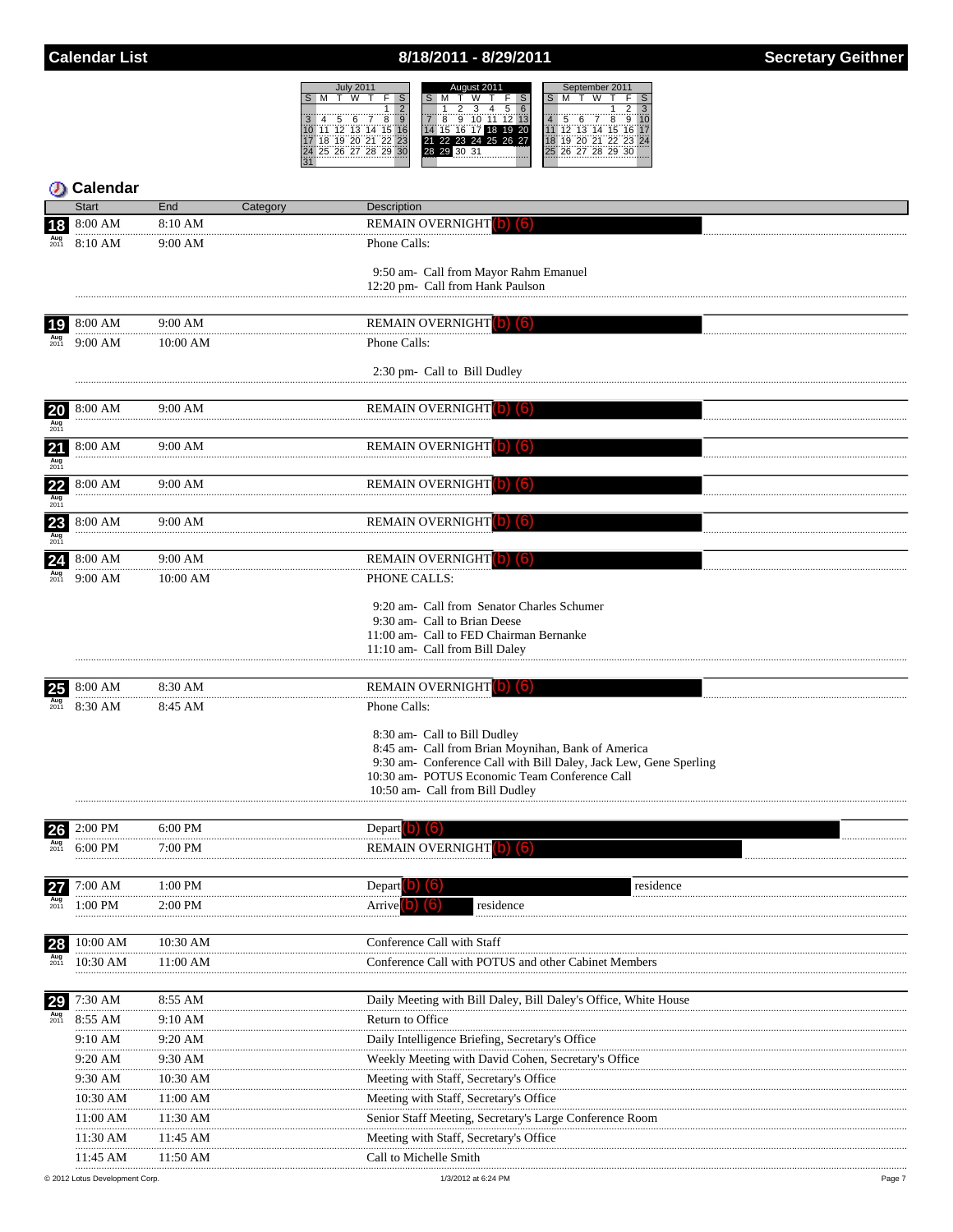## 8/29/2011 - 8/31/2011



|                    | <b>Start</b>   | End            | Category | Description                                                                                                                                                                                                          |
|--------------------|----------------|----------------|----------|----------------------------------------------------------------------------------------------------------------------------------------------------------------------------------------------------------------------|
| 29                 | 11:50 AM       | 12:00 PM       |          | Call from Larry Fink                                                                                                                                                                                                 |
|                    | 12:00 PM       | 12:10 PM<br>.  |          | Call from Gene Sperling                                                                                                                                                                                              |
|                    | 12:30 PM       | 12:35 PM       |          | Call from Jeff Immelt, GE                                                                                                                                                                                            |
|                    | 12:35 PM<br>.  | 1:30 PM        |          | Meeting with Staff, Secretary's Small Conference Room                                                                                                                                                                |
|                    | 1:30 PM        | 2:05 PM        |          | Meeting with Staff, Secretary's Small Conference Room                                                                                                                                                                |
|                    | .<br>2:05 PM   | 2:15 PM        |          | Call to David Wessel                                                                                                                                                                                                 |
|                    | 2:15 PM        | 3:15 PM        |          | Meeting with Staff, Secretary's Small Conference Room                                                                                                                                                                |
|                    | .<br>3:15 PM   | $3:30$ PM      |          | Prep for POTUS Meeting, Bill Daley's Office, White House                                                                                                                                                             |
|                    | .<br>3:30 PM   | .<br>5:55 PM   |          | Economic Strategy Meeting with POTUS, Oval Office, White House                                                                                                                                                       |
|                    | .<br>5:55 PM   | $6:05$ PM      |          | Return to Office                                                                                                                                                                                                     |
|                    | .<br>$6:05$ PM | .<br>$6:15$ PM |          | Call to Alan Krueger                                                                                                                                                                                                 |
|                    | .<br>6:15 PM   | 7:10 PM        |          | Meeting with Staff, Secretary's Small Conference Room                                                                                                                                                                |
|                    | .<br>7:10 PM   | 7:20 PM        |          | Call from Bill Daley                                                                                                                                                                                                 |
|                    | 7:30 PM        | 8:30 PM        |          | Personal Dinner (b) (6)                                                                                                                                                                                              |
|                    |                |                |          |                                                                                                                                                                                                                      |
| 30                 | 7:30 AM        | 8:10 AM        |          | Daily Meeting with Bill Daley, Bill Daley's Office, White House                                                                                                                                                      |
| <b>Aug</b><br>2011 | 8:10 AM        | 8:20 AM        |          | Return to Office                                                                                                                                                                                                     |
|                    | 8:20 AM<br>.   | 8:30 AM        |          | Call to Ted Truman                                                                                                                                                                                                   |
|                    | 8:30 AM        | 8:40 AM        |          | Call to Gene Sperling                                                                                                                                                                                                |
|                    | 8:40 AM<br>.   | 8:50 AM        |          | Call from Lee Sachs                                                                                                                                                                                                  |
|                    | 8:50 AM<br>.   | 9:00 AM<br>.   |          | Call from Tom Donilon                                                                                                                                                                                                |
|                    | 9:00 AM        | 9:10 AM        |          | Daily Intelligence Briefing, Secretary's Office                                                                                                                                                                      |
|                    | 9:10 AM<br>.   | 9:15 AM        |          | Call from Tom Donilon                                                                                                                                                                                                |
|                    | 9:15 AM        | 10:00 AM       |          | Morning Meeting, Secretary's Small Conference Room                                                                                                                                                                   |
|                    | 10:00 AM<br>.  | 10:15 AM       |          | Call from Roger Altman                                                                                                                                                                                               |
|                    | 10:15 AM       | 10:30 AM       |          | Call to Olivier Blanchard                                                                                                                                                                                            |
|                    | 10:30 AM       | 10:35 AM       |          | Call to Lloyd Blankfein                                                                                                                                                                                              |
|                    | 10:35 AM<br>.  | $10:40$ AM     |          | Call to Bill Daley                                                                                                                                                                                                   |
|                    | 10:40 AM<br>.  | 10:50 AM       |          | Call to Jason Furman                                                                                                                                                                                                 |
|                    | 11:00 AM<br>.  | 11:05 AM       |          | Call to IMF Managing Director Lagarde                                                                                                                                                                                |
|                    | 11:05 AM       | 11:35 AM       |          | Meeting with SEC Chair Mary Schapiro, Secretary's Office                                                                                                                                                             |
|                    | 12:45 PM       | 1:05 PM        |          | Call to Governor Mark Carney, Bank of Canada                                                                                                                                                                         |
|                    | 1:05 PM        | 1:15 PM        |          | Call from Stuart Levey                                                                                                                                                                                               |
|                    | 1:30 PM        | 2:30 PM        |          | NEC Meeting, Gene Sperling's Office, White House                                                                                                                                                                     |
|                    | 2:30 PM<br>.   | 4:00 PM        |          | NEC Principals Meeting, Gene Sperling's Office, White House                                                                                                                                                          |
|                    | 4:00 PM        | 5:00 PM        |          | NEC Principals Meeting, Gene Sperling's Office, White House                                                                                                                                                          |
|                    | 5:10 PM        | 5:20 PM        |          | Return to Office                                                                                                                                                                                                     |
|                    | 5:20 PM        | 5:35 PM        |          | Call from Olivier Blanchard                                                                                                                                                                                          |
|                    | 5:35 PM        | 5:40 PM        |          | Call to Bill Daley                                                                                                                                                                                                   |
|                    | 5:40 PM<br>    | 5:50 PM        |          | Call to Meg McConnell                                                                                                                                                                                                |
|                    | 6:10 PM        | 6:15 PM        |          | Call to Jack Lew                                                                                                                                                                                                     |
|                    | 6:25 PM        | 6:30 PM        |          | Call to David Lane                                                                                                                                                                                                   |
|                    | 8:30 PM        | 9:00 PM        |          | Call from Japanese Finance Minister Yoshihiko Noda, Secretary's Residence                                                                                                                                            |
|                    |                |                |          |                                                                                                                                                                                                                      |
| 31                 | 7:30 AM        | $9:25$ AM      |          | Daily Meeting with Bill Daley, Bill Daley's Office, White House                                                                                                                                                      |
| <b>Aug</b><br>2011 | 9:25 AM        | 10:00 AM       |          | Return to Office -- Join Morning Meeting, Secretary's Small Conference Room<br>$\mathcal{L}$ , and $\mathcal{L}$ , and $\mathcal{L}$ , and $\mathcal{L}$ , and $\mathcal{L}$ , and $\mathcal{L}$ , and $\mathcal{L}$ |
|                    | 10:00 AM       | 10:15 AM       |          | Call to Governor Mario Draghi                                                                                                                                                                                        |
|                    | 10:15 AM       | 11:15 AM       |          | Meeting with Staff, Secretary's Small Conference Room                                                                                                                                                                |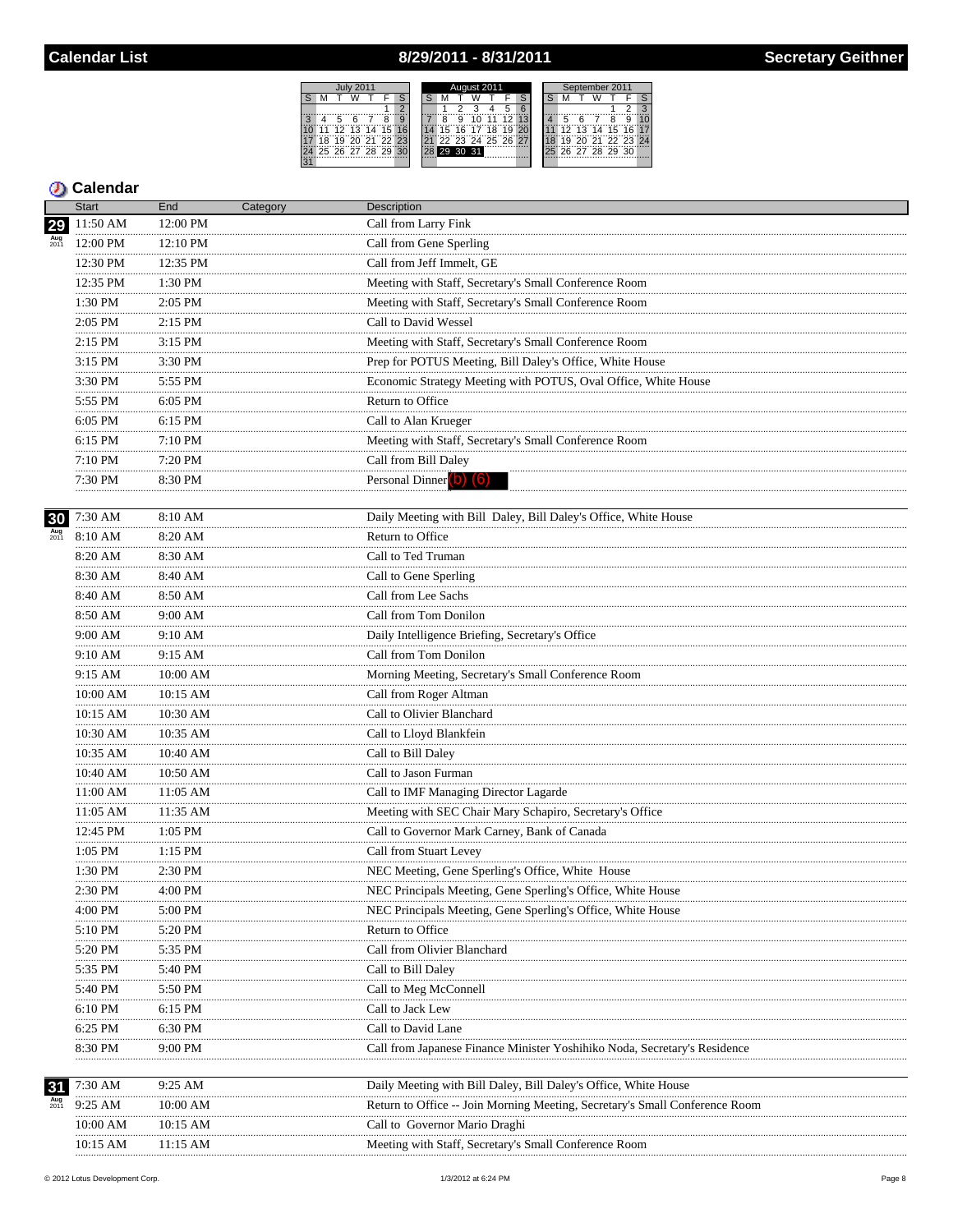# 8/31/2011

ïö 77 75 ำจั

 $\frac{77}{24}$ 

|                   |             |  |  | August 2011 |    |   |                   |    |           |    |  |  | September 2011 |  |                   |  |  |  |  |  |
|-------------------|-------------|--|--|-------------|----|---|-------------------|----|-----------|----|--|--|----------------|--|-------------------|--|--|--|--|--|
| м                 |             |  |  |             |    |   |                   |    |           |    |  |  |                |  |                   |  |  |  |  |  |
|                   |             |  |  |             |    |   |                   |    |           |    |  |  |                |  |                   |  |  |  |  |  |
| 4                 |             |  |  |             |    | g |                   |    | $45 - 42$ |    |  |  |                |  |                   |  |  |  |  |  |
| 11 12 13 14 15 16 |             |  |  |             | 15 |   | 16.17             | 18 | 19        | 20 |  |  |                |  | 12 13 14 15 16 17 |  |  |  |  |  |
| 18<br>19          | 20 21 22 23 |  |  |             |    |   | 22 23 24 25 26 27 |    |           |    |  |  | ä              |  | 20 21 22 23 24    |  |  |  |  |  |
| 25 26 27 28 29 30 |             |  |  |             |    |   | 29 30 31          |    |           |    |  |  |                |  | 26 27 28 29 30    |  |  |  |  |  |
|                   |             |  |  |             |    |   |                   |    |           |    |  |  |                |  |                   |  |  |  |  |  |

|             | Start             | End                | Category | Description                                                 |
|-------------|-------------------|--------------------|----------|-------------------------------------------------------------|
| 31          | 11:30 AM          | 11:45 AM           |          | Meeting with Randy DeValk, Secretary's Office               |
| Aug<br>2011 | 11:45 AM          | $12:00 \text{ PM}$ |          | Call to Mike Froman                                         |
|             | 1:30 PM           | $2:50 \text{ PM}$  |          | Meeting with POTUS, Roosevelt Room, White House             |
|             | 2:50 PM           | $3:00 \text{ PM}$  |          | Return to Office                                            |
|             | $3:00$ PM         | $3:30$ PM          |          | Award Ceremony for Reavie Harvey, Diplomatic Reception Room |
|             | $4:00$ PM         | $4:10$ PM          |          | Call from Bill Daley                                        |
|             | $4:10 \text{ PM}$ | $4:20$ PM          |          | Call to FED Chairman Bernanke                               |
|             | $4.25$ PM         | $4:30$ PM          |          | Call to NY FED President Bill Dudley                        |
|             | $4:30$ PM         | $4:40$ PM          |          | Phone Call with Jean Claude Trichet                         |
|             | $4:40 \text{ PM}$ | $4.45$ PM          |          | Call to FED Chairman Bernanke                               |
|             | 4:45 PM           | $4:55$ PM          |          | Call to Gene Sperling                                       |
|             | $5:00 \text{ PM}$ | $5:30$ PM          |          | Meeting with Staff, Secretary's Small Conference Room       |
|             | 5:30 PM           | 6:15 PM            |          | Meeting with Staff, Secretary's Office.                     |
|             | 6:15 PM           | $6:45$ PM          |          | Meeting with Staff, Secretary's Office                      |
|             |                   |                    |          |                                                             |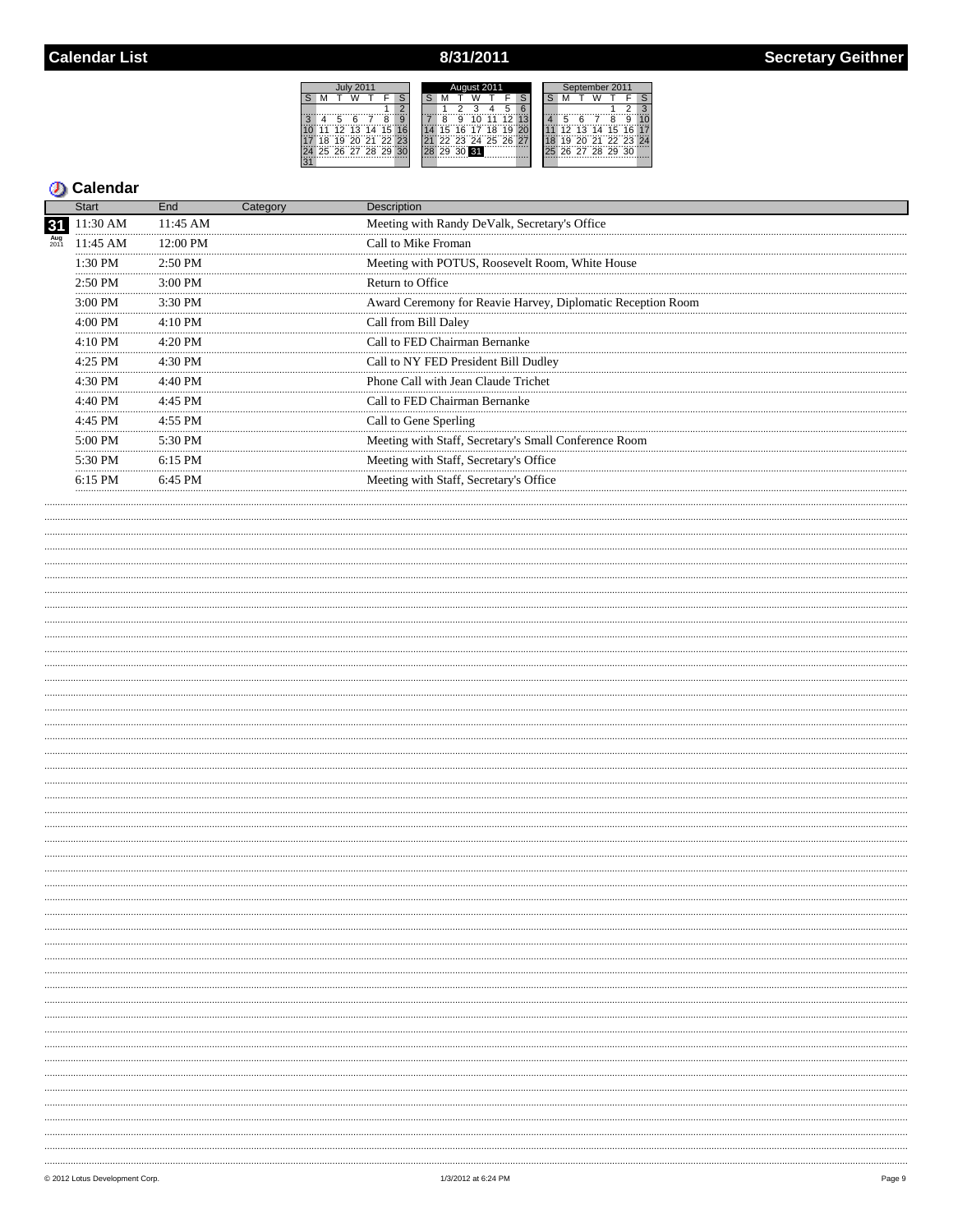## 9/1/2011 - 9/4/2011



|                         | <b>Start</b>      | End                                                       | Category | <b>Description</b>                                                                        |
|-------------------------|-------------------|-----------------------------------------------------------|----------|-------------------------------------------------------------------------------------------|
| $\overline{\mathbf{1}}$ | 7:30 AM           | 8:00 AM                                                   |          | Daily Meeting with Bill Daley, Bill Daley's Office, White House                           |
| Sep<br>2011             | 8:00 AM<br>.      | 9:15 AM                                                   |          | Meeting with Federal Advisory Council, Four Seasons Hotel, 2800 Pennsylvania Avenue, N.W. |
|                         | 9:15 AM           | 9:45 AM                                                   |          | Morning Meeting, Secretary's Small Conference Room                                        |
|                         | 9:45 AM           | 10:00 AM                                                  |          | Phone Call with German Finance Minister Wolfgang Schauble, Secretary's Office             |
|                         | 10:00 AM          | 10:20 AM                                                  |          | Phone Call with UK Chancellor George Osborne, Secretary's Office                          |
|                         | 10:30 AM          | 12:30 PM                                                  |          | Meeting with POTUS, Roosevelt Room, White House                                           |
|                         | 12:30 PM          | $\begin{array}{c}\n  \  \, 1:00 \text{ PM}\n \end{array}$ |          | Weekly One-on-One with POTUS, Oval Office, White House                                    |
|                         | .<br>1:00 PM      | <br>1:30 PM                                               |          | Return to Office                                                                          |
|                         | .<br>1:30 PM      | 1:50 PM                                                   |          | Meeting with Staff, Secretary's Office                                                    |
|                         | .<br>1:50 PM      | .<br>2:00 PM                                              |          | Call from Mike Froman                                                                     |
|                         | .<br>2:00 PM<br>. | 2:20 PM                                                   |          | Official Picture, Room 1450, Annex                                                        |
|                         | 2:20 PM           | 2:30 PM                                                   |          | Return to Office                                                                          |
|                         | .<br>2:30 PM<br>. | 3:00 PM                                                   |          | Meeting with Ed DeMarco, Secretary's Office                                               |
|                         | 3:10 PM           | 3:20 PM                                                   |          | Call to Lloyd Blankfein                                                                   |
|                         | .<br>3:35 PM      | 3:40 PM                                                   |          | Call to Bob Kelly, Mellon Bank                                                            |
|                         | <br>3:40 PM       | 3:50 PM                                                   |          | Call to FED Chairman Bernanke                                                             |
|                         | .<br>4:00 PM      | .<br>5:00 PM                                              |          | Meeting with Staff, Secretary's Office                                                    |
|                         | .<br>5:00 PM      | 5:25 PM                                                   |          | Weekly Meeting with Neal Wolin, Secretary's Office                                        |
|                         | .<br>5:25 PM      | 5:35 PM                                                   |          | Call to Jamie Dimon                                                                       |
|                         |                   |                                                           |          |                                                                                           |
| $\overline{2}$          | 8:00 AM           | 8:30 AM                                                   |          | Daily Meeting with Bill Daley, Bill Daley's Office, White House                           |
| Sep<br>2011             | 8:30 AM           | 8:45 AM                                                   |          | White House Senior Staff Meeting, Roosevelt Room, White House                             |
|                         | 8:45 AM<br>.      | 8:50 AM                                                   |          | Return to Office                                                                          |
|                         | 8:50 AM<br>.      | 9:00 AM                                                   |          | Call to FED Chairman Bernanke                                                             |
|                         | 9:00 AM<br>.      | 9:15 AM                                                   |          | Daily Intelligence Briefing, Secretary's Office                                           |
|                         | 9:15 AM           | 9:40 AM                                                   |          | Morning Meeting, Secretary's Small Conference Room                                        |
|                         | 9:40 AM           | 9:55 AM                                                   |          | Meeting with POTUS, Oval Office, White House                                              |
|                         | 9:55 AM<br>.      | 10:00 AM                                                  |          | Return to Office                                                                          |
|                         | 10:00 AM<br>.     | 10:10 AM<br>                                              |          | Call from Bill Dudley                                                                     |
|                         | 10:30 AM<br>.     | 10:35 AM<br>.                                             |          | Call to Jon Favreau                                                                       |
|                         | 10:35 AM          | 10:40 AM                                                  |          | Call to Bill Daley                                                                        |
|                         | 10:40 AM          | 11:10 AM                                                  |          | Meeting with Bill Daley, Bill Daley's Office, White House                                 |
|                         | 11:10 AM          | 11:30 AM                                                  |          | Return to Office                                                                          |
|                         | 11:30 AM          | 12:15 PM                                                  |          | Meeting with Staff, Secretary's Office                                                    |
|                         | 12:15 PM          | 12:25 PM                                                  |          | Call to Sarah Bianchi                                                                     |
|                         | 12:35 PM          | 12:45 PM                                                  |          | $Call$ $O$ $G$                                                                            |
|                         | 2:40 PM           | 2:50 PM                                                   |          | Call to Stephanie Cutter                                                                  |
|                         | 3:00 PM           | 3:10 PM                                                   |          | Call to Gene Sperling                                                                     |
|                         | 4:30 PM           | 5:30 PM                                                   |          | Depart Office enroute residence                                                           |
|                         |                   |                                                           |          |                                                                                           |
| $\frac{3}{\text{Sep}}$  | 8:00 AM           | $9:00$ AM                                                 |          | NO OFFICIAL SCHEDULE                                                                      |
|                         |                   |                                                           |          |                                                                                           |
|                         |                   |                                                           |          |                                                                                           |
| $\overline{4}$          | 8:00 AM           | 9:00 AM                                                   |          | NO OFFICIAL SCHEDULE                                                                      |
|                         |                   |                                                           |          | $\vert$ 0) (b)                                                                            |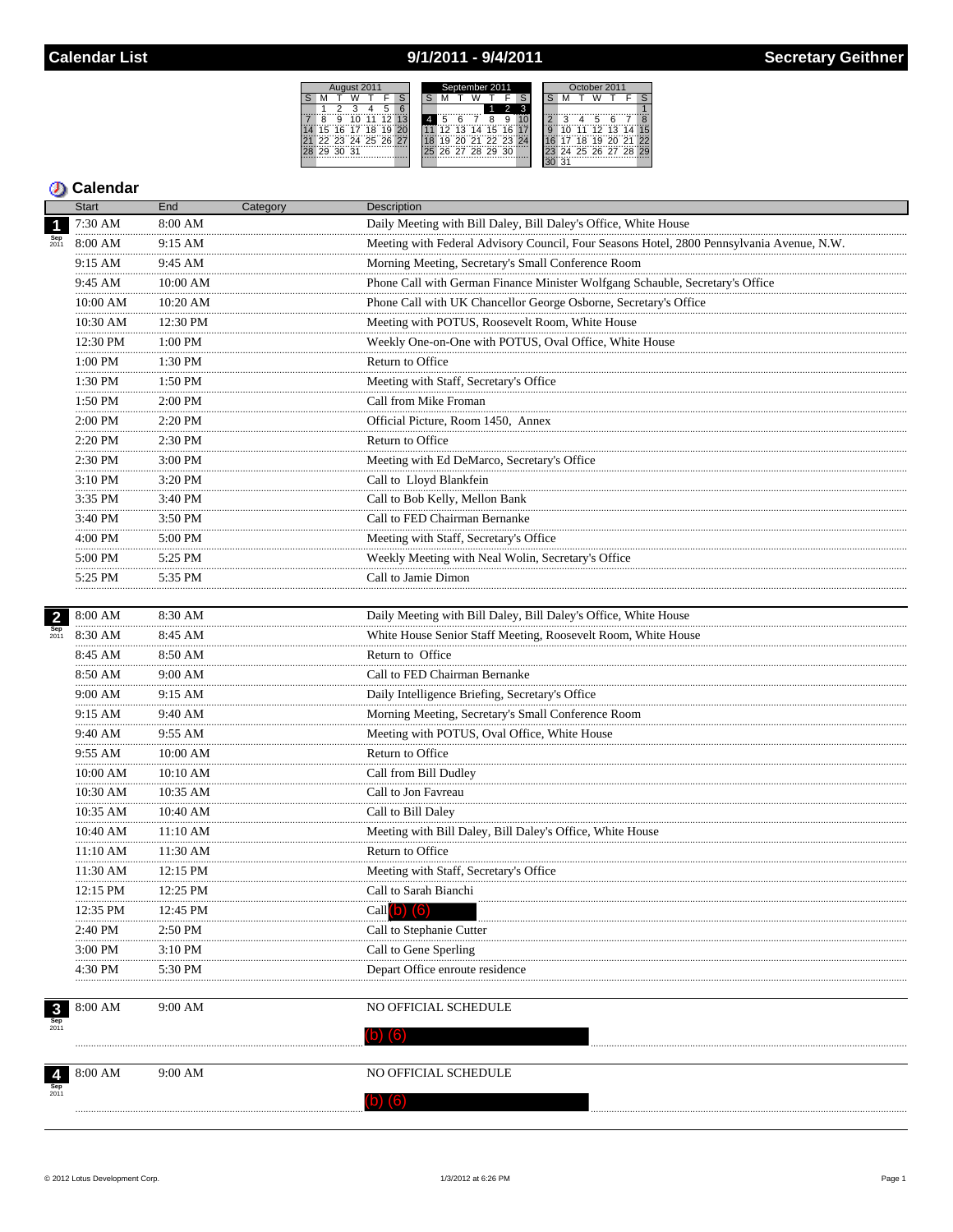## 9/5/2011 - 9/8/2011



|                    | Start         | End<br>Category | Description                                                                |
|--------------------|---------------|-----------------|----------------------------------------------------------------------------|
| 5                  | 8:00 AM       | 9:00 AM         | FEDERAL HOLIDAY -- NO OFFICIAL SCHEDULE                                    |
|                    |               |                 | (b) (6)                                                                    |
|                    |               |                 |                                                                            |
| $6\phantom{a}$     | 4:00 AM       | 9:20 AM         | residence<br>Depart $\boxed{0}$ (6)                                        |
| <b>Sep</b><br>2011 | 9:20 AM       | 9:35 AM         | Arrive <sup>(b)</sup><br>residence                                         |
|                    | 9:35 AM       | 10:00 AM        | Depart $\left( 0 \right)$ $\left( 6 \right)$<br>residence enroute Office   |
|                    | 10:00 AM      | 10:05 AM        | Arrive at Office                                                           |
|                    | 10:05 AM      | 10:15 AM        | Call to Gene Sperling                                                      |
|                    | 10:15 AM<br>. | 10:20 AM<br>    | Call from David Rubinstein                                                 |
|                    | 10:20 AM<br>. | 10:30 AM<br>    | Call to Brad DeLong<br>                                                    |
|                    | 11:15 AM<br>. | 11:25 AM        | Call to NY President Bill Dudley                                           |
|                    | 12:30 PM<br>. | 1:30 PM<br>.    | Lunch with FED Chairman Bernanke, Federal Reserve Board                    |
|                    | 1:30 PM       | $2:15$ PM       | Meeting with POTUS, Roosevelt Room, White<br>House                         |
|                    | 2:15 PM<br>.  | 2:45 PM         | Return to Office                                                           |
|                    | 2:45 PM<br>.  | 3:30 PM<br>.    | Meeting with Staff, Secretary's Small Conference Room                      |
|                    | 3:30 PM<br>.  | 3:55 PM         | Meeting with White House/Treasury Staff, Secretary's Small Conference Room |
|                    | 3:55 PM<br>.  | 4:05 PM<br>.    | Call to FED Chairman Bernanke                                              |
|                    | 4:30 PM       | 5:10 PM         | Monthly Meeting with Gary Gensler, Secretary's Office                      |
|                    | 5:15 PM<br>.  | 6:15 PM         | Meeting with Staff, Secretary's Small Conference Room                      |
|                    | 6:15 PM       | 6:25 PM         | Call from FED Governor Dan Tarullo                                         |
|                    |               |                 |                                                                            |
|                    | 7:30 AM       | 8:15 AM         | Daily Meeting with Bill Daley, Bill Daley's Office, White House            |
| <b>Sep</b><br>2011 | 8:15 AM       | 9:00 AM         | Meeting with Gene Sperling, Jack Lew, Gene Sperling's Office, White House  |
|                    | 9:10 AM       | 9:20 AM         | Daily Intelligence Briefing, Secretary's Office                            |
|                    | 9:20 AM<br>.  | 9:45 AM<br>     | Morning Meeting, Secretary's Small Conference Room                         |
|                    | 11:00 AM      | 12:40 PM        | Meeting with POTUS, Roosevelt room, White House                            |
|                    | 12:40 PM<br>. | 12:50 PM<br>    | Return to Office<br>                                                       |
|                    | 12:50 PM      | $1:00$ PM       | Call to David Plouffe                                                      |
|                    | 1:00 PM       | 2:00 PM         | Meeting with Staff, Secretary's Ofice                                      |
|                    | 2:00 PM<br>.  | 3:00 PM         | Meeting with POTUS, Oval Office, White House                               |
|                    | 3:00 PM       | 4:00 PM         | Meeting with Staff, Secretary's Small Conference Room                      |
|                    | 5:00 PM       | 5:10 PM         | Call to Brian Sack                                                         |
|                    | 5:20 PM       | 5:40 PM         | Call to Senator Max Baucus                                                 |
|                    | 5:40 PM       | 5:50 PM         | Call to Jon Favreau                                                        |
|                    | 5:50 PM       | 6:00 PM         | Call from Mayor Rahm Emanuel                                               |
|                    | 6:15 PM       | 6:25 PM         | Call from Larry Fink, Blackrock Financial                                  |
|                    | 6:35 PM       | 6:40 PM         | Call to Brian Deese                                                        |
|                    | 6:40 PM       | 6:45 PM         | Call from Bill Daley                                                       |
|                    | 6:45 PM       | 8:00 PM         | Media Dinner, Treasury Dining Room                                         |
|                    | 8:15 PM       | 9:15 PM         | Personal                                                                   |
|                    |               |                 |                                                                            |
| 8                  | 7:30 AM       | 8:45 AM         | Daily Meeting with Bill Daley, Bill Daley's Office, White House            |
| <b>Sep</b><br>2011 | 8:45 AM       | 8:50 AM         | Drop by TFI Symposium Panel Breakfast, Grant Room                          |
|                    | 8:50 AM       | 9:05 AM         | Remarks -- TFI Symposium, Cash Room                                        |
|                    | 9:05 AM       | 9:15 AM         | Daily Intelligence Briefing, Secretary's Office                            |
|                    | 9:15 AM       | 9:45 AM         | Morning Meeting, Secretary's Small Conference Room                         |
|                    | 9:45 AM       | 10:00 AM        | Call from Paul Volcker                                                     |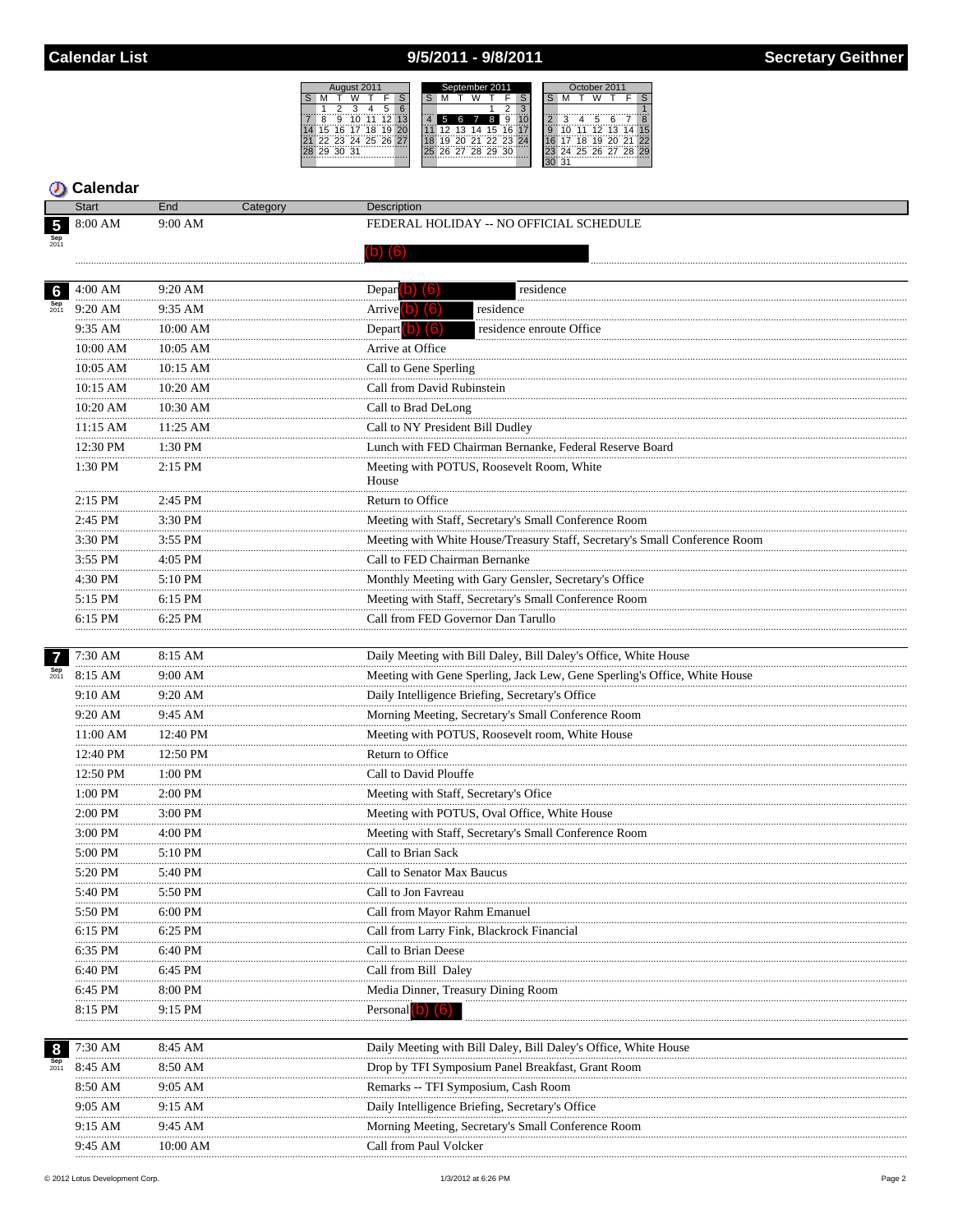# 9/8/2011 - 9/9/2011

Au S M  $\dot{8}$ 

| gust 2011        | September 2011          | October 2011                       |  |  |  |  |  |  |  |  |
|------------------|-------------------------|------------------------------------|--|--|--|--|--|--|--|--|
|                  |                         |                                    |  |  |  |  |  |  |  |  |
|                  | 3                       |                                    |  |  |  |  |  |  |  |  |
| $12^{\circ}13$   | 9                       | 5                                  |  |  |  |  |  |  |  |  |
| ჩ 17<br>20<br>18 | 14 15 16<br>12.13<br>17 | 14 15<br>$12 \t13$<br>$\mathbf{Q}$ |  |  |  |  |  |  |  |  |
| 3 24 25 26 27    | 20 21 22 23 24<br>19    | 20.21.22<br>18<br>19               |  |  |  |  |  |  |  |  |
| 031              | 25 26 27 28 29 30       | 23 24 25 26 27 28 29               |  |  |  |  |  |  |  |  |
|                  |                         | 131                                |  |  |  |  |  |  |  |  |

|                               | <b>Start</b><br>End<br>Category |                      | Description                                                                   |  |  |  |  |  |  |  |  |  |
|-------------------------------|---------------------------------|----------------------|-------------------------------------------------------------------------------|--|--|--|--|--|--|--|--|--|
| 8                             | 10:00 AM                        | 10:25 AM             | Meeting with Staff, Secretary's Small Conference Room                         |  |  |  |  |  |  |  |  |  |
|                               | 10:25 AM                        | $10:30$ AM           | Call to Michelle Smith                                                        |  |  |  |  |  |  |  |  |  |
|                               | 10:30 AM                        | 10:40 AM             | Call to Bob Rubin                                                             |  |  |  |  |  |  |  |  |  |
|                               | 11:00 AM                        | 11:25 AM             | Personal Appointment b) (6)                                                   |  |  |  |  |  |  |  |  |  |
|                               | 11:25 AM                        | 11:30 AM             | Call to NY Fed President Bill Dudley                                          |  |  |  |  |  |  |  |  |  |
|                               | 11:30 AM<br>.                   | 11:40 AM             | Call from John Mack, Morgan Stanley                                           |  |  |  |  |  |  |  |  |  |
|                               | 11:40 AM<br>.                   | 11:50 AM             | Call to David Lane                                                            |  |  |  |  |  |  |  |  |  |
|                               | 11:50 AM<br>.                   | 12:00 PM<br>.        | Call to David Leonhardt, New York Times                                       |  |  |  |  |  |  |  |  |  |
|                               | 12:00 PM<br>.                   | 12:15 PM<br>.        | Call to Martin Wolf, Financial Times                                          |  |  |  |  |  |  |  |  |  |
|                               | 12:15 PM<br>.                   | 12:30 PM             | Call to Steve Liesman, Jon Harwood, CNBC                                      |  |  |  |  |  |  |  |  |  |
|                               | 12:30 PM<br>.                   | 12:50 PM<br>.        | Call to Paul Gigot, Wall Street Journal                                       |  |  |  |  |  |  |  |  |  |
|                               | 12:50 PM<br>.                   | 1:05 PM              | Call to Ezra Klein, Washington Post                                           |  |  |  |  |  |  |  |  |  |
|                               | 1:05 PM<br>.                    | 1:25 PM<br>.         | Call to David Wessel, Wall Street Journal                                     |  |  |  |  |  |  |  |  |  |
|                               | 1:25 PM                         | 1:35 PM              | Call to Gillian Tett, Financial Times                                         |  |  |  |  |  |  |  |  |  |
|                               | 2:10 PM<br>.                    | 2:15 PM              | Call to Bill Daley                                                            |  |  |  |  |  |  |  |  |  |
|                               | 2:15 PM<br>.                    | 2:20 PM              | Call to Brian Deese                                                           |  |  |  |  |  |  |  |  |  |
|                               | $2:20$ PM                       | 2:30 PM              | Call to Paul Volcker                                                          |  |  |  |  |  |  |  |  |  |
|                               | 2:30 PM<br>                     | 2:50 PM              | Weekly Meeting with Lael Brainard, Secretary's Office                         |  |  |  |  |  |  |  |  |  |
|                               | 3:15 PM<br>.                    | 3:25 PM<br>.         | Call to Greg Ip                                                               |  |  |  |  |  |  |  |  |  |
|                               | 3:25 PM<br>.                    | 3:35 PM<br>.         | Call to Andrew Sorkin                                                         |  |  |  |  |  |  |  |  |  |
|                               | 3:45 PM<br>.                    | 3:55 PM              | Call to Dan Gross, Yahoo Finance                                              |  |  |  |  |  |  |  |  |  |
|                               | 4:25 PM<br>.                    | 4:35 PM<br>.         | Call to Senator Sarbanes                                                      |  |  |  |  |  |  |  |  |  |
|                               | 4:40 PM<br>.                    | 4:50 PM              | Call to Mike Froman                                                           |  |  |  |  |  |  |  |  |  |
|                               | 5:40 PM<br>.                    | 5:50 PM              | Call to David Lane                                                            |  |  |  |  |  |  |  |  |  |
|                               | 6:10 PM<br>.                    | 6:30 PM              | Depart Office enroute Capitol                                                 |  |  |  |  |  |  |  |  |  |
|                               | 6:30 PM                         | 6:55 PM              | Arrive for Joint Session, Room H-219, Capitol                                 |  |  |  |  |  |  |  |  |  |
|                               | .                               | 8:15 PM<br>.         | POTUS Speech, Joint Session of Congress, House Chamber, Capitol               |  |  |  |  |  |  |  |  |  |
|                               | 8:15 PM<br>                     | 8:45 PM              | Depart Capitol (b) (6)                                                        |  |  |  |  |  |  |  |  |  |
|                               | 8:55 PM<br>.                    | 9:15 PM<br>.         | enroute Marseille, France<br>(b<br>161                                        |  |  |  |  |  |  |  |  |  |
|                               |                                 |                      | Wheels down in Marseille, France                                              |  |  |  |  |  |  |  |  |  |
| 9 <sup>1</sup><br>Sep<br>2011 | 11:05 AM<br>11:30 AM            | 11:30 AM<br>12:00 PM | Depart Airport enroute (b) (6)<br>Hotel                                       |  |  |  |  |  |  |  |  |  |
|                               | <br>12:00 PM                    | 12:05 PM             | Hotel<br>Arrive <sup>(b)</sup> (6)                                            |  |  |  |  |  |  |  |  |  |
|                               | 12:05 PM                        | 1:20 PM              | Executive Time $(b)$ $(6)$                                                    |  |  |  |  |  |  |  |  |  |
|                               | 1:25 PM                         | 1:30 PM              | Courtesy Greet with US Consul General Diane Kelly                             |  |  |  |  |  |  |  |  |  |
|                               | 1:30 PM                         | 2:00 PM              | Bilateral with French Finance Minister Francois Baroin, Le Palais du Pharo    |  |  |  |  |  |  |  |  |  |
|                               | <br>2:05 PM                     | 2:20 PM              | Phone Interview with Steve Inskeep, NPR                                       |  |  |  |  |  |  |  |  |  |
|                               | 2:20 PM                         | 2:35 PM              | Press Prep                                                                    |  |  |  |  |  |  |  |  |  |
|                               | <br>2:45 PM                     | 2:55 PM              | LIVE Interview with Peter Cook, Bloomberg TV, Fort Ganteaume                  |  |  |  |  |  |  |  |  |  |
|                               | 3:05 PM                         | 3:20 PM              | <b>Executive Time D</b><br>(16)                                               |  |  |  |  |  |  |  |  |  |
|                               | 3:30 PM                         | 4:00 PM              | Bilateral with ECU President Jean Claude Trichet, Le Palais du Pharo, Salle 3 |  |  |  |  |  |  |  |  |  |
|                               | 4:00 PM                         | 7:00 PM              | G7-FM and CBG Working Sessions, Le Palais du Pharo, Salon Eugenie             |  |  |  |  |  |  |  |  |  |
|                               | 7:00 PM                         | 7:30 PM              | G-7 FM & CBG Working Dinner, Le Palais du Pharo, Courtyard                    |  |  |  |  |  |  |  |  |  |
|                               | <br>7:30 PM                     | 9:30 PM              | G-7 FM and CBG Working Dinner, Le Palais du Pharo, Salon Eugenie              |  |  |  |  |  |  |  |  |  |
|                               | 9:40 PM                         | 10:10 PM             | Meeting with Reporters                                                        |  |  |  |  |  |  |  |  |  |
|                               |                                 |                      | REMAIN OVERNIGHT (b) (6)                                                      |  |  |  |  |  |  |  |  |  |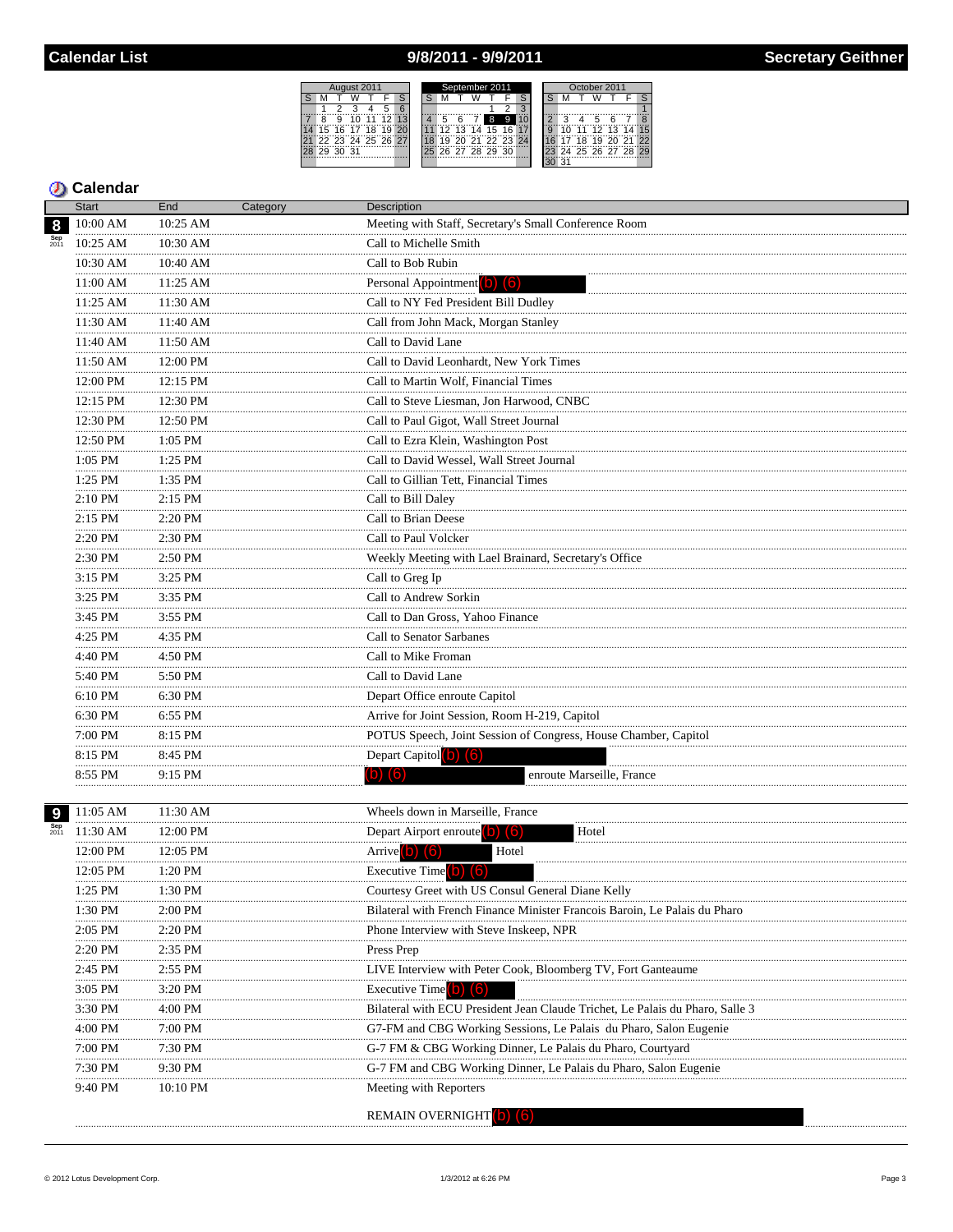# 9/10/2011 - 9/13/2011

| August 2011 |  |          |  |  |                   |                   |  | September 2011  |  |  |                   |   |   |   |  |   | October 2011 |  |  |  |                      |    |  |  |
|-------------|--|----------|--|--|-------------------|-------------------|--|-----------------|--|--|-------------------|---|---|---|--|---|--------------|--|--|--|----------------------|----|--|--|
|             |  |          |  |  |                   |                   |  |                 |  |  |                   |   |   |   |  |   |              |  |  |  |                      |    |  |  |
|             |  |          |  |  |                   |                   |  |                 |  |  |                   |   |   | 3 |  |   |              |  |  |  |                      |    |  |  |
|             |  | ğ        |  |  |                   |                   |  |                 |  |  |                   | Ä | ä |   |  |   |              |  |  |  |                      |    |  |  |
|             |  |          |  |  | 15 16 17 18 19 20 |                   |  |                 |  |  | 11 12 13 14 15 16 |   |   |   |  | Q |              |  |  |  | $11$ 12 13 14        | 15 |  |  |
|             |  |          |  |  |                   | 22 23 24 25 26 27 |  |                 |  |  | 20 21 22 23 24    |   |   |   |  |   |              |  |  |  | 16 17 18 19 20 21 22 |    |  |  |
|             |  | 29 30 31 |  |  |                   |                   |  | 25 <sub>1</sub> |  |  | 26 27 28 29 30    |   |   |   |  |   |              |  |  |  | 24 25 26 27 28 29    |    |  |  |
|             |  |          |  |  |                   |                   |  |                 |  |  |                   |   |   |   |  |   |              |  |  |  |                      |    |  |  |

|                    | <b>Start</b>  | End           | Category | Description                                                                                                 |
|--------------------|---------------|---------------|----------|-------------------------------------------------------------------------------------------------------------|
| 10                 | 7:25 AM       | 7:40 AM       |          | Bilateral with Japanese Finance Minister Jun Azumi(b) (6)                                                   |
|                    | 7:45 AM       | 8:45 AM       |          | Informal Meeting (b)<br>(6)                                                                                 |
|                    | .<br>9:00 AM  | <br>10:00 AM  |          | Deauville Partnership Ministerial Political Session with Ministers Only, Le Palais du Pharo, Courtyard Tent |
|                    | 10:00 AM      | 10:25 AM      |          | Deauville Partnership Ministerial Family Photo, Le Palasis                                                  |
|                    | 10:30 AM      | 12:00 PM      |          | Deauville Partnership Ministerial Plenary Session, Le Palais du Pharo, Courtyard                            |
|                    | 12:00 PM      | 12:30 PM      |          | Bilateral with German Finance Minister Wolfgang Schauble, Le Palais du Pharo                                |
|                    | 12:35 PM      | 1:20 PM       |          | Depart Le Palais du Pharo enroute Marseille Airport                                                         |
|                    | 1:20 PM       | 3:40 PM       |          | Depart Marseille (b) (6)                                                                                    |
|                    | <br>3:40 PM   | 3:50 PM       |          | Arrive $(b)$ $(6)$                                                                                          |
|                    | 3:50 PM       | .<br>8:00 PM  |          | Depart (b) $(6)$                                                                                            |
|                    | 8:00 PM       | 9:00 PM       |          | Arrive <sup>[b]</sup><br>residence -- remain overnight<br>(6)                                               |
|                    | .<br>.        |               |          |                                                                                                             |
|                    | 8:00 AM       | 9:00 AM       |          | <b>REMAIN OVERNIGHT</b> [O]<br>$\blacksquare$                                                               |
| Sep<br>2011        |               |               |          |                                                                                                             |
| $12$               | $4:15$ AM     | 8:30 AM       |          | residence<br>Depart b) (6)                                                                                  |
| <b>Sep</b><br>2011 | 8:30 AM       | $9:25$ AM     |          | Arrive $(b)$ $(6)$<br>residence                                                                             |
|                    | 9:25 AM       | 9:50 AM       |          | Depart (b) (6)<br>residence enroute Office                                                                  |
|                    | 9:50 AM       | 10:00 AM      |          | Arrive Office                                                                                               |
|                    | 10:00 AM      | 10:10 AM      |          | Call to David Lane                                                                                          |
|                    | 10:25 AM      | 10:35 AM      |          | Call from IRS Commissioner Doug Shulman                                                                     |
|                    | 10:45 AM      | 10:50 AM      |          | Call to Jason Furman                                                                                        |
|                    | 10:50 AM<br>  | 11:00 AM      |          | Call to Pat Parkinson                                                                                       |
|                    | 11:00 AM<br>  | 11:35 AM<br>. |          | Bureau Heads/Senior Staff Meeting, Secretary's Large Conference Room                                        |
|                    | 1:00 PM<br>.  | 2:10 PM       |          | Meeting with Reporters, Secretary's Small Conference Room                                                   |
|                    | $2:10$ PM<br> | $2:30$ PM     |          | Weekly Meeting with Deputy Secretary Wolin, Secretary's Office                                              |
|                    | 2:45 PM       | 3:00 PM       |          | Call to Bill Daley                                                                                          |
|                    | 3:00 PM       | 3:45 PM       |          | Meeting with Staff, Secretary's Small Conference Room                                                       |
|                    | 3:45 PM       | 4:00 PM       |          | Depart Office enroute Russell Senate Office Building                                                        |
|                    | 4:00 PM       | 4:40 PM       |          | Meeting with Senator John Kerry, Room 218, Russell Senate Office Building                                   |
|                    | 4:50 PM       | 5:45 PM       |          | Return to Office                                                                                            |
|                    |               |               |          |                                                                                                             |
| 13                 | 7:30 AM       | 8:40 AM       |          | Daily Meeting with Bill Daley, Bill Daley's Office, White House                                             |
| Sep<br>2011        | 8:40 AM       | 9:05 AM       |          | Meet/Greet CDFI Advisory Board Members, Grant Room                                                          |
|                    | 9:05 AM       | 9:15 AM       |          | Daily Intelligence Briefing, Secretary's Office                                                             |
|                    | 9:15 AM       | 9:20 AM       |          | Weekly Meeting with David Cohen, Secretary's Office                                                         |
|                    | 9:20 AM       | 10:00 AM      |          | Morning Meeting, Secretary's Small Conference Room                                                          |
|                    | 10:00 AM      | 10:25 AM      |          | Meeting with J. French Hill, Secretary's Office                                                             |
|                    | 10:45 AM      | 11:30 AM      |          | Meeting with Bill Daley, Bill Daley's Office, White House                                                   |
|                    | 11:30 AM      | 11:35 AM      |          | Return to Office                                                                                            |
|                    | 11:35 AM      | 11:50 AM      |          | Call to Meg McConnell                                                                                       |
|                    | 12:10 PM      | 1:35 PM       |          | Lunch with Hank Paulson, Secretary's Small Conference Room                                                  |
|                    | 1:35 PM       | 1:55 PM       |          | Meeting with IMF Managing Director Christine Lagarde, Secretary's Office                                    |
|                    | 2:00 PM       | $2:10$ PM     |          | Call to Jason Furman                                                                                        |
|                    | 2:25 PM       | 2:30 PM       |          | Call to Gene Sperling                                                                                       |
|                    | 2:30 PM       | 3:00 PM       |          | Monthly Meeting with SEC Chair Mary Schapiro, Secretary's Office                                            |
|                    | $3:00$ PM     | $3:15$ PM     |          | Meeting with Staff, Secretary's Small Conference Room                                                       |
|                    | 3:15 PM       | 3:25 PM       |          | Call from Cong. Barney Frank                                                                                |
|                    | 3:45 PM       | 4:30 PM       |          | Meeting with Gene Sperling, Gene Sperling's Office, White House                                             |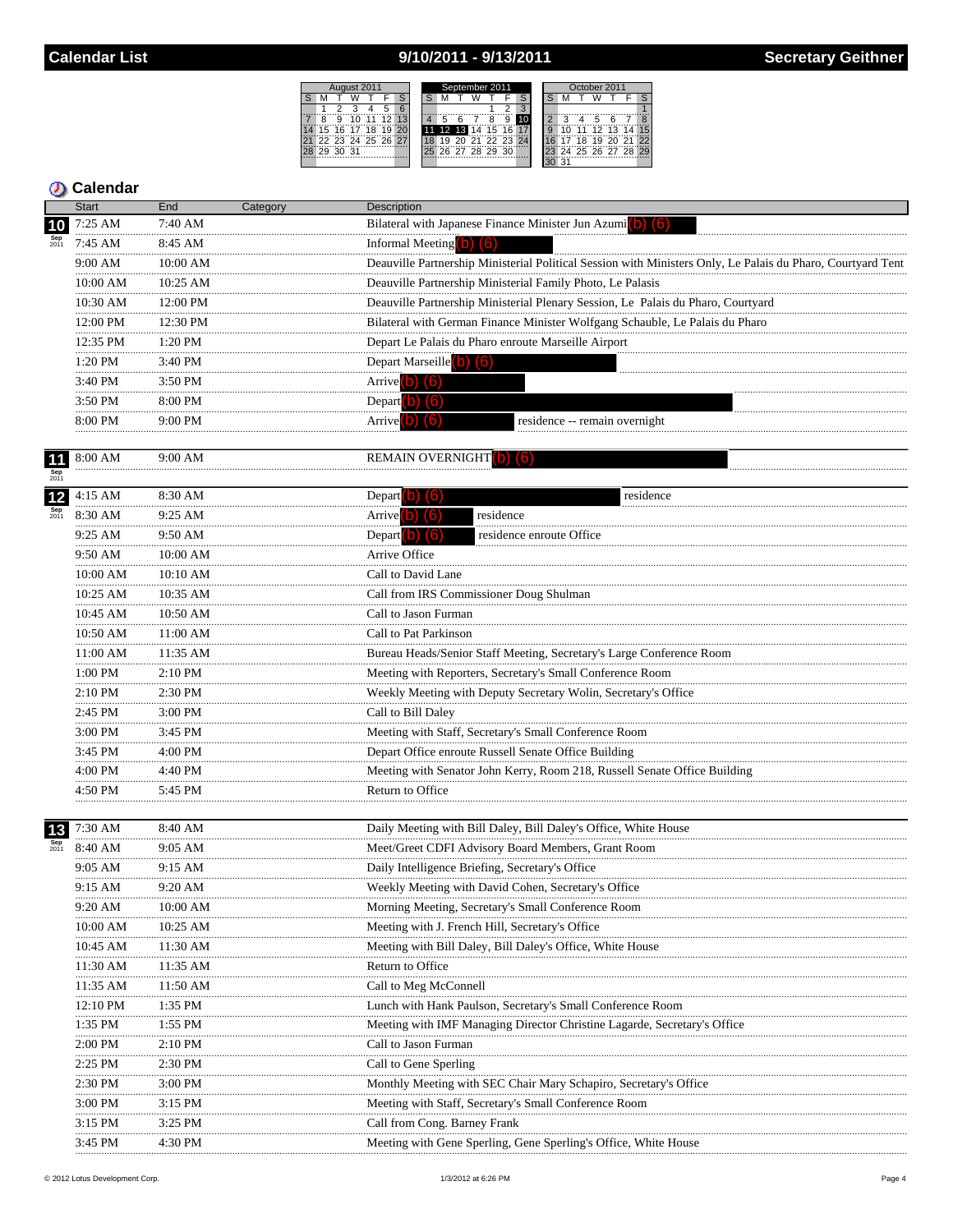### 9/13/2011 - 9/16/2011



|                    | <b>Calendar</b> |                 |                                                                                                                                        |
|--------------------|-----------------|-----------------|----------------------------------------------------------------------------------------------------------------------------------------|
|                    | <b>Start</b>    | End<br>Category | <b>Description</b>                                                                                                                     |
| 13                 | 5:00 PM         | 5:45 PM         | Meeting with Staff, Secretary's Small Conference Room                                                                                  |
| <b>Sep</b><br>2011 | 5:45 PM         | 6:30 PM         | Meeting with Staff, Secretary's Small Conference Room                                                                                  |
|                    | 6:30 PM         | 7:30 PM         | Depart Office enroute residence (b) (6)                                                                                                |
| 14                 | 5:15 AM         | 5:45 AM         | Depart residence enroute $\left( 0 \right)$ $\left( 6 \right)$<br>Airport                                                              |
| <b>Sep</b><br>2011 | 5:45 AM         | 6:05 AM         | Arrive (b) (6)<br>Airport                                                                                                              |
|                    | 6:05 AM         | 6:55 AM         | Depart Washington (b) (6)                                                                                                              |
|                    | 6:55 AM         | 7:05 AM         | Arrive New York (b) (6)                                                                                                                |
|                    | 8:15 AM         | 8:30 AM         | Meet and Greet Jim Cramer, Moderator, Pierre Hotel, Green Room, 2 East 61st Street, New York                                           |
|                    | 8:30 AM         | 9:30 AM         | LIVE -- Moderated Interview on CNBC's "Delivering Alpha" Conference, Ballroom, 2 East 61st Street,<br>New York                         |
|                    | 9:30 AM         | 10:00 AM        | Meeting with Bethany McLean, Vanity Fair, Gene's Coffee Shop, 26 East 60th Street                                                      |
|                    | 10:45 AM        | 11:15 AM        | Media Meeting with Reporters and Editors, Thomson Reuters Office, 30th Floor, 3 Times Square (corner of<br>42nd Street and 7th Avenue) |
|                    | 11:15 AM        | 11:25 AM        | Call to Michelle Smith                                                                                                                 |
|                    | 12:15 PM        | $1:15$ PM       | Lunch with Staff (b) (6)<br>rk                                                                                                         |
|                    | 1:15 PM         | 1:25 PM         | Call from Larry Fink                                                                                                                   |
|                    | 1:25 PM         | 1:35 PM         | Call from Mayor Rahm Emanuel                                                                                                           |
|                    | 2:00 PM         | 2:50 PM         | Depart New $(b)$ $(6)$                                                                                                                 |
|                    | 2:50 PM         | 2:55 PM         | Arrive Washington (b) (6)                                                                                                              |
|                    | 2:55 PM         | 3:00 PM         | Call from Senator Rob Portman                                                                                                          |
|                    | 3:10 PM         | 3:20 PM         | Arrive at Treasury                                                                                                                     |
|                    | 3:20 PM         | 3:25 PM         | Call to Jason Furman                                                                                                                   |
|                    | 3:25 PM         | 3:30 PM         | Call from Bill Daley                                                                                                                   |
|                    | 3:30 PM         | 4:30 PM         | NEC Meeting, Gene Sperling's Office, White House                                                                                       |
|                    | 4:45 PM         | 6:30 PM         | Meeting with POTUS, Roosevelt Room, White House                                                                                        |
|                    | 6:30 PM         | 6:45 PM         | Return to Office                                                                                                                       |
| <b>15</b>          | 7:15 AM         | 7:45 AM         | Phone Call with Singapore Deputy Prime Minister Tharman Shanmugaratnam                                                                 |
|                    | 7:45 AM         | 8:25 AM         | Breakfast with FED Chairman Bernanke, Federal Reserve Board                                                                            |
|                    | 8:30 AM         | 9:30 AM         | NEC Meeting, Gene Sperling's Office, White House                                                                                       |
|                    | 9:30 AM         | 11:00 AM        | Meeting with POTUS, Roosevelt Room, White House                                                                                        |
|                    | 11:00 AM        | 11:30 AM        | Meeting with POTUS, Oval Office, White House                                                                                           |
|                    | 11:30 AM        | 12:00 PM        | Weekly One-on-One Meeting with POTUS, Oval Office, White House                                                                         |
|                    | <br>12:00 PM    | 12:20 PM        | Return to Office                                                                                                                       |
|                    | 12:20 PM        | 12:50 PM        | Meeting with Staff, Secretary's Office                                                                                                 |
|                    | 12:50 PM        | $1:00$ PM       | Meeting with Staff, Secretary's Office                                                                                                 |
|                    | $1:35$ PM       | 1:45 PM         | FSOC Call, Secretary's Small Conference Room                                                                                           |
|                    | 1:45 PM         | 2:20 PM         | Depart Treasury (O) (6)                                                                                                                |
|                    | 2:20 PM         | 2:25 PM         | Call from Congressman Pete Welch                                                                                                       |
|                    | 2:25 PM         | 2:30 PM         | Call from Jason Furman                                                                                                                 |
|                    | 2:30 PM         | 2:45 PM         | Call to Bill Dudley                                                                                                                    |
|                    | 2:45 PM         | 3:10 PM         | Depart $\begin{pmatrix} 0 \\ 0 \end{pmatrix}$ $\begin{pmatrix} 6 \\ 0 \end{pmatrix}$<br>enroute Wroclaw. Poland                        |
|                    | 3:10 PM         | $3:20$ PM       | Call from Senator Rob Portman                                                                                                          |
| 16                 | 5:00 AM         | 5:10 AM         | Wheels down Wroclaw, Poland                                                                                                            |
|                    | 5:10 AM         | 5:30 AM         | Depart Airport enroute <sup>[0]</sup><br>Hotel<br>lo.                                                                                  |
|                    | 5:30 AM         | 7:00 AM         | Executive Time $(b)$ $(6)$                                                                                                             |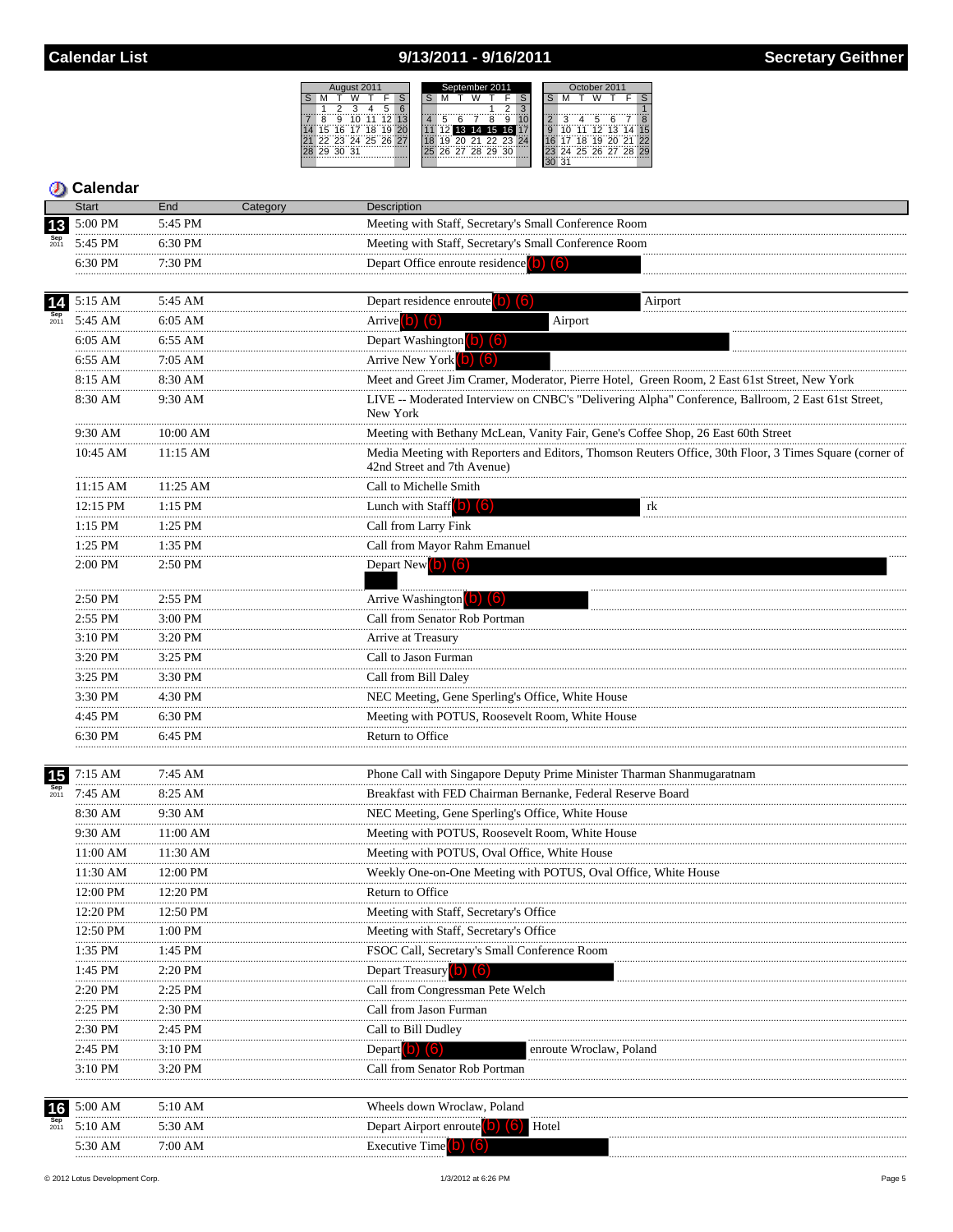# 9/16/2011 - 9/19/2011

| August 2011                      | September 2011       | )ctober 2011      |
|----------------------------------|----------------------|-------------------|
|                                  |                      |                   |
|                                  |                      |                   |
|                                  |                      |                   |
| 16 17 18<br>2 <sub>0</sub><br>15 | 13 14 15 16 17<br>12 | 11 12 13 14       |
| 22 23 24 25 26 27                | 20 21 22 23 24<br>18 | 18 19 20 21       |
| 29 30 31                         | 26 27 28 29 30       | 24 25 26 27 28 29 |
|                                  |                      |                   |

| Depart $(b)$ $(6)$<br>Hotel enroute Eurogroup<br>7:00 AM<br>7:30 AM<br>Eurogroup Meeting, Centennial Hall, Room 353<br>7:30 AM<br>8:30 AM<br>Executive Time/Remarks Prep(b) (6)<br>9:50 AM<br>8:35 AM<br>Meet/Greet with U.S. Ambassador to Poland Lee Feinstein, Centennial Hall, Room 353<br>9:50 AM<br>10:00 AM<br>10:00 AM<br>10:30 AM<br>Bilateral with Polish Finance Minister Jacek Rostowski, Centennial Hall, Room 353<br>10:35 AM<br>10:45 AM<br>Depart Centennial Hall enroute Technical University<br>10:45 AM<br>10:55 AM<br>Meet/Greet with Jacques Delarosiere, Technical University, Room 114<br>11:00 AM<br>$11:35$ AM<br>EUROFI O&A Session, Technical University Auditorium<br><br>12:00 PM<br>Depart Technical University enroute (b) (6)<br>11:35 AM<br>Hotel<br>Executive Time/Lunch (b) (6)<br>12:00 PM<br>$2:05$ PM<br>.<br>Bilateral with Commissioner Michel Barnier, Centennial Hall, Room 353<br>2:30 PM<br>3:00 PM<br>3:30 PM<br>4:30 PM<br>ECOFIN Meeting, Centennial Hall, Plenary Hall<br>4:30 PM<br>Executive Time $(b)$ $(6)$<br>5:30 PM<br>5:40 PM<br>6:15 PM<br>Depart Centennial Hall enroute Airport<br>6:15 PM<br>9:35 PM<br>Depart Wroclaw, Poland<br>9:35 PM<br>Arrive $\left( 0 \right)$ $\left( 6 \right)$<br>11:55 PM<br>residence<br>8:00 AM<br>No Official Schedule<br>9:00 AM<br>(b) (6)<br>18<br>8:00 AM<br>No Official Schedule<br>9:00 AM<br>(b) (6)<br>19<br>7:30 AM<br>8:15 AM<br>Daily Meeting with Bill Daley, Bill Daley's Office, White House<br>$Sep$<br>$2011$<br>8:15 AM<br>Call to Tom Nides<br>8:30 AM<br>8:30 AM<br>8:45 AM<br>Weekly Meeting with David Cohen, Secretary's Office<br>Prep for Rollout, Secretary's Small Conference Room<br>9:30 AM<br>8:45 AM<br>10:30 AM<br>10:45 AM<br>POTUS Fiscal Statement, White House<br>10:45 AM<br>11:00 AM<br>Press Briefing Prep, White House<br>$11:00~\mathrm{AM}$<br>Press Briefing with Jack Lew, Press Briefing Room, White House<br>11:30 AM<br>11:30 AM<br>12:00 PM<br>Meeting with Bill Daley, Bill Daley's Office, White House<br>12:30 PM<br>1:00 PM<br>Call to Paul Gigot, Wall Street Journal<br>1:30 PM<br>1:00 PM<br>Courtesy Visit with Dan Doctoroff, Bloomberg, Secretary's Office<br>2:00 PM<br>1:45 PM<br>Call to Gene Sperling<br>2:00 PM<br>2:30 PM<br>Meeting with Staff, Secretary's Small Conference Room<br>Taped Interviews with Financial Networks, Diplomatic Reception Room<br>2:30 PM<br>3:10 PM<br>3:10 PM<br>3:25 PM<br>Interview with Darren Gersch, Nightly Business Report, Grant Room<br>3:25 PM<br>3:30 PM<br>Call from Bill Daley<br>3:30 PM<br>4:30 PM<br>Meeting with Staff, Secretary's Office<br>4:40 PM<br>4:45 PM<br>Call from Senator Lindsey Graham<br>4:45 PM<br>5:00 PM<br>Meeting with Staff, Secretary's Office<br>5:00 PM<br>6:00 PM<br>Meeting with FED Chairman Bernanke, SEC Chair Schapiro, NYFED President Dudley and CFTC Chair<br>Gensler, Secretary's Small Conference Room<br>6:15 PM<br>6:20 PM<br>Call to Senator Pat Leahy<br>6:20 PM<br>6:30 PM<br>Call to Senator Tom Carper<br>6:30 PM<br>7:30 PM<br>Business Leaders Dinner, Treasury Dining Room |    | <b>Start</b> | End | Category | Description |
|---------------------------------------------------------------------------------------------------------------------------------------------------------------------------------------------------------------------------------------------------------------------------------------------------------------------------------------------------------------------------------------------------------------------------------------------------------------------------------------------------------------------------------------------------------------------------------------------------------------------------------------------------------------------------------------------------------------------------------------------------------------------------------------------------------------------------------------------------------------------------------------------------------------------------------------------------------------------------------------------------------------------------------------------------------------------------------------------------------------------------------------------------------------------------------------------------------------------------------------------------------------------------------------------------------------------------------------------------------------------------------------------------------------------------------------------------------------------------------------------------------------------------------------------------------------------------------------------------------------------------------------------------------------------------------------------------------------------------------------------------------------------------------------------------------------------------------------------------------------------------------------------------------------------------------------------------------------------------------------------------------------------------------------------------------------------------------------------------------------------------------------------------------------------------------------------------------------------------------------------------------------------------------------------------------------------------------------------------------------------------------------------------------------------------------------------------------------------------------------------------------------------------------------------------------------------------------------------------------------------------------------------------------------------------------------------------------------------------------------------------------------------------------------------------------------------------------------------------------------------------------------------------------------------------------------------------------------------------------------------------------------------------------------------------------------------------------------------------------------------------------|----|--------------|-----|----------|-------------|
|                                                                                                                                                                                                                                                                                                                                                                                                                                                                                                                                                                                                                                                                                                                                                                                                                                                                                                                                                                                                                                                                                                                                                                                                                                                                                                                                                                                                                                                                                                                                                                                                                                                                                                                                                                                                                                                                                                                                                                                                                                                                                                                                                                                                                                                                                                                                                                                                                                                                                                                                                                                                                                                                                                                                                                                                                                                                                                                                                                                                                                                                                                                                 | 16 |              |     |          |             |
|                                                                                                                                                                                                                                                                                                                                                                                                                                                                                                                                                                                                                                                                                                                                                                                                                                                                                                                                                                                                                                                                                                                                                                                                                                                                                                                                                                                                                                                                                                                                                                                                                                                                                                                                                                                                                                                                                                                                                                                                                                                                                                                                                                                                                                                                                                                                                                                                                                                                                                                                                                                                                                                                                                                                                                                                                                                                                                                                                                                                                                                                                                                                 |    |              |     |          |             |
|                                                                                                                                                                                                                                                                                                                                                                                                                                                                                                                                                                                                                                                                                                                                                                                                                                                                                                                                                                                                                                                                                                                                                                                                                                                                                                                                                                                                                                                                                                                                                                                                                                                                                                                                                                                                                                                                                                                                                                                                                                                                                                                                                                                                                                                                                                                                                                                                                                                                                                                                                                                                                                                                                                                                                                                                                                                                                                                                                                                                                                                                                                                                 |    |              |     |          |             |
|                                                                                                                                                                                                                                                                                                                                                                                                                                                                                                                                                                                                                                                                                                                                                                                                                                                                                                                                                                                                                                                                                                                                                                                                                                                                                                                                                                                                                                                                                                                                                                                                                                                                                                                                                                                                                                                                                                                                                                                                                                                                                                                                                                                                                                                                                                                                                                                                                                                                                                                                                                                                                                                                                                                                                                                                                                                                                                                                                                                                                                                                                                                                 |    |              |     |          |             |
|                                                                                                                                                                                                                                                                                                                                                                                                                                                                                                                                                                                                                                                                                                                                                                                                                                                                                                                                                                                                                                                                                                                                                                                                                                                                                                                                                                                                                                                                                                                                                                                                                                                                                                                                                                                                                                                                                                                                                                                                                                                                                                                                                                                                                                                                                                                                                                                                                                                                                                                                                                                                                                                                                                                                                                                                                                                                                                                                                                                                                                                                                                                                 |    |              |     |          |             |
|                                                                                                                                                                                                                                                                                                                                                                                                                                                                                                                                                                                                                                                                                                                                                                                                                                                                                                                                                                                                                                                                                                                                                                                                                                                                                                                                                                                                                                                                                                                                                                                                                                                                                                                                                                                                                                                                                                                                                                                                                                                                                                                                                                                                                                                                                                                                                                                                                                                                                                                                                                                                                                                                                                                                                                                                                                                                                                                                                                                                                                                                                                                                 |    |              |     |          |             |
|                                                                                                                                                                                                                                                                                                                                                                                                                                                                                                                                                                                                                                                                                                                                                                                                                                                                                                                                                                                                                                                                                                                                                                                                                                                                                                                                                                                                                                                                                                                                                                                                                                                                                                                                                                                                                                                                                                                                                                                                                                                                                                                                                                                                                                                                                                                                                                                                                                                                                                                                                                                                                                                                                                                                                                                                                                                                                                                                                                                                                                                                                                                                 |    |              |     |          |             |
|                                                                                                                                                                                                                                                                                                                                                                                                                                                                                                                                                                                                                                                                                                                                                                                                                                                                                                                                                                                                                                                                                                                                                                                                                                                                                                                                                                                                                                                                                                                                                                                                                                                                                                                                                                                                                                                                                                                                                                                                                                                                                                                                                                                                                                                                                                                                                                                                                                                                                                                                                                                                                                                                                                                                                                                                                                                                                                                                                                                                                                                                                                                                 |    |              |     |          |             |
|                                                                                                                                                                                                                                                                                                                                                                                                                                                                                                                                                                                                                                                                                                                                                                                                                                                                                                                                                                                                                                                                                                                                                                                                                                                                                                                                                                                                                                                                                                                                                                                                                                                                                                                                                                                                                                                                                                                                                                                                                                                                                                                                                                                                                                                                                                                                                                                                                                                                                                                                                                                                                                                                                                                                                                                                                                                                                                                                                                                                                                                                                                                                 |    |              |     |          |             |
|                                                                                                                                                                                                                                                                                                                                                                                                                                                                                                                                                                                                                                                                                                                                                                                                                                                                                                                                                                                                                                                                                                                                                                                                                                                                                                                                                                                                                                                                                                                                                                                                                                                                                                                                                                                                                                                                                                                                                                                                                                                                                                                                                                                                                                                                                                                                                                                                                                                                                                                                                                                                                                                                                                                                                                                                                                                                                                                                                                                                                                                                                                                                 |    |              |     |          |             |
|                                                                                                                                                                                                                                                                                                                                                                                                                                                                                                                                                                                                                                                                                                                                                                                                                                                                                                                                                                                                                                                                                                                                                                                                                                                                                                                                                                                                                                                                                                                                                                                                                                                                                                                                                                                                                                                                                                                                                                                                                                                                                                                                                                                                                                                                                                                                                                                                                                                                                                                                                                                                                                                                                                                                                                                                                                                                                                                                                                                                                                                                                                                                 |    |              |     |          |             |
|                                                                                                                                                                                                                                                                                                                                                                                                                                                                                                                                                                                                                                                                                                                                                                                                                                                                                                                                                                                                                                                                                                                                                                                                                                                                                                                                                                                                                                                                                                                                                                                                                                                                                                                                                                                                                                                                                                                                                                                                                                                                                                                                                                                                                                                                                                                                                                                                                                                                                                                                                                                                                                                                                                                                                                                                                                                                                                                                                                                                                                                                                                                                 |    |              |     |          |             |
|                                                                                                                                                                                                                                                                                                                                                                                                                                                                                                                                                                                                                                                                                                                                                                                                                                                                                                                                                                                                                                                                                                                                                                                                                                                                                                                                                                                                                                                                                                                                                                                                                                                                                                                                                                                                                                                                                                                                                                                                                                                                                                                                                                                                                                                                                                                                                                                                                                                                                                                                                                                                                                                                                                                                                                                                                                                                                                                                                                                                                                                                                                                                 |    |              |     |          |             |
|                                                                                                                                                                                                                                                                                                                                                                                                                                                                                                                                                                                                                                                                                                                                                                                                                                                                                                                                                                                                                                                                                                                                                                                                                                                                                                                                                                                                                                                                                                                                                                                                                                                                                                                                                                                                                                                                                                                                                                                                                                                                                                                                                                                                                                                                                                                                                                                                                                                                                                                                                                                                                                                                                                                                                                                                                                                                                                                                                                                                                                                                                                                                 |    |              |     |          |             |
|                                                                                                                                                                                                                                                                                                                                                                                                                                                                                                                                                                                                                                                                                                                                                                                                                                                                                                                                                                                                                                                                                                                                                                                                                                                                                                                                                                                                                                                                                                                                                                                                                                                                                                                                                                                                                                                                                                                                                                                                                                                                                                                                                                                                                                                                                                                                                                                                                                                                                                                                                                                                                                                                                                                                                                                                                                                                                                                                                                                                                                                                                                                                 |    |              |     |          |             |
|                                                                                                                                                                                                                                                                                                                                                                                                                                                                                                                                                                                                                                                                                                                                                                                                                                                                                                                                                                                                                                                                                                                                                                                                                                                                                                                                                                                                                                                                                                                                                                                                                                                                                                                                                                                                                                                                                                                                                                                                                                                                                                                                                                                                                                                                                                                                                                                                                                                                                                                                                                                                                                                                                                                                                                                                                                                                                                                                                                                                                                                                                                                                 |    |              |     |          |             |
|                                                                                                                                                                                                                                                                                                                                                                                                                                                                                                                                                                                                                                                                                                                                                                                                                                                                                                                                                                                                                                                                                                                                                                                                                                                                                                                                                                                                                                                                                                                                                                                                                                                                                                                                                                                                                                                                                                                                                                                                                                                                                                                                                                                                                                                                                                                                                                                                                                                                                                                                                                                                                                                                                                                                                                                                                                                                                                                                                                                                                                                                                                                                 |    |              |     |          |             |
|                                                                                                                                                                                                                                                                                                                                                                                                                                                                                                                                                                                                                                                                                                                                                                                                                                                                                                                                                                                                                                                                                                                                                                                                                                                                                                                                                                                                                                                                                                                                                                                                                                                                                                                                                                                                                                                                                                                                                                                                                                                                                                                                                                                                                                                                                                                                                                                                                                                                                                                                                                                                                                                                                                                                                                                                                                                                                                                                                                                                                                                                                                                                 | 17 |              |     |          |             |
|                                                                                                                                                                                                                                                                                                                                                                                                                                                                                                                                                                                                                                                                                                                                                                                                                                                                                                                                                                                                                                                                                                                                                                                                                                                                                                                                                                                                                                                                                                                                                                                                                                                                                                                                                                                                                                                                                                                                                                                                                                                                                                                                                                                                                                                                                                                                                                                                                                                                                                                                                                                                                                                                                                                                                                                                                                                                                                                                                                                                                                                                                                                                 |    |              |     |          |             |
|                                                                                                                                                                                                                                                                                                                                                                                                                                                                                                                                                                                                                                                                                                                                                                                                                                                                                                                                                                                                                                                                                                                                                                                                                                                                                                                                                                                                                                                                                                                                                                                                                                                                                                                                                                                                                                                                                                                                                                                                                                                                                                                                                                                                                                                                                                                                                                                                                                                                                                                                                                                                                                                                                                                                                                                                                                                                                                                                                                                                                                                                                                                                 |    |              |     |          |             |
|                                                                                                                                                                                                                                                                                                                                                                                                                                                                                                                                                                                                                                                                                                                                                                                                                                                                                                                                                                                                                                                                                                                                                                                                                                                                                                                                                                                                                                                                                                                                                                                                                                                                                                                                                                                                                                                                                                                                                                                                                                                                                                                                                                                                                                                                                                                                                                                                                                                                                                                                                                                                                                                                                                                                                                                                                                                                                                                                                                                                                                                                                                                                 |    |              |     |          |             |
|                                                                                                                                                                                                                                                                                                                                                                                                                                                                                                                                                                                                                                                                                                                                                                                                                                                                                                                                                                                                                                                                                                                                                                                                                                                                                                                                                                                                                                                                                                                                                                                                                                                                                                                                                                                                                                                                                                                                                                                                                                                                                                                                                                                                                                                                                                                                                                                                                                                                                                                                                                                                                                                                                                                                                                                                                                                                                                                                                                                                                                                                                                                                 |    |              |     |          |             |
|                                                                                                                                                                                                                                                                                                                                                                                                                                                                                                                                                                                                                                                                                                                                                                                                                                                                                                                                                                                                                                                                                                                                                                                                                                                                                                                                                                                                                                                                                                                                                                                                                                                                                                                                                                                                                                                                                                                                                                                                                                                                                                                                                                                                                                                                                                                                                                                                                                                                                                                                                                                                                                                                                                                                                                                                                                                                                                                                                                                                                                                                                                                                 |    |              |     |          |             |
|                                                                                                                                                                                                                                                                                                                                                                                                                                                                                                                                                                                                                                                                                                                                                                                                                                                                                                                                                                                                                                                                                                                                                                                                                                                                                                                                                                                                                                                                                                                                                                                                                                                                                                                                                                                                                                                                                                                                                                                                                                                                                                                                                                                                                                                                                                                                                                                                                                                                                                                                                                                                                                                                                                                                                                                                                                                                                                                                                                                                                                                                                                                                 |    |              |     |          |             |
|                                                                                                                                                                                                                                                                                                                                                                                                                                                                                                                                                                                                                                                                                                                                                                                                                                                                                                                                                                                                                                                                                                                                                                                                                                                                                                                                                                                                                                                                                                                                                                                                                                                                                                                                                                                                                                                                                                                                                                                                                                                                                                                                                                                                                                                                                                                                                                                                                                                                                                                                                                                                                                                                                                                                                                                                                                                                                                                                                                                                                                                                                                                                 |    |              |     |          |             |
|                                                                                                                                                                                                                                                                                                                                                                                                                                                                                                                                                                                                                                                                                                                                                                                                                                                                                                                                                                                                                                                                                                                                                                                                                                                                                                                                                                                                                                                                                                                                                                                                                                                                                                                                                                                                                                                                                                                                                                                                                                                                                                                                                                                                                                                                                                                                                                                                                                                                                                                                                                                                                                                                                                                                                                                                                                                                                                                                                                                                                                                                                                                                 |    |              |     |          |             |
|                                                                                                                                                                                                                                                                                                                                                                                                                                                                                                                                                                                                                                                                                                                                                                                                                                                                                                                                                                                                                                                                                                                                                                                                                                                                                                                                                                                                                                                                                                                                                                                                                                                                                                                                                                                                                                                                                                                                                                                                                                                                                                                                                                                                                                                                                                                                                                                                                                                                                                                                                                                                                                                                                                                                                                                                                                                                                                                                                                                                                                                                                                                                 |    |              |     |          |             |
|                                                                                                                                                                                                                                                                                                                                                                                                                                                                                                                                                                                                                                                                                                                                                                                                                                                                                                                                                                                                                                                                                                                                                                                                                                                                                                                                                                                                                                                                                                                                                                                                                                                                                                                                                                                                                                                                                                                                                                                                                                                                                                                                                                                                                                                                                                                                                                                                                                                                                                                                                                                                                                                                                                                                                                                                                                                                                                                                                                                                                                                                                                                                 |    |              |     |          |             |
|                                                                                                                                                                                                                                                                                                                                                                                                                                                                                                                                                                                                                                                                                                                                                                                                                                                                                                                                                                                                                                                                                                                                                                                                                                                                                                                                                                                                                                                                                                                                                                                                                                                                                                                                                                                                                                                                                                                                                                                                                                                                                                                                                                                                                                                                                                                                                                                                                                                                                                                                                                                                                                                                                                                                                                                                                                                                                                                                                                                                                                                                                                                                 |    |              |     |          |             |
|                                                                                                                                                                                                                                                                                                                                                                                                                                                                                                                                                                                                                                                                                                                                                                                                                                                                                                                                                                                                                                                                                                                                                                                                                                                                                                                                                                                                                                                                                                                                                                                                                                                                                                                                                                                                                                                                                                                                                                                                                                                                                                                                                                                                                                                                                                                                                                                                                                                                                                                                                                                                                                                                                                                                                                                                                                                                                                                                                                                                                                                                                                                                 |    |              |     |          |             |
|                                                                                                                                                                                                                                                                                                                                                                                                                                                                                                                                                                                                                                                                                                                                                                                                                                                                                                                                                                                                                                                                                                                                                                                                                                                                                                                                                                                                                                                                                                                                                                                                                                                                                                                                                                                                                                                                                                                                                                                                                                                                                                                                                                                                                                                                                                                                                                                                                                                                                                                                                                                                                                                                                                                                                                                                                                                                                                                                                                                                                                                                                                                                 |    |              |     |          |             |
|                                                                                                                                                                                                                                                                                                                                                                                                                                                                                                                                                                                                                                                                                                                                                                                                                                                                                                                                                                                                                                                                                                                                                                                                                                                                                                                                                                                                                                                                                                                                                                                                                                                                                                                                                                                                                                                                                                                                                                                                                                                                                                                                                                                                                                                                                                                                                                                                                                                                                                                                                                                                                                                                                                                                                                                                                                                                                                                                                                                                                                                                                                                                 |    |              |     |          |             |
|                                                                                                                                                                                                                                                                                                                                                                                                                                                                                                                                                                                                                                                                                                                                                                                                                                                                                                                                                                                                                                                                                                                                                                                                                                                                                                                                                                                                                                                                                                                                                                                                                                                                                                                                                                                                                                                                                                                                                                                                                                                                                                                                                                                                                                                                                                                                                                                                                                                                                                                                                                                                                                                                                                                                                                                                                                                                                                                                                                                                                                                                                                                                 |    |              |     |          |             |
|                                                                                                                                                                                                                                                                                                                                                                                                                                                                                                                                                                                                                                                                                                                                                                                                                                                                                                                                                                                                                                                                                                                                                                                                                                                                                                                                                                                                                                                                                                                                                                                                                                                                                                                                                                                                                                                                                                                                                                                                                                                                                                                                                                                                                                                                                                                                                                                                                                                                                                                                                                                                                                                                                                                                                                                                                                                                                                                                                                                                                                                                                                                                 |    |              |     |          |             |
|                                                                                                                                                                                                                                                                                                                                                                                                                                                                                                                                                                                                                                                                                                                                                                                                                                                                                                                                                                                                                                                                                                                                                                                                                                                                                                                                                                                                                                                                                                                                                                                                                                                                                                                                                                                                                                                                                                                                                                                                                                                                                                                                                                                                                                                                                                                                                                                                                                                                                                                                                                                                                                                                                                                                                                                                                                                                                                                                                                                                                                                                                                                                 |    |              |     |          |             |
|                                                                                                                                                                                                                                                                                                                                                                                                                                                                                                                                                                                                                                                                                                                                                                                                                                                                                                                                                                                                                                                                                                                                                                                                                                                                                                                                                                                                                                                                                                                                                                                                                                                                                                                                                                                                                                                                                                                                                                                                                                                                                                                                                                                                                                                                                                                                                                                                                                                                                                                                                                                                                                                                                                                                                                                                                                                                                                                                                                                                                                                                                                                                 |    |              |     |          |             |
|                                                                                                                                                                                                                                                                                                                                                                                                                                                                                                                                                                                                                                                                                                                                                                                                                                                                                                                                                                                                                                                                                                                                                                                                                                                                                                                                                                                                                                                                                                                                                                                                                                                                                                                                                                                                                                                                                                                                                                                                                                                                                                                                                                                                                                                                                                                                                                                                                                                                                                                                                                                                                                                                                                                                                                                                                                                                                                                                                                                                                                                                                                                                 |    |              |     |          |             |
|                                                                                                                                                                                                                                                                                                                                                                                                                                                                                                                                                                                                                                                                                                                                                                                                                                                                                                                                                                                                                                                                                                                                                                                                                                                                                                                                                                                                                                                                                                                                                                                                                                                                                                                                                                                                                                                                                                                                                                                                                                                                                                                                                                                                                                                                                                                                                                                                                                                                                                                                                                                                                                                                                                                                                                                                                                                                                                                                                                                                                                                                                                                                 |    |              |     |          |             |
|                                                                                                                                                                                                                                                                                                                                                                                                                                                                                                                                                                                                                                                                                                                                                                                                                                                                                                                                                                                                                                                                                                                                                                                                                                                                                                                                                                                                                                                                                                                                                                                                                                                                                                                                                                                                                                                                                                                                                                                                                                                                                                                                                                                                                                                                                                                                                                                                                                                                                                                                                                                                                                                                                                                                                                                                                                                                                                                                                                                                                                                                                                                                 |    |              |     |          |             |
|                                                                                                                                                                                                                                                                                                                                                                                                                                                                                                                                                                                                                                                                                                                                                                                                                                                                                                                                                                                                                                                                                                                                                                                                                                                                                                                                                                                                                                                                                                                                                                                                                                                                                                                                                                                                                                                                                                                                                                                                                                                                                                                                                                                                                                                                                                                                                                                                                                                                                                                                                                                                                                                                                                                                                                                                                                                                                                                                                                                                                                                                                                                                 |    |              |     |          |             |
|                                                                                                                                                                                                                                                                                                                                                                                                                                                                                                                                                                                                                                                                                                                                                                                                                                                                                                                                                                                                                                                                                                                                                                                                                                                                                                                                                                                                                                                                                                                                                                                                                                                                                                                                                                                                                                                                                                                                                                                                                                                                                                                                                                                                                                                                                                                                                                                                                                                                                                                                                                                                                                                                                                                                                                                                                                                                                                                                                                                                                                                                                                                                 |    |              |     |          |             |
|                                                                                                                                                                                                                                                                                                                                                                                                                                                                                                                                                                                                                                                                                                                                                                                                                                                                                                                                                                                                                                                                                                                                                                                                                                                                                                                                                                                                                                                                                                                                                                                                                                                                                                                                                                                                                                                                                                                                                                                                                                                                                                                                                                                                                                                                                                                                                                                                                                                                                                                                                                                                                                                                                                                                                                                                                                                                                                                                                                                                                                                                                                                                 |    |              |     |          |             |
|                                                                                                                                                                                                                                                                                                                                                                                                                                                                                                                                                                                                                                                                                                                                                                                                                                                                                                                                                                                                                                                                                                                                                                                                                                                                                                                                                                                                                                                                                                                                                                                                                                                                                                                                                                                                                                                                                                                                                                                                                                                                                                                                                                                                                                                                                                                                                                                                                                                                                                                                                                                                                                                                                                                                                                                                                                                                                                                                                                                                                                                                                                                                 |    |              |     |          |             |
|                                                                                                                                                                                                                                                                                                                                                                                                                                                                                                                                                                                                                                                                                                                                                                                                                                                                                                                                                                                                                                                                                                                                                                                                                                                                                                                                                                                                                                                                                                                                                                                                                                                                                                                                                                                                                                                                                                                                                                                                                                                                                                                                                                                                                                                                                                                                                                                                                                                                                                                                                                                                                                                                                                                                                                                                                                                                                                                                                                                                                                                                                                                                 |    |              |     |          |             |
|                                                                                                                                                                                                                                                                                                                                                                                                                                                                                                                                                                                                                                                                                                                                                                                                                                                                                                                                                                                                                                                                                                                                                                                                                                                                                                                                                                                                                                                                                                                                                                                                                                                                                                                                                                                                                                                                                                                                                                                                                                                                                                                                                                                                                                                                                                                                                                                                                                                                                                                                                                                                                                                                                                                                                                                                                                                                                                                                                                                                                                                                                                                                 |    |              |     |          |             |
|                                                                                                                                                                                                                                                                                                                                                                                                                                                                                                                                                                                                                                                                                                                                                                                                                                                                                                                                                                                                                                                                                                                                                                                                                                                                                                                                                                                                                                                                                                                                                                                                                                                                                                                                                                                                                                                                                                                                                                                                                                                                                                                                                                                                                                                                                                                                                                                                                                                                                                                                                                                                                                                                                                                                                                                                                                                                                                                                                                                                                                                                                                                                 |    |              |     |          |             |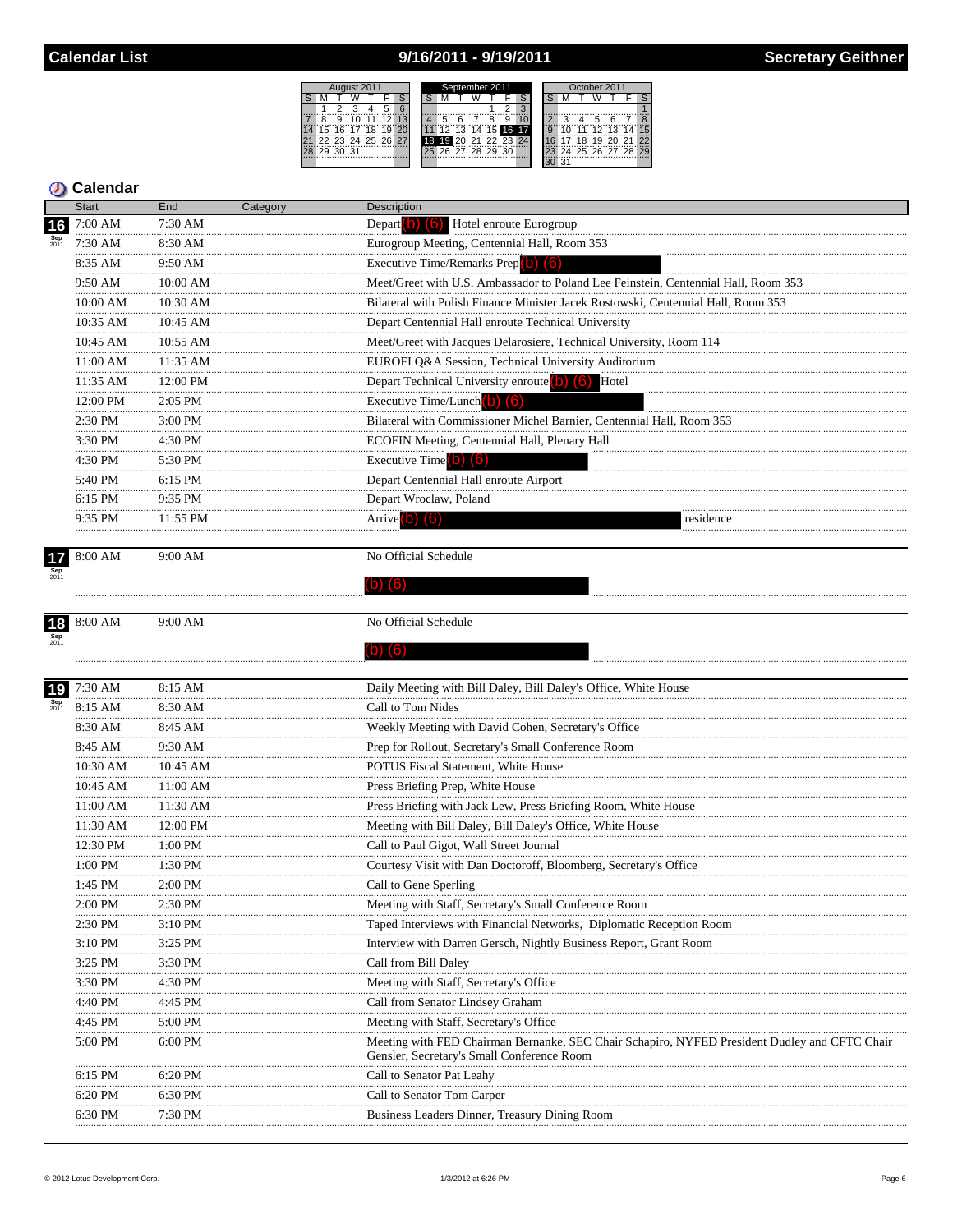# 9/20/2011 - 9/22/2011



|             | <b>Start</b> | End          | Category | <b>Description</b>                                                                                                            |
|-------------|--------------|--------------|----------|-------------------------------------------------------------------------------------------------------------------------------|
| 20          | 7:30 AM      | 8:30 AM      |          | Daily Meeting with Bill Daley, Bill Daley's Office, White House                                                               |
|             | 8:50 AM      | 9:00 AM      |          | Call to Jason Furman                                                                                                          |
|             | 9:00 AM      | .<br>9:45 AM |          | Brief Remarks at Treasury Legal Division Conference, U.S. Mint, 801 9th Street, N.W.                                          |
|             | 9:45 AM      | 10:15 AM     |          | Meeting with Staff, Secretary's Small Conference Room                                                                         |
|             | $10:15$ AM   | 10:30 AM     |          | Phone Call with Congressman Camp                                                                                              |
|             | 10:30 AM     | 11:30 AM     |          | Experts Roundtable, Secretary's Small Conference Room                                                                         |
|             | 11:45 AM     | 12:30 PM     |          | Meeting with Staff, Secretary's Small Conference Room                                                                         |
|             | 12:30 PM     | <br>1:30 PM  |          | Lunch with Deputy Secretary Neal Wolin, Secretary's Small Conference Room                                                     |
|             | $2:10$ PM    | 2:20 PM      |          | Call to David Wessel                                                                                                          |
|             | .<br>2:50 PM | 2:55 PM      |          | Call to Senator Dick Durbin                                                                                                   |
|             | 2:55 PM      | 3:00 PM      |          | Call to Senator Jerry Moran                                                                                                   |
|             | .<br>3:00 PM | 4:00 PM      |          | Meeting with Reporters, Secretary's Large Conference Room                                                                     |
|             | 4:10 PM      | 4:45 PM      |          | Call to Canadian Finance Minister Flaherty                                                                                    |
|             | 4:45 PM      | 6:05 PM      |          | Depart Washington (b) (6)                                                                                                     |
|             | 6:05 PM      | 6:30 PM      |          | Arrive (b) $(6)$<br>New York                                                                                                  |
|             | 6:30 PM      | 6:40 PM      |          | Call to Chicago Mayor Rahm Emanuel                                                                                            |
|             |              |              |          | REMAIN OVERNIGHT (b) (6)                                                                                                      |
| 21          | 7:30 AM      | 8:00 AM      |          | Daily Conference Call with Bill Daley, Secretary's suite                                                                      |
| Sep<br>2011 | 8:00 AM      | .<br>8:30 AM |          | Breakfast Meeting with New York Mayor Michael Bloomberg, Bloomberg Foundation, 78th Street                                    |
|             | 8:30 AM      | 8:40 AM      |          | Call from Gene Sperling                                                                                                       |
|             | 9:15 AM      | .<br>9:50 AM |          | Meeting with Robert Rubin, Harold Pratt House, 58 East 68th Street                                                            |
|             | 9:50 AM      | 10:10 AM     |          | Depart Harold Pratt House enroute Waldorf Astoria Hotel, 301 Park Avenue                                                      |
|             | 10:10 AM     | 11:45 AM     |          | Executive Time $(5)(6)$                                                                                                       |
|             | 11:45 AM     | 11:50 AM     |          | Depart Waldorf Astoria Hotel enroute UN Building, 405 East 42nd Street                                                        |
|             | 11:50 AM     | 12:05 PM     |          | Call from Mayor Rahm Emanuel                                                                                                  |
|             | 12:05 PM     | 12:25 PM     |          | Prep for Japan Bilateral, General Assembly Building, Security Council Consultation Room                                       |
|             | 12:25 PM     | 1:05 PM      |          | POTUS Bilateral with Japanese Prime Minister Noda, General Assembly Building, Security Council<br><b>Consultation Room</b>    |
|             | $1:05$ PM    | 1:25 PM      |          | Depart UN Building enroute Waldorf Astoria Hotel, 301 Park Avenue                                                             |
|             | 1:25 PM      | 3:30 PM      |          | Executive Time $(b)$ $(6)$                                                                                                    |
|             | 3:30 PM      | 3:45 PM      |          | Prep for UK Bilateral, Room 35H, Waldorf Astoria Hotel                                                                        |
|             | 3:45 PM      | 4:30 PM      |          | POTUS Bilateral with British Prime Minister Cameron, Room 35H, Waldorf Astoria Hotel                                          |
|             | 4:30 PM      | 4:45 PM      |          | Prep for French Bilateral, Room 35H, Waldorf Astoria Hotel                                                                    |
|             | 4:45 PM      | 5:30 PM      |          | POTUS Bilateral with French President Sarkozy, Room 35H, Waldorf Astoria Hotel                                                |
|             | 6:10 PM      | 6:20 PM      |          | Call to Rob Nabors                                                                                                            |
|             | 7:00 PM      | 8:00 PM      |          | <b>REMAIN OVERNIGHT</b>                                                                                                       |
| 22          | 6:00 AM      | 7:30 AM      |          | New York enroute Washington (b)<br>Depart <b>O</b><br>161                                                                     |
|             | 7:30 AM      | 7:45 AM      |          | Arrive Washignton (b) (6)<br>ort                                                                                              |
|             | 7:45 AM      | 8:30 AM      |          | Prep for National Journal Event, Secretary's Office                                                                           |
|             | 8:30 AM      | 9:30 AM      |          | Moderated Q&A with Brownstein, National Journal Conference, Knight Conference Center, The Newseum,<br>555 Pennsylvania Avenue |
|             | 9:30 AM      | $10:00$ AM   |          | Courtesy Meeting with Jamie Dimon, CEO, JPMorgan Chase, Madison Room (8th Floor), State Department                            |
|             | 10:00 AM     | 11:15 AM     |          | Meeting with US-India CEO Forum, Benjamin Franklin Room (8th Floor), State Department                                         |
|             | 11:15 AM     | 11:35 AM     |          | Courtesy Meeting with Dan Ackerson, Chairman GM, Secretary's Office                                                           |
|             | 11:35 AM     | 11:45 AM     |          | Call from Bill Daley                                                                                                          |
|             | 12:00 PM     | 12:40 PM     |          | Financial Services Roundtable Members, Park Hyatt Hotel, 1201 24th Street, N.W.                                               |
|             | 12:40 PM     | 12:50 PM     |          | Call to Ian Solomon                                                                                                           |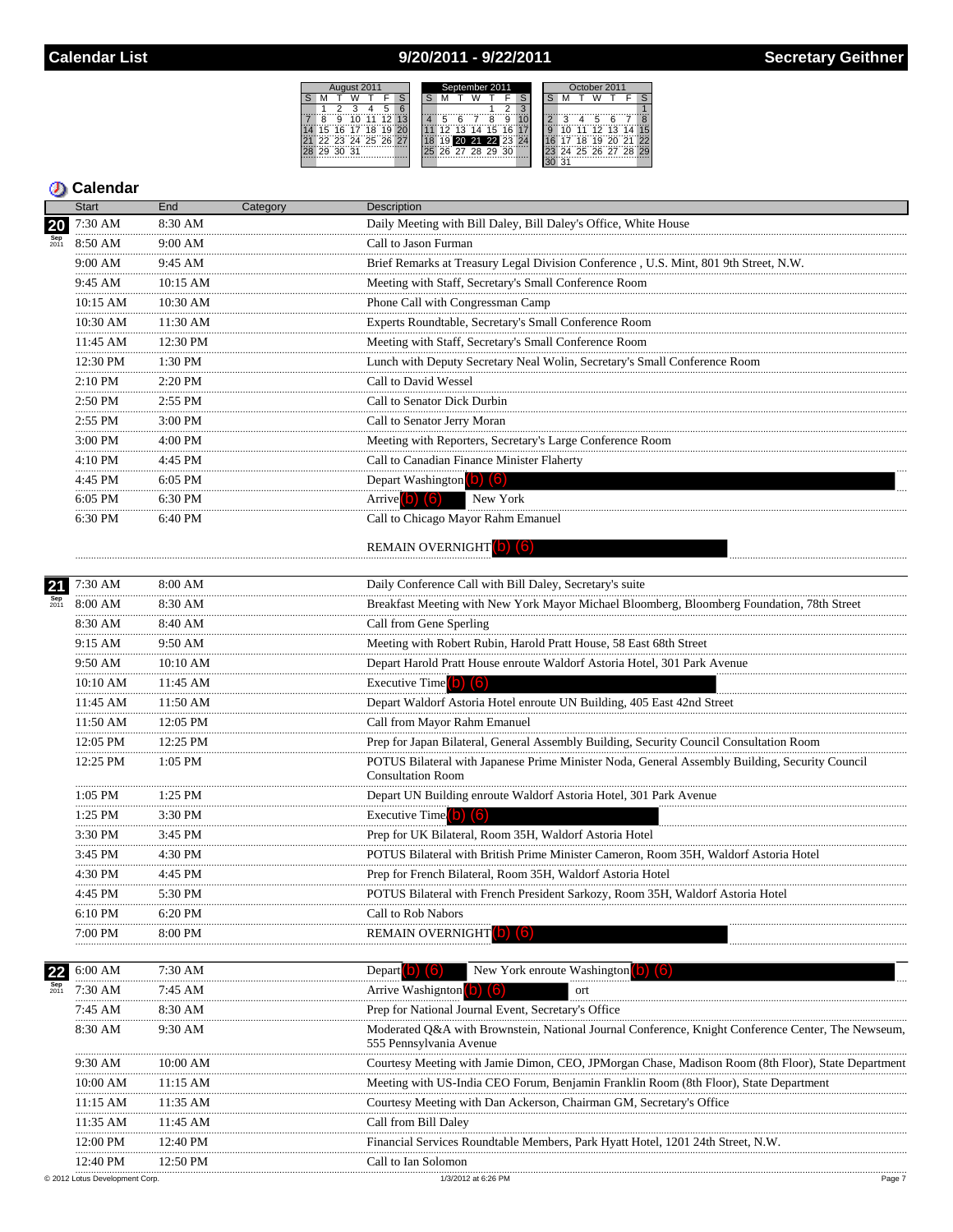### 9/22/2011 - 9/26/2011

 $S$  M



|                          | <b>Start</b>                 | End          | Category | Description                                                                                                                      |  |  |  |  |  |  |  |
|--------------------------|------------------------------|--------------|----------|----------------------------------------------------------------------------------------------------------------------------------|--|--|--|--|--|--|--|
|                          | 1:00 PM                      | 2:00 PM      |          | Weekly Lunch with FED Chairman Bernanke, Secretary's Small Conference Room                                                       |  |  |  |  |  |  |  |
| <b>Sep</b><br>2011       | 2:00 PM                      | 2:15 PM      |          | Weekly Meeting with Lael Brainard, Secretary's Office                                                                            |  |  |  |  |  |  |  |
|                          | $2:15$ PM                    | 2:45 PM      |          | Bilateral Meeting with EU Commissioner Olli Rehn, Secretary's Small Conference Room                                              |  |  |  |  |  |  |  |
|                          | 3:00 PM                      | 3:45 PM      |          | Bilateral Meeting with Korean Finance Minister Bahk Jae-Wan, Secretary's Small Conference Room                                   |  |  |  |  |  |  |  |
|                          | <br>3:45 PM                  | 4:15 PM      |          | Meeting with Bill Daley, Bill Daley's Office, White House                                                                        |  |  |  |  |  |  |  |
|                          | 4:15 PM                      | 5:30 PM      |          | Meeting with Bill Daley, Bill Daley's Office, White House                                                                        |  |  |  |  |  |  |  |
|                          |                              |              |          |                                                                                                                                  |  |  |  |  |  |  |  |
|                          |                              |              |          | FYI -- Farewell Reception for Jen Psaki, Secretary of War Suite, Room 230A, EEOB                                                 |  |  |  |  |  |  |  |
|                          | 5:30 PM<br>.                 | 5:35 PM      |          | Bilateral Meeting with Governor Mario Draghi, Secretary's Office                                                                 |  |  |  |  |  |  |  |
|                          | 5:35 PM                      | 5:45 PM      |          | Call from President Barack Obama                                                                                                 |  |  |  |  |  |  |  |
|                          | 6:00 PM                      | 6:35 PM      |          | Bilateral Meeting with Guido Mantega and Alexandre Tombini, Secretary's Small Conference Room                                    |  |  |  |  |  |  |  |
|                          | 7:10 PM                      | 7:20 PM      |          | Call from Gene Sperling                                                                                                          |  |  |  |  |  |  |  |
|                          | 7:30 PM                      | 9:00 PM      |          | G20 Finance Ministers and Central Bank Governors Dinner, IMF, HQ1                                                                |  |  |  |  |  |  |  |
|                          | 9:00 PM                      | 9:15 PM      |          | Call from Larry Summers                                                                                                          |  |  |  |  |  |  |  |
|                          | 8:00 AM                      | 8:30 AM      |          |                                                                                                                                  |  |  |  |  |  |  |  |
| 23<br>Sep<br>2011        | 8:30 AM                      | 10:00 AM     |          | Bilateral Meeting with Governor Agustin Carstens, Secretary's Office<br>Regulatory Roundtable, Secretary's Large Conference Room |  |  |  |  |  |  |  |
|                          | 10:10 AM                     | 10:45 AM     |          | Bilateral Meeting with China Central Bank Governor Zhou, Secretary's Small Conference Room                                       |  |  |  |  |  |  |  |
|                          | <br>$10:45$ AM<br>$11:45$ AM |              |          | Prep and BBC Radio Interview with Martin Wolf, Secretary's Office                                                                |  |  |  |  |  |  |  |
|                          | 11:45 AM                     | 12:45 PM     |          | Informal Meeting, IMF USED's Office                                                                                              |  |  |  |  |  |  |  |
|                          | <br>12:45 PM                 | 1:00 PM      |          |                                                                                                                                  |  |  |  |  |  |  |  |
|                          |                              | .<br>1:50 PM |          | Call to David Lipton                                                                                                             |  |  |  |  |  |  |  |
|                          | 1:00 PM<br>                  |              |          | IMFC Early Warning Exercise, IMF - HQ1, Meeting Halls A&B                                                                        |  |  |  |  |  |  |  |
|                          | 2:00 PM<br>1:50 PM<br><br>.  |              |          | Call to Bill Daley                                                                                                               |  |  |  |  |  |  |  |
|                          | 2:45 PM                      | 3:30 PM      |          | Bilateral Meeting with Israeli Central Bank Governor, Stanley Fischer, IMF, USED's Office                                        |  |  |  |  |  |  |  |
|                          | 3:30 PM<br>                  | 3:45 PM      |          | Call to Gene Sperling                                                                                                            |  |  |  |  |  |  |  |
|                          | 3:45 PM                      | 4:15 PM      |          | Bilateral Meeting with Mexico Finance Minister Jose Antonio Meade, IMF USED's Office                                             |  |  |  |  |  |  |  |
|                          | 4:50 PM<br>.                 | 4:55 PM      |          | Call from Congressman Debbie Wasserman Schultz                                                                                   |  |  |  |  |  |  |  |
|                          | 4:55 PM<br>                  | 5:00 PM      |          | Call from Senator Charles Schumer                                                                                                |  |  |  |  |  |  |  |
|                          | 5:10 PM                      | 6:45 PM      |          | Meeting with Larry Summers, Secretary's Office                                                                                   |  |  |  |  |  |  |  |
|                          | 7:00 PM<br>.                 | 8:00 PM      |          | Call to HUD Secretary Shaun Donovan                                                                                              |  |  |  |  |  |  |  |
| 24                       | $8:00~\mathrm{AM}$           | 9:40 AM      |          | IMFC Restricted Breakfast, IMF -- HQ1, Meeting Halls A&B                                                                         |  |  |  |  |  |  |  |
|                          | 9:40 AM                      | 10:00 AM     |          | IMFC Governor's Photo, IMF - HQ1, Atrium                                                                                         |  |  |  |  |  |  |  |
|                          | 10:00 AM                     | 10:45 AM     |          | Bilateral Meeting with Lord Adair Turner, USED's Office                                                                          |  |  |  |  |  |  |  |
|                          | 10:45 AM                     | 11:15 AM     |          | Bilateral Meeting with Australian Finance Minister Wayne Swan, USED's Office                                                     |  |  |  |  |  |  |  |
|                          | 11:30 AM                     | 12:00 PM     |          | Bilateral Meeting with Malaysian Finance Minister Zeti, USED's Office                                                            |  |  |  |  |  |  |  |
|                          | 7:00 PM                      | 8:00 PM      |          | Personal Evening (b)                                                                                                             |  |  |  |  |  |  |  |
|                          |                              |              |          |                                                                                                                                  |  |  |  |  |  |  |  |
| $\frac{25}{\text{Sep}}$  | 7:00 PM                      | 8:00 PM      |          | Personal Evening (b) (6)                                                                                                         |  |  |  |  |  |  |  |
|                          | 7:15 AM                      | 9:15 AM      |          | Call from Gene Sperling                                                                                                          |  |  |  |  |  |  |  |
| 26<br><b>Sep</b><br>2011 | 9:15 AM                      | 10:35 AM     |          | Depart Washington                                                                                                                |  |  |  |  |  |  |  |
|                          |                              |              |          | enroute Louisville. K)<br>Arrive Louisville, KY                                                                                  |  |  |  |  |  |  |  |
|                          | 10:35 AM                     | 10:45 AM     |          | Coffee with Business Leaders. UPS Welcome Center (1st Floor Conference Room)                                                     |  |  |  |  |  |  |  |
|                          | 10:45 AM                     | 11:30 AM     |          |                                                                                                                                  |  |  |  |  |  |  |  |
|                          | 11:30 AM                     | 11:40 AM     |          | Courtesy Meeting with Scott Davis, CEO, UPS, UPS Welcome Center (HOLD Room, 1st Floor)                                           |  |  |  |  |  |  |  |
|                          | 11:55 AM                     | 12:45 PM     |          | Tour of UPS Worldport Facility "Small Sort" Operations, UPS Worldport Facility                                                   |  |  |  |  |  |  |  |
|                          | 12:45 PM                     | 12:55 PM     |          | Press Prep, UPS                                                                                                                  |  |  |  |  |  |  |  |
|                          | 12:55 PM                     | 1:10 PM      |          | Press Availability, UPS Worldport Facility, Plane Hanger (Dock 8)                                                                |  |  |  |  |  |  |  |
|                          | 1:20 PM                      | 1:45 PM      |          | Taped Interview with David Muir, ABC News, UPS, Dock 4                                                                           |  |  |  |  |  |  |  |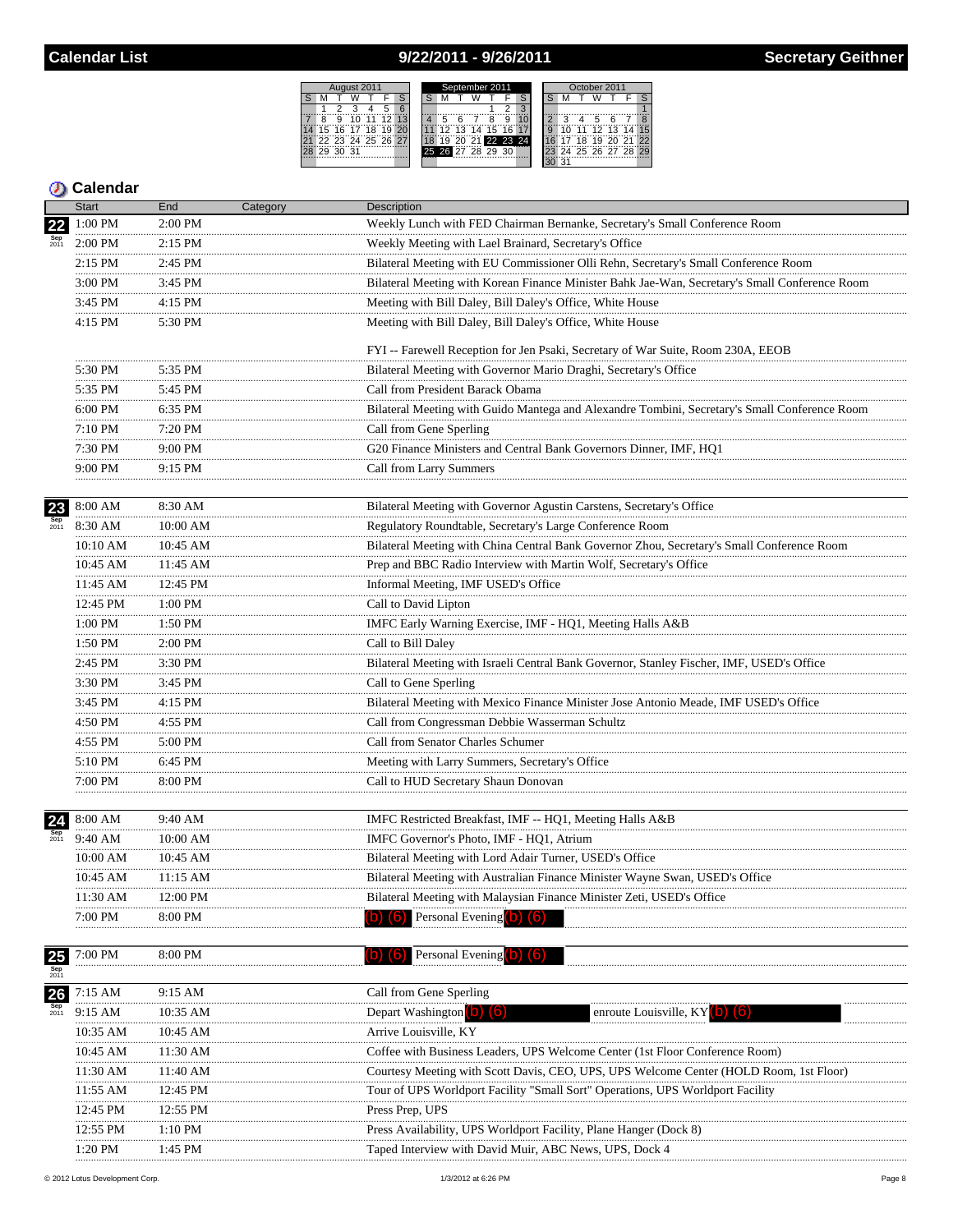# 9/26/2011 - 9/28/2011

|        |          | August 2011 |    |                   |  |    |              | September 2011    |    |  |   |       |     | October 2011 |    |  |
|--------|----------|-------------|----|-------------------|--|----|--------------|-------------------|----|--|---|-------|-----|--------------|----|--|
|        |          |             |    |                   |  |    |              |                   |    |  |   |       |     |              |    |  |
|        |          |             |    |                   |  |    |              |                   |    |  |   |       |     |              |    |  |
|        |          |             |    |                   |  |    |              |                   | ğ  |  |   |       | ҕ   |              |    |  |
| ⊺15. ⊹ |          | 16 17 18    | 19 |                   |  | 12 | $13^{\circ}$ | 14 15             | 16 |  | g | 11    |     | 12 13 14     |    |  |
|        |          |             |    | 22 23 24 25 26 27 |  |    |              | 20 21 22 23 24    |    |  |   | 7 18. | ïä. | . يو.        |    |  |
|        | 29 30 31 |             |    |                   |  |    |              | 25 26 27 28 29 30 |    |  |   |       |     | 24 25 26 27  | 28 |  |
|        |          |             |    |                   |  |    |              |                   |    |  |   |       |     |              |    |  |

|                    | <b>Start</b>          | End           | Category | <b>Description</b>                                                                        |
|--------------------|-----------------------|---------------|----------|-------------------------------------------------------------------------------------------|
| 26                 | 2:20 PM               | 3:55 PM       |          | Depart Louisville, KY enroute Washington (b) (6)                                          |
|                    | 4:05 PM               | 4:25 PM       |          | Arrive Washington (b) (6)                                                                 |
|                    | 4:25 PM               | 4:35 PM       |          | Call $(b)$ $(6)$                                                                          |
|                    | 4:40 PM               | 4:50 PM       |          | Call to Gene Sperling                                                                     |
|                    | 4:50 PM               | 5:50 PM       |          | Arrive Treasury                                                                           |
|                    | .<br>5:50 PM          | 6:00 PM       |          | Call to Larry Fink                                                                        |
|                    | 6:00 PM               | 7:00 PM       |          | Personal $\vert$ <b>b</b> ) $\vert$ <b>6</b> $\vert$                                      |
|                    |                       |               |          |                                                                                           |
| 27                 | 7:30 AM               | 8:30 AM<br>.  |          | Daily Meeting with Bill Daley, Bill Daley's Office, White House                           |
| <b>Sep</b><br>2011 | 8:30 AM               | 8:45 AM       |          | Return to Office                                                                          |
|                    | 8:45 AM<br>.          | 9:00 AM<br>.  |          | Personal Appointment, Secretary's Office                                                  |
|                    | 9:00 AM<br>.          | 9:15 AM       |          | Daily Intelligence Briefing, Secretary's Office                                           |
|                    | 9:15 AM               | 9:45 AM       |          | Morning Meeting, Secretary's Large Conference Room                                        |
|                    | 9:45 AM               | 10:15 AM<br>  |          | Meeting with Staff, Secretary's Small Conference Room                                     |
|                    | 10:15 AM              | 10:55 AM      |          | Meeting with Staff, Secretary's Small Conference Room                                     |
|                    | 10:55 AM              | 11:00 AM      |          | Call to FED Governor Tarullo                                                              |
|                    | 11:00 AM              | 11:45 AM      |          | Meeting with Delegation of Chinese CEOs with John Mack, Secretary's Large Conference Room |
|                    | 11:45 AM              | 12:20 PM<br>  |          | Meeting with Zach Goldfarb, Secretary's Office                                            |
|                    | 12:35 PM<br>.         | 1:30 PM       |          | Weekly Lunch with FED Chairman Bernanke, Federal Reserve Board                            |
|                    | 1:30 PM               | 2:30 PM       |          | NEC Meeting, Gene Sperling's Office, White House                                          |
|                    | 2:30 PM               | $3:10$ PM<br> |          | Call to Stephanie Cutter, completed in person                                             |
|                    | 3:10 PM<br>.          | 3:30 PM       |          | Prep for MDB Event, Secretary's Office                                                    |
|                    | 3:30 PM               | 4:30 PM       |          | MDB Event with US Chamber of Commerce, US Chamber of Commerce, 16th and H Streets, N.W.   |
|                    | 4:45 PM<br>.          | 5:35 PM       |          | NEC Meeting, Gene Sperling's Office, White House                                          |
|                    | 5:40 PM<br>.          | 5:45 PM       |          | Call from Larry Fink                                                                      |
|                    | 5:45 PM               | 6:00 PM       |          | Call from IRS Commissioner Doug Shulman                                                   |
|                    | $6:00 \; \mathrm{PM}$ | 6:45 PM       |          | Personal $(b)$ $(6)$                                                                      |
|                    | 6:45 PM<br>.          | 6:55 PM       |          | Return to Office                                                                          |
|                    | 6:55 PM               | 7:05 PM       |          | Call from Bob Rubin                                                                       |
|                    | 7:45 PM<br>.          | 8:45 PM<br>   |          | Dinner b) (6)                                                                             |
|                    |                       |               |          |                                                                                           |
| 28                 | 7:30 AM               | 8:20 AM       |          | Daily Meeting with Bill Daley, Bill Daley's Office, White House                           |
|                    | 8:20 AM               | 8:25 AM       |          | Return to Office                                                                          |
|                    | 8:25 AM               | 8:30 AM       |          | Call to Tom Donohue                                                                       |
|                    | 8:30 AM               | 9:00 AM       |          | Meeting with Staff, Secretary's Office                                                    |
|                    | 9:00 AM               | 9:15 AM       |          | Daily Intelligence Briefing, Secretary's Office                                           |
|                    | 9:15 AM               | 10:00 AM      |          | Morning Meeting, Secretary's Large Conference Room                                        |
|                    | 10:00 AM              | 10:40 AM      |          | Meeting with POTUS, Roosevelt Room, White House                                           |
|                    | 10:40 AM              | 11:10 AM      |          | Return to Office                                                                          |
|                    | 11:10 AM              | $11:25$ AM    |          | CFC Kickoff Event. Cash Room                                                              |
|                    | 11:25 AM              | 11:35 AM      |          | Call to Chairman Jim Tisch, Loew's                                                        |
|                    | 11:35 AM              | 12:20 PM      |          | Macroeconomic Briefing, Secretary's Large Conference Room                                 |
|                    | 12:20 PM              | 1:05 PM       |          | Meeting with Staff, Secretary's Small Conference Room                                     |
|                    | 1:05 PM               | 1:45 PM       |          | Meeting with Terry Duffy and Craig Donohue, Secretary's Small Conference Room             |
|                    | 1:45 PM               | 2:15 PM       |          | Meeting with Staff, Secretary's Small Conference Room                                     |
|                    | 2:15 PM               | 3:00 PM       |          | Monthly Meeting with Marty Gruenberg, FDIC, Secretary's Office                            |
|                    | 3:05 PM               | 3:10 PM       |          | Call from Senator Charles Schumer                                                         |
|                    | 3:10 PM               | 3:40 PM       |          | Meeting with Staff, Secretary's Small Conference Room                                     |